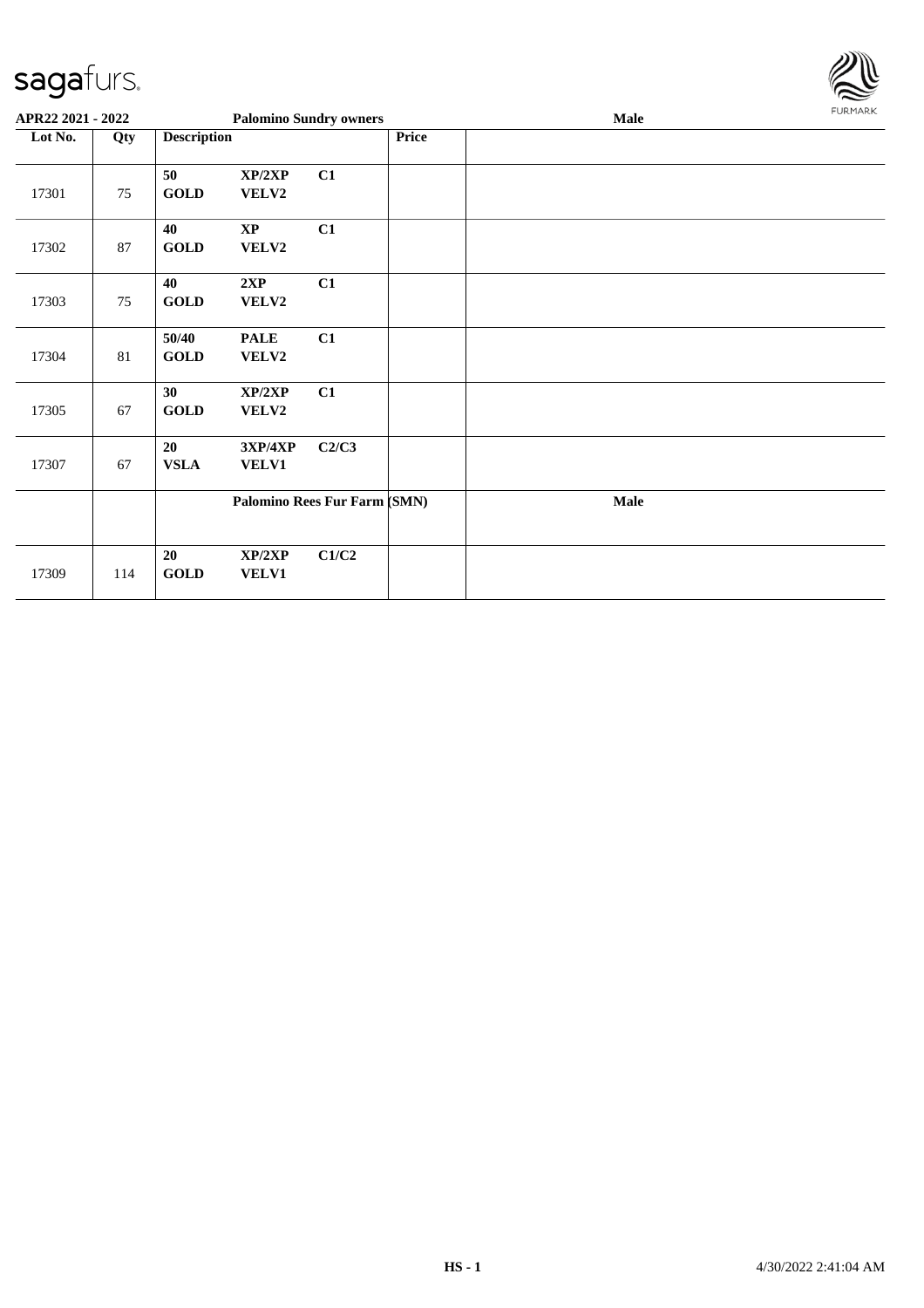

| APR22 2021 - 2022 |     |                                 | <b>Palomino Rees Fur Farm (SMN)</b> |       |              | Female | <b>FURMARK</b> |
|-------------------|-----|---------------------------------|-------------------------------------|-------|--------------|--------|----------------|
| Lot No.           | Qty | <b>Description</b>              |                                     |       | <b>Price</b> |        |                |
| 27301             | 165 | $\mathbf 1$<br><b>GOLD</b>      | XP/2XP<br><b>VELV1</b>              | C1/C2 |              |        |                |
|                   |     |                                 | <b>Palomino Sundry owners</b>       |       |              | Female |                |
| 27303             | 100 | $\overline{2}$<br><b>GOLD</b>   | PAL/XP<br><b>VELV1</b>              | C2/C3 |              |        |                |
| 27304             | 83  | $\overline{2}$<br><b>GOLD</b>   | 2XP/3XP<br><b>VELV1</b>             | C2/C3 |              |        |                |
|                   |     |                                 | Palomino Rees Fur Farm (SMN)        |       |              | Female |                |
| 27305             | 136 | $\boldsymbol{2}$<br><b>GOLD</b> | MED/PAL C1/C2<br>VELV1              |       |              |        |                |
| 27306             | 137 | $\overline{2}$<br><b>GOLD</b>   | XP/2XP<br>VELV1                     | C1/C2 |              |        |                |
|                   |     |                                 | <b>Palomino Sundry owners</b>       |       |              | Female |                |
| 27308             | 78  | $\overline{2}$<br><b>GOLD</b>   | 2XP/3XP<br>VELV2                    | C2/C3 |              |        |                |
|                   |     |                                 | <b>Palomino Rees Fur Farm</b>       |       |              | Female |                |
| 27310             | 232 | $\overline{2}$<br><b>GOLD</b>   | 2XP<br>VELV2                        | C1    |              |        |                |
| 27311             | 193 | $\overline{2}$<br><b>GOLD</b>   | 3XP<br>VELV2                        | C1    |              |        |                |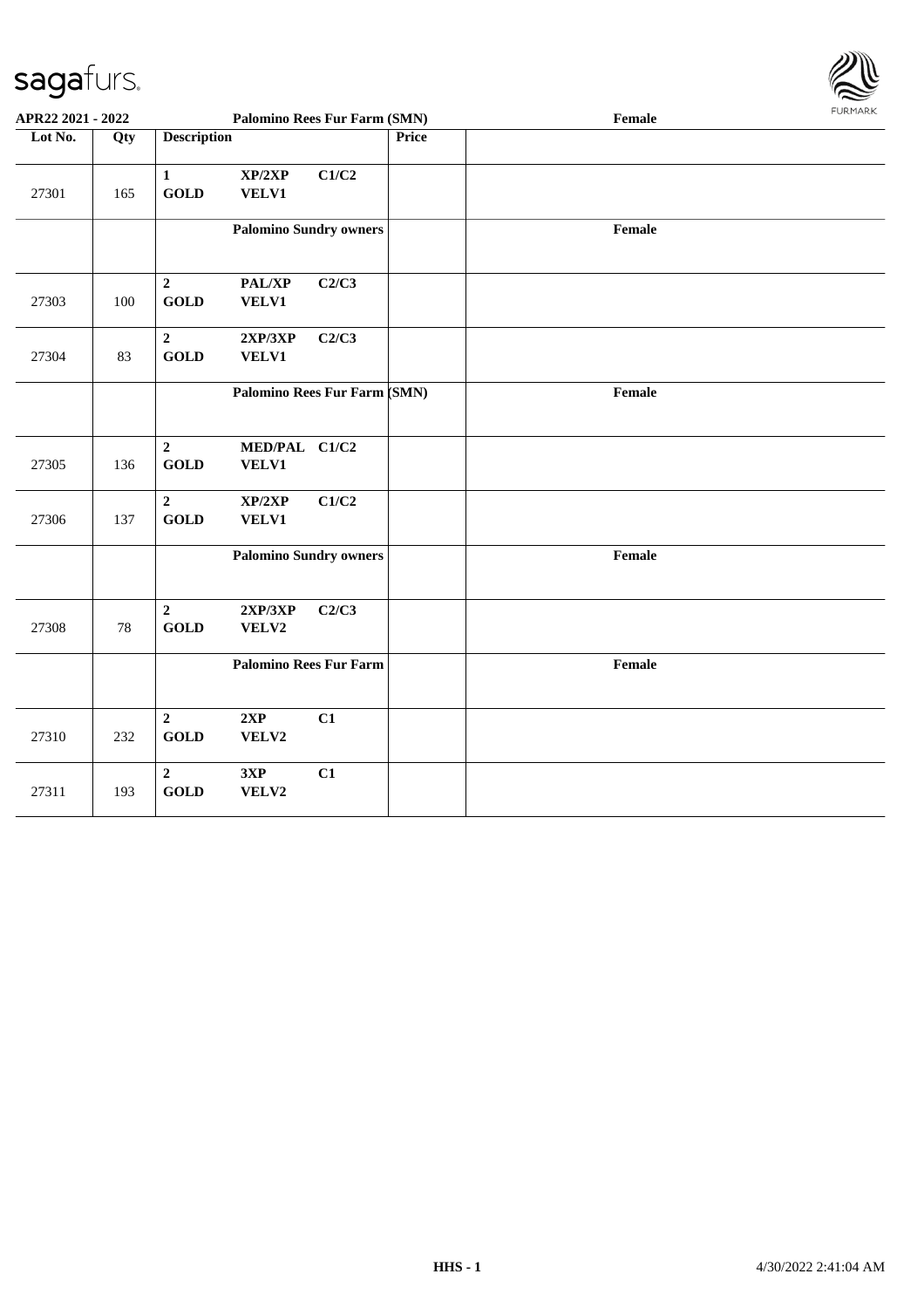

| APR22 2021 - 2022                       |             |                    | Palomino               |       |                         | Male |  |
|-----------------------------------------|-------------|--------------------|------------------------|-------|-------------------------|------|--|
| Lot No.                                 | Qty         | <b>Description</b> |                        |       | Price                   |      |  |
| 317001                                  | 132         | 40<br>SI           | <b>PALE</b>            | C1/C2 |                         |      |  |
| * * * * * * * *                         | * * * * * * | 40                 | <b>MED</b>             | C1/C2 |                         |      |  |
| * 317002<br>$\ast$                      | 205         | <b>SAGA</b>        |                        |       |                         |      |  |
| $\overline{\ast}$                       | 69          |                    |                        |       | $\ast$                  |      |  |
| * 317003<br>* * * * * * * * * * * * * * |             |                    | 274 Skins              |       | $\ast$<br>* * * * * * * |      |  |
| * * * * * * * * * * * * * *             |             | 40                 | <b>PALE</b>            | C1/C2 |                         |      |  |
| $* 317004$<br>$\ast$                    | 205         | <b>SAGA</b>        |                        |       |                         |      |  |
| $\ast$                                  | 203         |                    |                        |       | $\ast$                  |      |  |
| * 317005<br>* * * * * * * * * * * * * * |             |                    | 408 Skins              |       | $\ast$<br>* * * * * * * |      |  |
| 317006                                  | 142         | 40<br><b>SAGA</b>  | <b>PALE</b>            | C3    |                         |      |  |
| * * * * * * * * * * * * * *             |             | 40                 | $\bold{XP}$            | C1/C2 |                         |      |  |
| * 317007<br>$\ast$                      | 205         | <b>SAGA</b>        |                        |       |                         |      |  |
| $\ast$                                  | 124         |                    |                        |       | $\ast$                  |      |  |
| * 317008<br>* * * * * * * * * * * * * * |             |                    | 329 Skins              |       | ∗<br>* * * * * * *      |      |  |
| 317009                                  | 180         | 40<br><b>SROY</b>  | <b>MED</b>             | C1    |                         |      |  |
| * * * * * * * * * * * * * *             |             | 40                 | <b>MED</b>             | C2    |                         |      |  |
| $* 317010$<br>$\ast$                    | 205         | <b>SROY</b>        |                        |       |                         |      |  |
| $\ast$                                  | 132         |                    |                        |       | $\ast$                  |      |  |
| * 317011<br>* * * * * * * * * * * * * * |             |                    | 337 Skins              |       | $\ast$<br>* * * * * * * |      |  |
| **************<br>* 317012<br>$*$       | 195         | 40<br><b>SROY</b>  | <b>PALE</b>            | C1    |                         |      |  |
| $\ast$                                  | 39          |                    |                        |       | $\ast$                  |      |  |
| * 317013<br>* * * * * * * * * * * * * * |             |                    | 234 Skins              |       | ∗<br>* * * * * * *      |      |  |
| * * * * * * * *                         | * * * * * * | 40                 | <b>PALE</b>            | C2    |                         |      |  |
| * 317014<br>$\ast$                      | 205         | <b>SROY</b>        |                        |       |                         |      |  |
| $\ast$                                  | 209         |                    |                        |       | $\ast$                  |      |  |
| * 317015<br>* * * * * * * *             | * * * * * * |                    | 414 Skins              |       | ∗<br>* * * * * * *      |      |  |
|                                         |             | 40                 | $\bold{XP}$            | C1    |                         |      |  |
| 317016                                  | 131         | <b>SROY</b>        |                        |       |                         |      |  |
| * * * * * * * *                         | * * * * * * | 40                 | $\mathbf{X}\mathbf{P}$ | C2    |                         |      |  |
| * 317017<br>$\ast$                      | 215         | <b>SROY</b>        |                        |       |                         |      |  |
| $\ast$                                  | 45          |                    |                        |       | $\ast$                  |      |  |
| * 317018                                |             |                    | 260 Skins              |       | $\ast$                  |      |  |
| * * * * * * * * * * * * * *             |             |                    |                        |       | * * * * * * *           |      |  |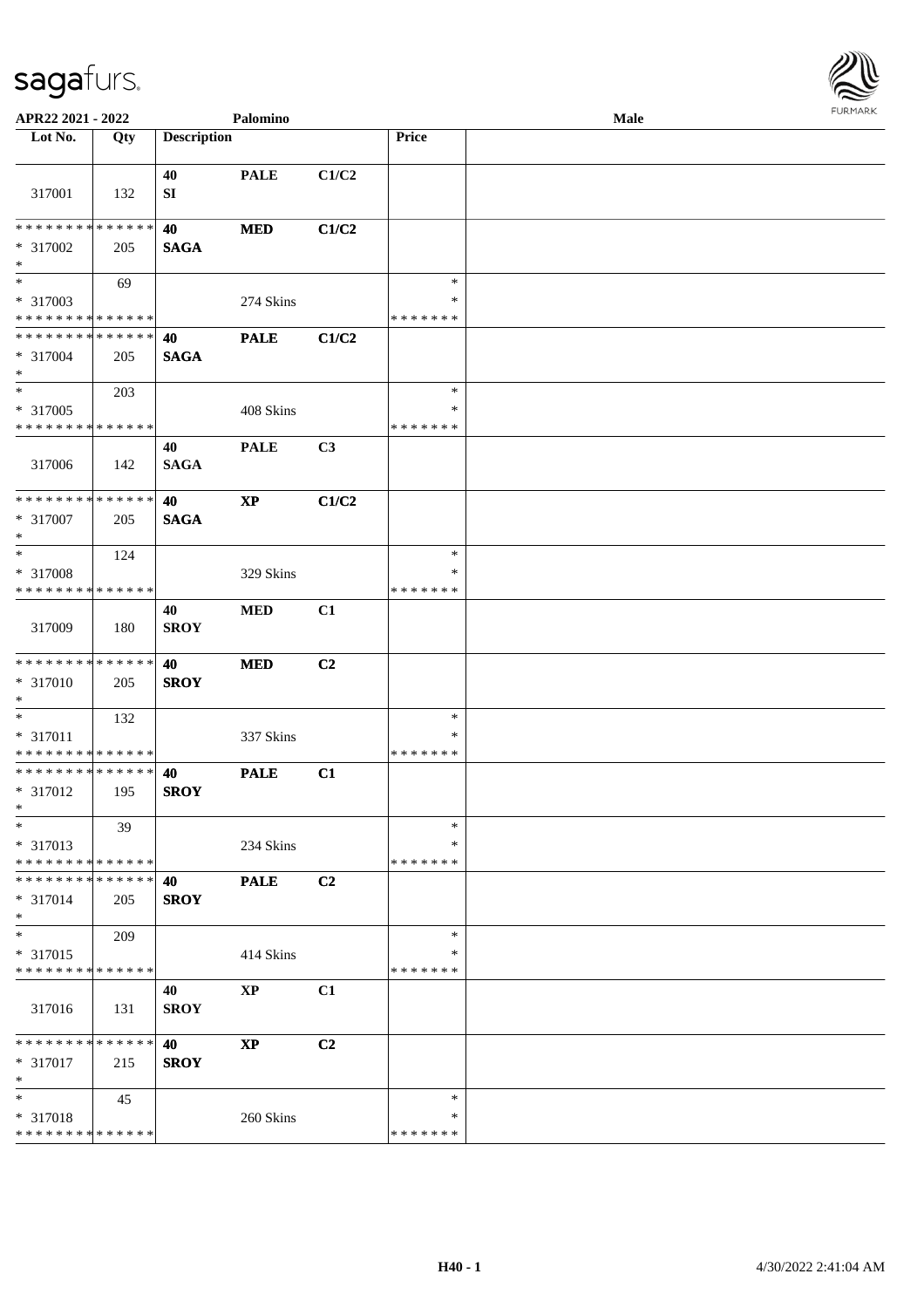

| APR22 2021 - 2022                       |             |                    | Palomino               |                |               | <b>Male</b> |  |
|-----------------------------------------|-------------|--------------------|------------------------|----------------|---------------|-------------|--|
| Lot No.                                 | Qty         | <b>Description</b> |                        |                | Price         |             |  |
|                                         |             |                    |                        |                |               |             |  |
| * * * * * * * * * * * * * *             |             | 30                 | <b>MED</b>             | C1/C2          |               |             |  |
| * 317061                                | 244         | SI                 |                        |                |               |             |  |
| $\ast$<br>$\overline{\phantom{0}}$      |             |                    |                        |                |               |             |  |
|                                         | 86          |                    |                        |                | $\ast$        |             |  |
| * 317062<br>* * * * * * * * * * * * * * |             |                    | 330 Skins              |                | ∗             |             |  |
|                                         |             |                    |                        |                | * * * * * * * |             |  |
|                                         |             | 30                 | <b>PALE</b>            | C1             |               |             |  |
| 317063                                  | 172         | ${\bf SI}$         |                        |                |               |             |  |
|                                         |             | 30                 | <b>PALE</b>            | C <sub>2</sub> |               |             |  |
| 317064                                  | 273         | ${\bf S}{\bf I}$   |                        |                |               |             |  |
|                                         |             |                    |                        |                |               |             |  |
|                                         |             | 30                 | <b>PALE</b>            | C3             |               |             |  |
| 317065                                  | 137         | SI                 |                        |                |               |             |  |
|                                         |             |                    |                        |                |               |             |  |
| * * * * * * * * * * * * * *             |             | 30                 | $\bold{XP}$            | C1/C2          |               |             |  |
| * 317066                                | 245         | ${\bf SI}$         |                        |                |               |             |  |
| $\ast$                                  |             |                    |                        |                |               |             |  |
| $\ast$                                  | 115         |                    |                        |                | $\ast$        |             |  |
| * 317067                                |             |                    | 360 Skins              |                | ∗             |             |  |
| * * * * * * * * * * * * * *             |             |                    |                        |                | * * * * * * * |             |  |
| * * * * * * * * * * * * * *             |             | 30                 | <b>MED</b>             | C1/C2          |               |             |  |
| * 317068                                | 245         | SI                 | <b>LNAP</b>            |                |               |             |  |
| $\ast$                                  |             |                    |                        |                |               |             |  |
| $\overline{\phantom{1}}$                | 94          |                    |                        |                | $\ast$        |             |  |
| * 317069                                |             |                    | 339 Skins              |                | ∗             |             |  |
| * * * * * * * * * * * * * *             |             |                    |                        |                | * * * * * * * |             |  |
| **************                          |             | 30                 | <b>PALE</b>            | C1/C2          |               |             |  |
| * 317070                                | 245         | ${\bf S}{\bf I}$   | <b>LNAP</b>            |                |               |             |  |
| $\ast$                                  |             |                    |                        |                |               |             |  |
| $\ast$                                  |             |                    |                        |                | $\ast$        |             |  |
| * 317071                                | 220         |                    | $\sqrt{2}$             |                | $\ast$        |             |  |
| $\ast$                                  |             |                    |                        |                | $\ast$        |             |  |
| $\ast$                                  |             |                    |                        |                | $\ast$        |             |  |
| $* 317072$                              | 220         |                    | 3                      |                | $\ast$        |             |  |
| $*$                                     |             |                    |                        |                | $\ast$        |             |  |
| $\ast$<br>* 317073                      | 152         |                    |                        |                | $\ast$<br>∗   |             |  |
| * * * * * * * * * * * * * *             |             |                    | 837 Skins              |                | * * * * * * * |             |  |
|                                         |             | 30                 | <b>PALE</b>            | C3             |               |             |  |
| 317074                                  | 253         | SI                 | <b>LNAP</b>            |                |               |             |  |
|                                         |             |                    |                        |                |               |             |  |
| * * * * * * * *                         | * * * * * * | 30                 | $\mathbf{X}\mathbf{P}$ | C1/C2          |               |             |  |
| * 317075                                | 245         | SI                 | <b>LNAP</b>            |                |               |             |  |
| $*$                                     |             |                    |                        |                |               |             |  |
| $\overline{\phantom{1}}$                |             |                    |                        |                | $\ast$        |             |  |
| * 317076                                | 220         |                    | $\overline{c}$         |                | ∗             |             |  |
| $*$                                     |             |                    |                        |                | $\ast$        |             |  |
| $\ast$                                  | 134         |                    |                        |                | $\ast$        |             |  |
| * 317077                                |             |                    | 599 Skins              |                | $\ast$        |             |  |
| * * * * * * * * * * * * * *             |             |                    |                        |                | * * * * * * * |             |  |
|                                         |             | 30                 | <b>MED</b>             | C1             |               |             |  |
| 317078                                  | 234         | <b>SAGA</b>        |                        |                |               |             |  |
|                                         |             |                    |                        |                |               |             |  |
| * * * * * * * * * * * * * * *           |             | 30                 | <b>MED</b>             | C2             |               |             |  |
| * 317079                                | 225         | <b>SAGA</b>        |                        |                |               |             |  |
| $\ast$<br>$*$                           |             |                    |                        |                | $\ast$        |             |  |
| * 317080                                |             |                    |                        |                | $\ast$        |             |  |
| $\ast$                                  | 200         |                    | $\overline{c}$         |                | $\ast$        |             |  |
|                                         |             |                    |                        |                |               |             |  |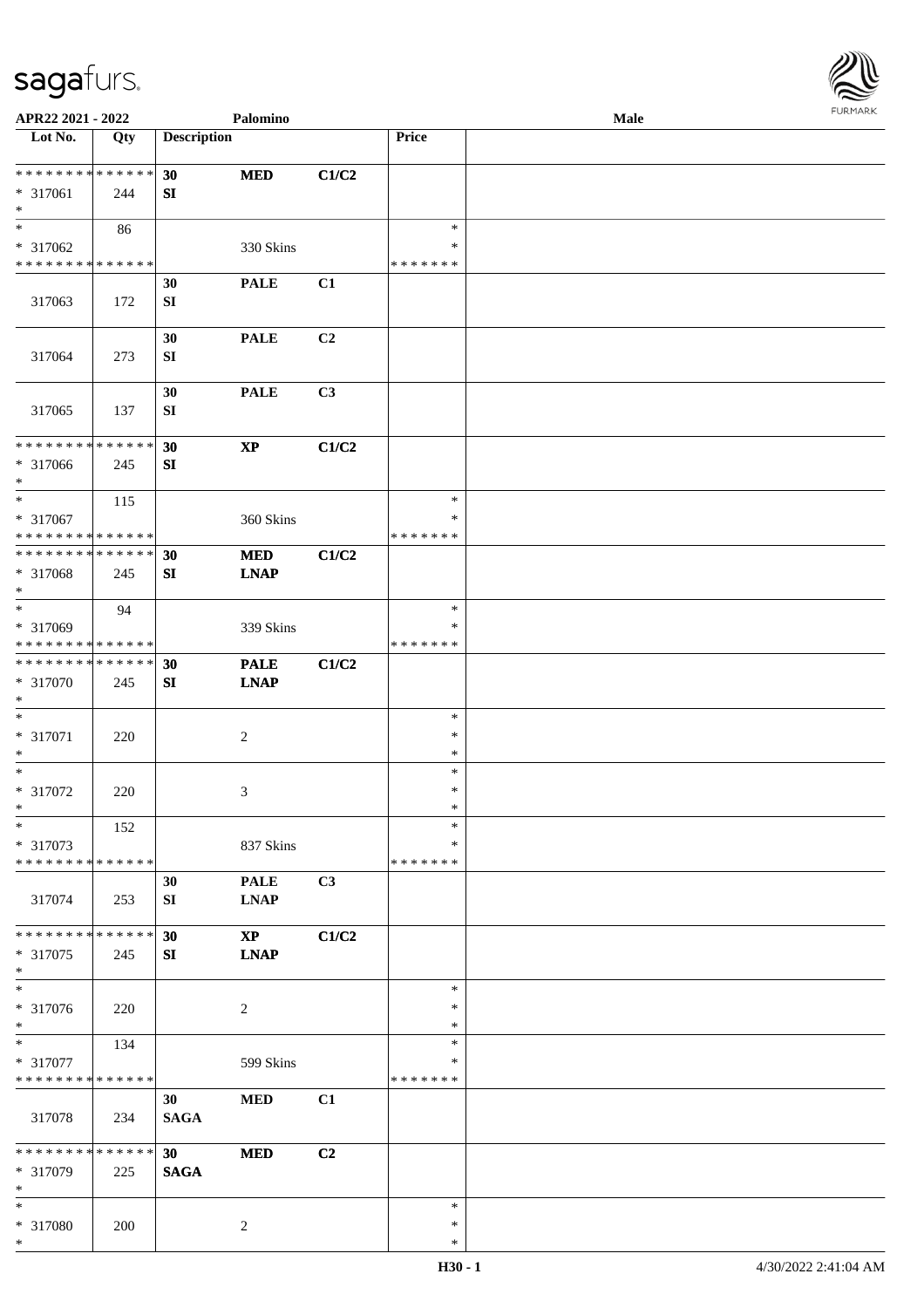

| APR22 2021 - 2022                          |             |                    | Palomino               |                |               | Male |  |
|--------------------------------------------|-------------|--------------------|------------------------|----------------|---------------|------|--|
| Lot No.                                    | Qty         | <b>Description</b> |                        |                | Price         |      |  |
|                                            |             |                    |                        |                |               |      |  |
| $*$                                        |             | 30                 | <b>MED</b>             | C <sub>2</sub> | $\ast$        |      |  |
| * 317081                                   | 200         | <b>SAGA</b>        |                        |                | $\ast$        |      |  |
| $*$                                        |             |                    |                        |                | $\ast$        |      |  |
| $\overline{\ast}$                          | 231         |                    |                        |                | $\ast$        |      |  |
|                                            |             |                    |                        |                | ∗             |      |  |
| * 317082                                   |             |                    | 856 Skins              |                |               |      |  |
| * * * * * * * * * * * * * * *              |             |                    |                        |                | * * * * * * * |      |  |
| * * * * * * * * <mark>* * * * * * *</mark> |             | 30                 | <b>MED</b>             | C3             |               |      |  |
| * 317083                                   | 225         | <b>SAGA</b>        |                        |                |               |      |  |
| $*$                                        |             |                    |                        |                |               |      |  |
| $*$                                        | 63          |                    |                        |                | $\ast$        |      |  |
| * 317084                                   |             |                    | 288 Skins              |                | $\ast$        |      |  |
| * * * * * * * * * * * * * *                |             |                    |                        |                | *******       |      |  |
|                                            |             |                    |                        |                |               |      |  |
| * * * * * * * * <mark>* * * * * * *</mark> |             | 30                 | <b>PALE</b>            | C1             |               |      |  |
| * 317085                                   | 225         | <b>SAGA</b>        |                        |                |               |      |  |
| $\ast$                                     |             |                    |                        |                |               |      |  |
| $\frac{1}{2}$                              | 226         |                    |                        |                | $\ast$        |      |  |
| * 317086                                   |             |                    | 451 Skins              |                | $\ast$        |      |  |
| * * * * * * * * <mark>* * * * * * *</mark> |             |                    |                        |                | * * * * * * * |      |  |
| * * * * * * * * <mark>* * * * * * *</mark> |             |                    |                        |                |               |      |  |
|                                            |             | 30                 | <b>PALE</b>            | C2             |               |      |  |
| * 317087                                   | 225         | <b>SAGA</b>        |                        |                |               |      |  |
| $*$                                        |             |                    |                        |                |               |      |  |
| $\overline{\phantom{0}}$                   |             |                    |                        |                | $\ast$        |      |  |
| * 317088                                   | 200         |                    | 2                      |                | $\ast$        |      |  |
| $*$                                        |             |                    |                        |                | $\ast$        |      |  |
| $\overline{\phantom{0}}$                   |             |                    |                        |                | $\ast$        |      |  |
|                                            |             |                    |                        |                |               |      |  |
| * 317089                                   | 200         |                    | $\mathfrak{Z}$         |                | $\ast$        |      |  |
| $*$                                        |             |                    |                        |                | $\ast$        |      |  |
|                                            |             |                    |                        |                | $\ast$        |      |  |
| * 317090                                   | 200         |                    | $\overline{4}$         |                | $\ast$        |      |  |
| $*$                                        |             |                    |                        |                | $\ast$        |      |  |
| $\ast$                                     |             |                    |                        |                | $\ast$        |      |  |
|                                            |             |                    |                        |                | $\ast$        |      |  |
| * 317091                                   | 200         |                    | $\sqrt{5}$             |                |               |      |  |
| $\ast$                                     |             |                    |                        |                | $\ast$        |      |  |
| $*$                                        | 57          |                    |                        |                | $\ast$        |      |  |
| * 317092                                   |             |                    | 1082 Skins             |                | $\ast$        |      |  |
| * * * * * * * * <mark>* * * * * * *</mark> |             |                    |                        |                | *******       |      |  |
|                                            |             | 30 <sup>°</sup>    | <b>PALE</b>            | C3             |               |      |  |
| * 317093                                   |             |                    |                        |                |               |      |  |
|                                            | 225         | <b>SAGA</b>        |                        |                |               |      |  |
| $*$                                        |             |                    |                        |                |               |      |  |
| $*$                                        |             |                    |                        |                | $\ast$        |      |  |
| * 317094                                   | 200         |                    | 2                      |                | $\ast$        |      |  |
| $*$                                        |             |                    |                        |                | $\ast$        |      |  |
| $\overline{\mathbf{r}}$                    | 82          |                    |                        |                | $\ast$        |      |  |
| * 317095                                   |             |                    | 507 Skins              |                | ∗             |      |  |
| ******** <mark>******</mark>               |             |                    |                        |                | *******       |      |  |
|                                            |             |                    |                        |                |               |      |  |
| * * * * * * * *                            | * * * * * * | 30                 | <b>XP</b>              | C1             |               |      |  |
| * 317096                                   | 225         | <b>SAGA</b>        |                        |                |               |      |  |
| $*$                                        |             |                    |                        |                |               |      |  |
|                                            | 133         |                    |                        |                | $\ast$        |      |  |
| * 317097                                   |             |                    | 358 Skins              |                | ∗             |      |  |
| * * * * * * * * <mark>* * * * * *</mark>   |             |                    |                        |                | *******       |      |  |
| * * * * * * * *                            | * * * * * * |                    |                        |                |               |      |  |
|                                            |             | 30 <sup>1</sup>    | $\mathbf{X}\mathbf{P}$ | C2             |               |      |  |
| * 317098                                   | 225         | <b>SAGA</b>        |                        |                |               |      |  |
| $*$                                        |             |                    |                        |                |               |      |  |
| $*$                                        |             |                    |                        |                | $\ast$        |      |  |
| * 317099                                   | 200         |                    | 2                      |                | $\ast$        |      |  |
| $*$                                        |             |                    |                        |                | $\ast$        |      |  |
| $*$                                        |             |                    |                        |                | $\ast$        |      |  |
|                                            |             |                    |                        |                | $\ast$        |      |  |
| * 317100                                   | 200         |                    | 3                      |                |               |      |  |
| $*$                                        |             |                    |                        |                | $\ast$        |      |  |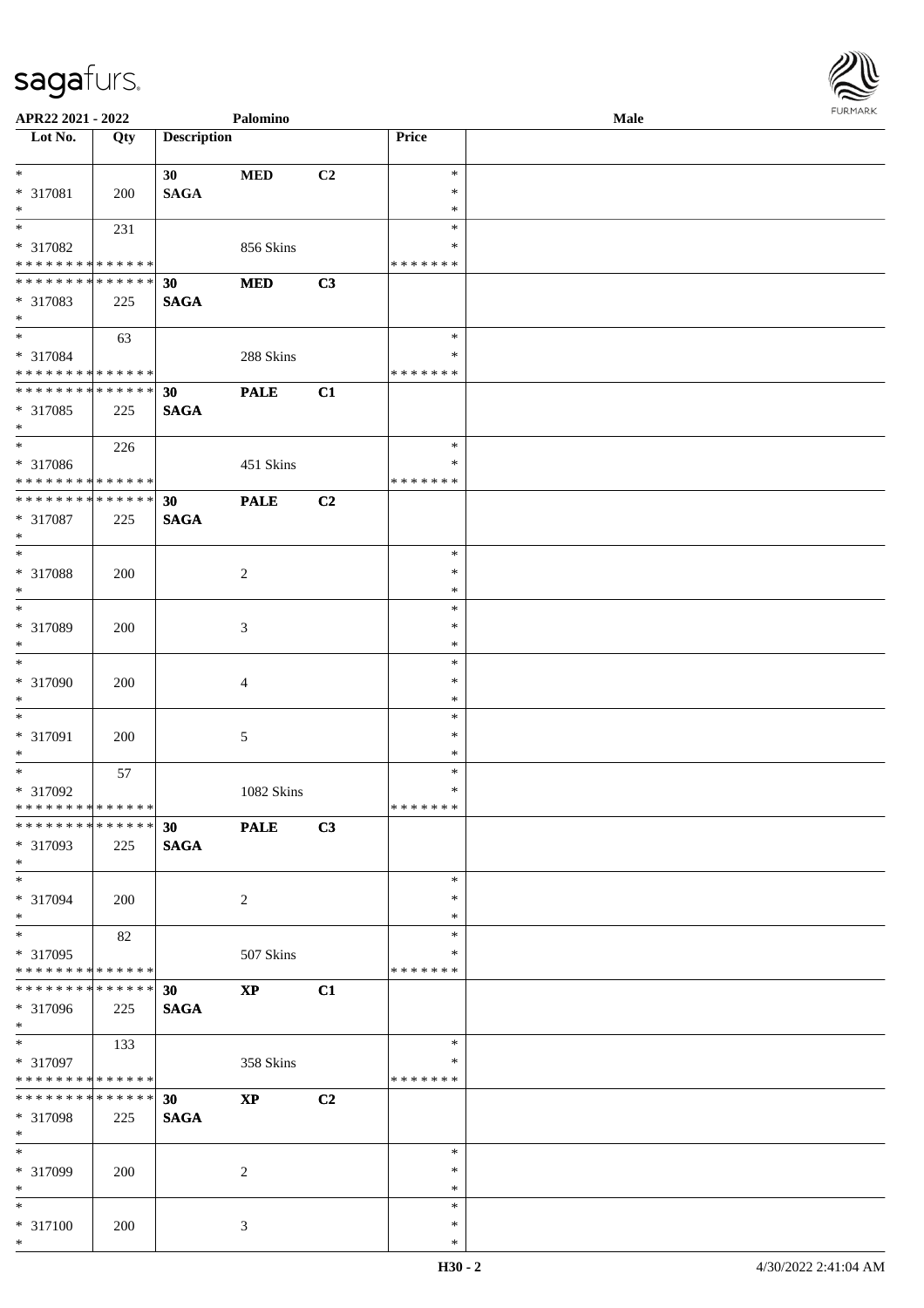

| APR22 2021 - 2022             |     |                    | Palomino               |                |               | <b>Male</b> |  |
|-------------------------------|-----|--------------------|------------------------|----------------|---------------|-------------|--|
| Lot No.                       | Qty | <b>Description</b> |                        |                | Price         |             |  |
|                               |     |                    |                        |                |               |             |  |
| $*$                           |     | 30                 | $\mathbf{X}\mathbf{P}$ | C <sub>2</sub> | $\ast$        |             |  |
| * 317101                      | 200 | <b>SAGA</b>        |                        |                | ∗             |             |  |
| $\ast$                        |     |                    |                        |                | $\ast$        |             |  |
| $*$                           |     |                    |                        |                | $\ast$        |             |  |
|                               | 220 |                    |                        |                |               |             |  |
| $* 317102$                    |     |                    | 1045 Skins             |                | ∗             |             |  |
| * * * * * * * * * * * * * *   |     |                    |                        |                | * * * * * * * |             |  |
| * * * * * * * * * * * * * * * |     | 30                 | <b>XP</b>              | C3             |               |             |  |
| * 317103                      | 225 | <b>SAGA</b>        |                        |                |               |             |  |
| $*$                           |     |                    |                        |                |               |             |  |
| $*$                           | 84  |                    |                        |                | $\ast$        |             |  |
| $* 317104$                    |     |                    | 309 Skins              |                | ∗             |             |  |
| * * * * * * * * * * * * * *   |     |                    |                        |                | * * * * * * * |             |  |
| ******** <mark>******</mark>  |     | 30                 | <b>MED</b>             | C1/C2          |               |             |  |
| * 317105                      | 225 | <b>SAGA</b>        | <b>LNAP</b>            |                |               |             |  |
| $*$                           |     |                    |                        |                |               |             |  |
| $*$                           |     |                    |                        |                |               |             |  |
|                               | 67  |                    |                        |                | $\ast$        |             |  |
| $* 317106$                    |     |                    | 292 Skins              |                | $\ast$        |             |  |
| * * * * * * * * * * * * * *   |     |                    |                        |                | * * * * * * * |             |  |
| * * * * * * * * * * * * * *   |     | 30                 | <b>PALE</b>            | C1/C2          |               |             |  |
| * 317107                      | 225 | <b>SAGA</b>        | <b>LNAP</b>            |                |               |             |  |
| $*$                           |     |                    |                        |                |               |             |  |
| $*$                           |     |                    |                        |                | $\ast$        |             |  |
| * 317108                      | 200 |                    | 2                      |                | $\ast$        |             |  |
| $\ast$                        |     |                    |                        |                | *             |             |  |
| $*$                           | 72  |                    |                        |                | $\ast$        |             |  |
| * 317109                      |     |                    | 497 Skins              |                | *             |             |  |
| * * * * * * * * * * * * * *   |     |                    |                        |                | * * * * * * * |             |  |
|                               |     |                    |                        |                |               |             |  |
|                               |     | 30                 | <b>PALE</b>            | C3             |               |             |  |
| 317110                        | 195 | <b>SAGA</b>        | <b>LNAP</b>            |                |               |             |  |
|                               |     |                    |                        |                |               |             |  |
| * * * * * * * * * * * * * * * |     | 30                 | $\mathbf{XP}$          | C1/C2          |               |             |  |
| * 317111                      | 245 | <b>SAGA</b>        | <b>LNAP</b>            |                |               |             |  |
| $*$                           |     |                    |                        |                |               |             |  |
| $*$                           | 222 |                    |                        |                | $\ast$        |             |  |
| * 317112                      |     |                    | 467 Skins              |                | $\ast$        |             |  |
| ******** <mark>******</mark>  |     |                    |                        |                | * * * * * * * |             |  |
|                               |     |                    |                        |                |               |             |  |
|                               |     | 30                 | $\mathbf{X}\mathbf{P}$ | C3             |               |             |  |
| 317113                        | 135 | <b>SAGA</b>        | <b>LNAP</b>            |                |               |             |  |
|                               |     |                    |                        |                |               |             |  |
| * * * * * * * * * * * * * * * |     | 30                 | <b>MED</b>             | C1/C2          |               |             |  |
| * 317114                      | 205 | <b>SROY</b>        |                        |                |               |             |  |
| $*$                           |     |                    |                        |                |               |             |  |
| $*$                           |     |                    |                        |                | $\ast$        |             |  |
| * 317115                      | 180 |                    | $\overline{c}$         |                | $\ast$        |             |  |
| $*$                           |     |                    |                        |                | *             |             |  |
|                               | 188 |                    |                        |                | $\ast$        |             |  |
| * 317116                      |     |                    | 573 Skins              |                | *             |             |  |
| * * * * * * * * * * * * * *   |     |                    |                        |                | * * * * * * * |             |  |
|                               |     |                    |                        |                |               |             |  |
|                               |     | 30                 | <b>MED</b>             | C3             |               |             |  |
| 317117                        | 159 | <b>SROY</b>        |                        |                |               |             |  |
|                               |     |                    |                        |                |               |             |  |
|                               |     | 30                 | <b>PALE</b>            | C1             |               |             |  |
| 317118                        | 190 | <b>SROY</b>        |                        |                |               |             |  |
|                               |     |                    |                        |                |               |             |  |
| * * * * * * * * * * * * * * * |     | 30 <sup>°</sup>    | <b>PALE</b>            | C <sub>2</sub> |               |             |  |
| * 317119                      | 205 | <b>SROY</b>        |                        |                |               |             |  |
| $*$                           |     |                    |                        |                |               |             |  |
| $*$                           |     |                    |                        |                | $\ast$        |             |  |
| * 317120                      | 180 |                    | 2                      |                | $\ast$        |             |  |
| $*$                           |     |                    |                        |                | $\ast$        |             |  |
|                               |     |                    |                        |                |               |             |  |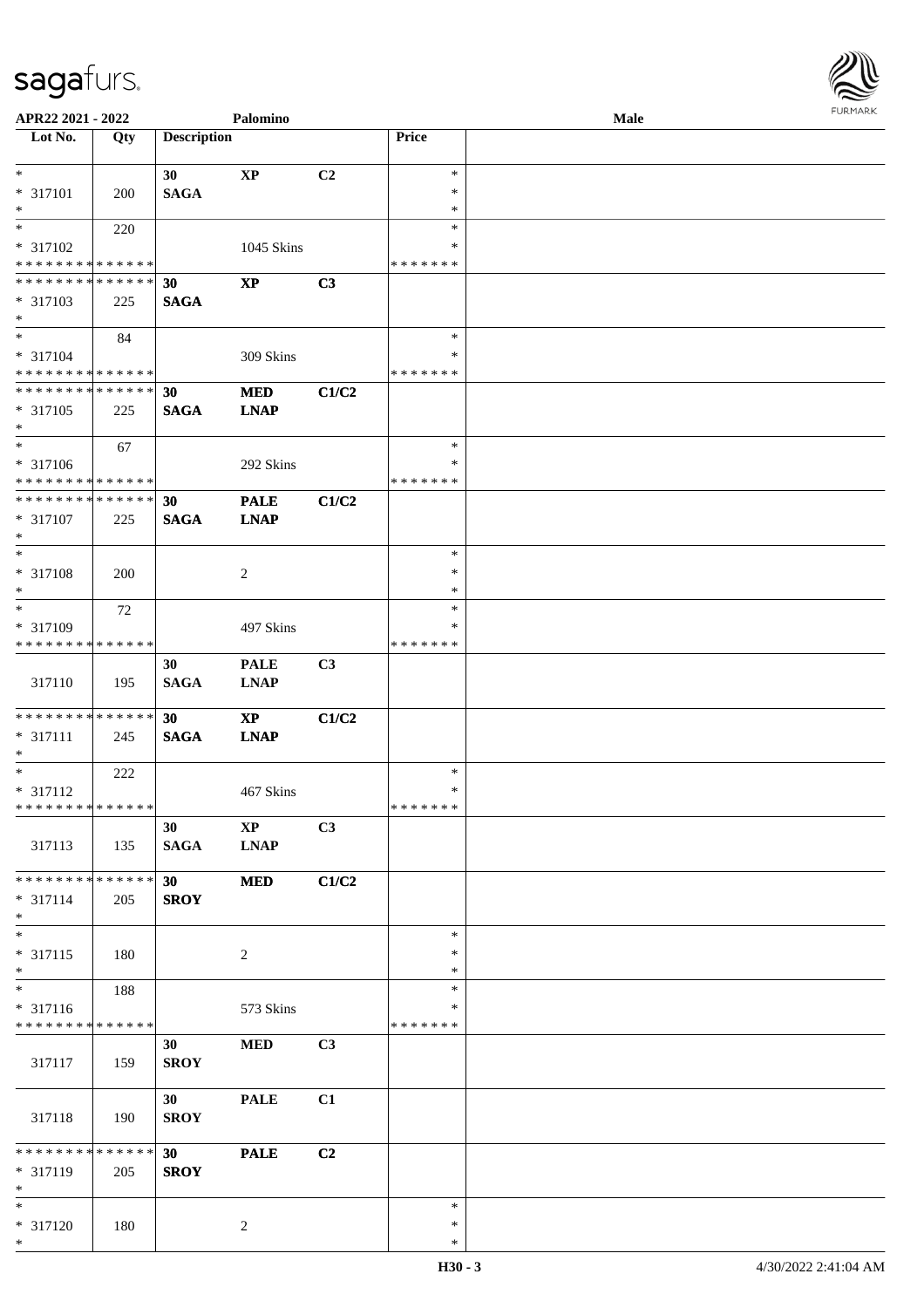

| APR22 2021 - 2022                      |     |                                | Palomino                    |                |                                   | Male | FURMARK |
|----------------------------------------|-----|--------------------------------|-----------------------------|----------------|-----------------------------------|------|---------|
| Lot No.                                | Qty | <b>Description</b>             |                             |                | <b>Price</b>                      |      |         |
| $*$<br>* 317121<br>**************      | 115 | 30<br><b>SROY</b>              | <b>PALE</b>                 | C <sub>2</sub> | $\ast$<br>$\ast$<br>* * * * * * * |      |         |
| **************<br>* 317122<br>$*$      | 205 | 30 <sup>°</sup><br><b>SROY</b> | <b>PALE</b>                 | C3             |                                   |      |         |
| $\ast$<br>$* 317123$<br>************** | 83  |                                | 288 Skins                   |                | $\ast$<br>$\ast$<br>* * * * * * * |      |         |
| **************<br>$* 317124$<br>$*$    | 205 | 30 <sup>°</sup><br><b>SROY</b> | $\bold{XP}$                 | C1/C2          |                                   |      |         |
| $*$<br>* 317125<br>$*$                 | 180 |                                | 2                           |                | $\ast$<br>$\ast$<br>$\ast$        |      |         |
| $\ast$<br>* 317126<br>$*$              | 180 |                                | $\boldsymbol{\mathfrak{Z}}$ |                | $\ast$<br>$\ast$<br>$\ast$        |      |         |
| $*$<br>* 317127<br>**************      | 64  |                                | 629 Skins                   |                | $\ast$<br>$\ast$<br>* * * * * * * |      |         |
| 317128                                 | 172 | 30<br><b>SROY</b>              | $\mathbf{X}\mathbf{P}$      | C3             |                                   |      |         |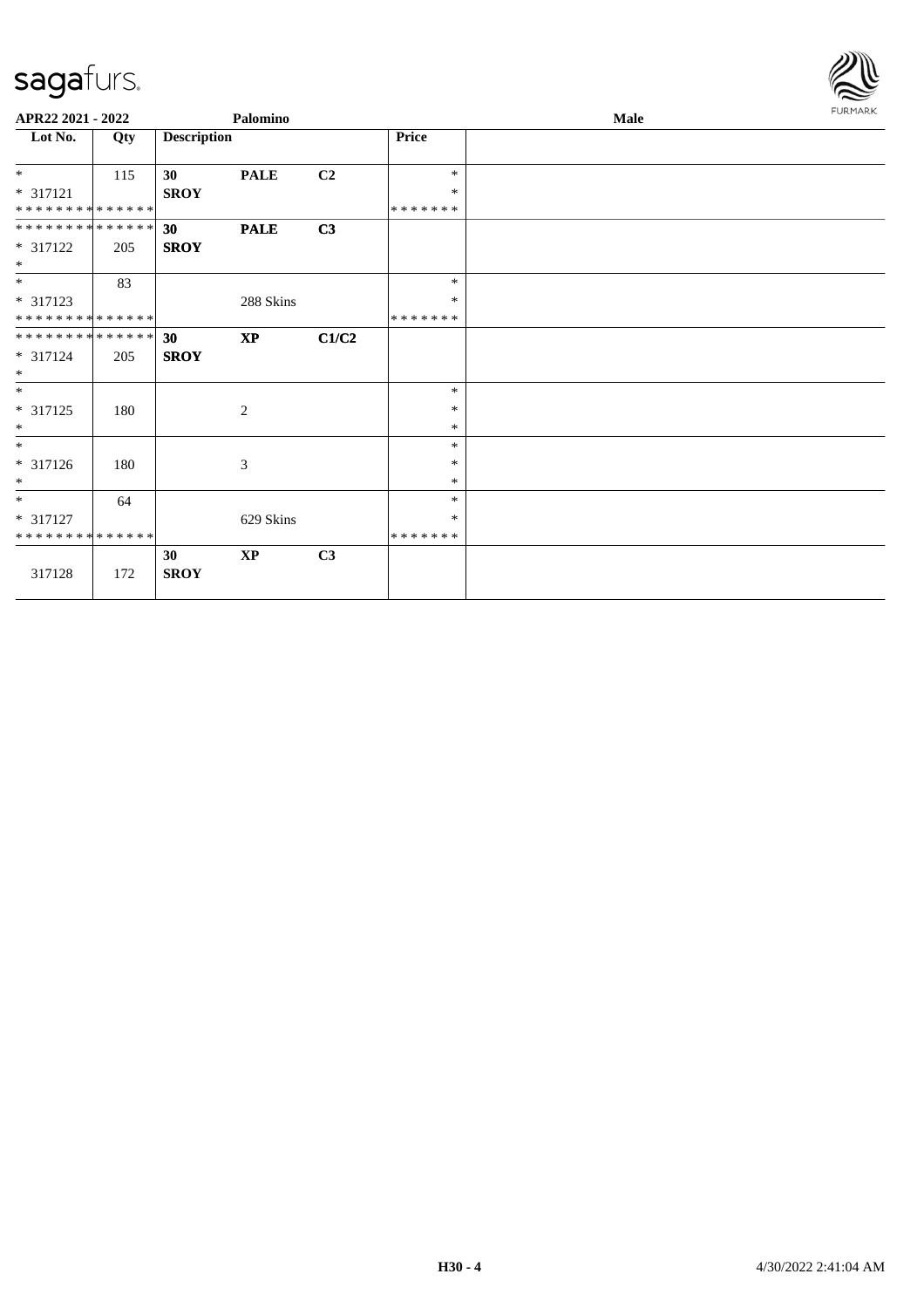

| APR22 2021 - 2022                                                     |     |                               | Palomino                              |                |                                   | Male |  |
|-----------------------------------------------------------------------|-----|-------------------------------|---------------------------------------|----------------|-----------------------------------|------|--|
| Lot No.                                                               | Qty | <b>Description</b>            |                                       |                | Price                             |      |  |
| ******** <mark>******</mark><br>* 317181<br>$\ast$                    | 285 | 20<br>SI                      | <b>MED</b>                            | C1/C2          |                                   |      |  |
| $\overline{\phantom{0}}$<br>* 317182<br>* * * * * * * * * * * * * *   | 108 |                               | 393 Skins                             |                | $\ast$<br>∗<br>* * * * * * *      |      |  |
| 317183                                                                | 179 | <b>20</b><br>${\bf SI}$       | <b>PALE</b>                           | C1             |                                   |      |  |
| 317184                                                                | 311 | 20<br>${\bf S}{\bf I}$        | <b>PALE</b>                           | C <sub>2</sub> |                                   |      |  |
| 317185                                                                | 139 | 20<br>SI                      | $\bold{XP}$                           | C1             |                                   |      |  |
| 317186                                                                | 215 | 20<br>${\bf S}{\bf I}$        | $\bold{XP}$                           | C2             |                                   |      |  |
| ******** <mark>******</mark><br>$* 317187$<br>$\ast$                  | 285 | <b>20</b><br>${\bf S}{\bf I}$ | $\bf MED$<br><b>LNAP</b>              | C1/C2          |                                   |      |  |
| $\ast$<br>* 317188<br>$\ast$<br>$\overline{\phantom{1}}$              | 260 |                               | $\sqrt{2}$                            |                | $\ast$<br>$\ast$<br>$\ast$        |      |  |
| * 317189<br>$\ast$                                                    | 260 |                               | $\ensuremath{\mathfrak{Z}}$           |                | $\ast$<br>$\ast$<br>$\ast$        |      |  |
| $\overline{\phantom{a}^*}$<br>* 317190<br>* * * * * * * * * * * * * * | 151 |                               | 956 Skins                             |                | $\ast$<br>$\ast$<br>* * * * * * * |      |  |
| 317191                                                                | 155 | 20<br>${\bf SI}$              | <b>MED</b><br><b>LNAP</b>             | C3             |                                   |      |  |
| **************<br>* 317192<br>$*$                                     | 285 | 20<br>SI                      | <b>PALE</b><br><b>LNAP</b>            | C1/C2          |                                   |      |  |
| $*$<br>* 317193<br>$\ast$                                             | 260 |                               | $\sqrt{2}$                            |                | $\ast$<br>$\ast$<br>$\ast$        |      |  |
| $\ast$<br>* 317194<br>$\ast$                                          | 260 |                               | 3                                     |                | $\ast$<br>$\ast$<br>$\ast$        |      |  |
| $\ast$<br>* 317195<br>$*$<br>$\overline{\phantom{1}}$                 | 260 |                               | 4                                     |                | $\ast$<br>$\ast$<br>$\ast$        |      |  |
| * 317196<br>$*$                                                       | 260 |                               | $\sqrt{5}$                            |                | $\ast$<br>$\ast$<br>$\ast$        |      |  |
| $\ast$<br>* 317197<br>$\ast$                                          | 260 |                               | $6\,$                                 |                | $\ast$<br>$\ast$<br>$\ast$        |      |  |
| $\ast$<br>* 317198<br>* * * * * * * * * * * * * *                     | 282 |                               | 1867 Skins                            |                | $\ast$<br>$\ast$<br>* * * * * * * |      |  |
| 317199                                                                | 296 | 20<br>SI                      | <b>PALE</b><br><b>LNAP</b>            | C3             |                                   |      |  |
| * * * * * * * * * * * * * *<br>* 317200<br>$*$                        | 285 | 20<br>SI                      | $\mathbf{X}\mathbf{P}$<br><b>LNAP</b> | C1/C2          |                                   |      |  |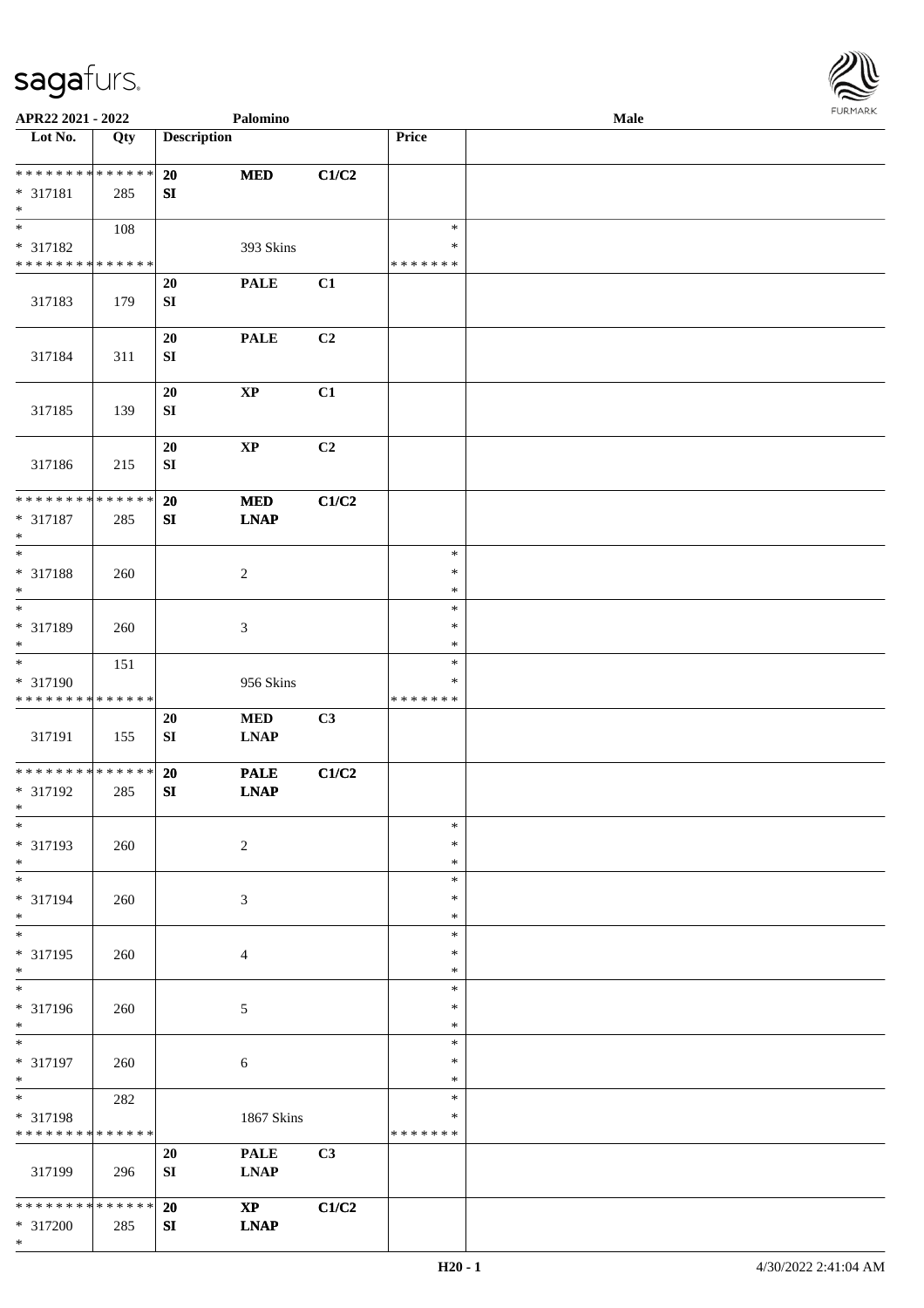**Lot No. Qty Description** 

| $\ast$                        |                             | 20          | $\mathbf{X}\mathbf{P}$ | C1/C2 | $\ast$        |  |
|-------------------------------|-----------------------------|-------------|------------------------|-------|---------------|--|
| * 317201                      | 260                         | SI          | <b>LNAP</b>            |       | $\ast$        |  |
| $*$                           |                             |             |                        |       | $\ast$        |  |
| $\ast$                        |                             |             |                        |       | $\ast$        |  |
|                               |                             |             |                        |       |               |  |
| * 317202                      | 260                         |             | $\mathfrak{Z}$         |       | $\ast$        |  |
| $*$                           |                             |             |                        |       | $\ast$        |  |
| $\overline{\phantom{a}^*}$    | 242                         |             |                        |       | $\ast$        |  |
| * 317203                      |                             |             | 1047 Skins             |       | $\ast$        |  |
| **************                |                             |             |                        |       | * * * * * * * |  |
|                               |                             | 20          | $\mathbf{X}\mathbf{P}$ | C3    |               |  |
| 317204                        | 133                         | SI          | <b>LNAP</b>            |       |               |  |
|                               |                             |             |                        |       |               |  |
| **************                |                             |             |                        |       |               |  |
|                               |                             | <b>20</b>   | <b>MED</b>             | C1    |               |  |
| * 317205                      | 265                         | <b>SAGA</b> |                        |       |               |  |
| $*$                           |                             |             |                        |       |               |  |
| $\overline{\phantom{1}}$      | 66                          |             |                        |       | $\ast$        |  |
| * 317206                      |                             |             | 331 Skins              |       | ∗             |  |
| * * * * * * * * * * * * * *   |                             |             |                        |       | *******       |  |
| **************                |                             | 20          | <b>MED</b>             | C2    |               |  |
| * 317207                      | 265                         | <b>SAGA</b> |                        |       |               |  |
| $\ast$                        |                             |             |                        |       |               |  |
| $\overline{\ast}$             |                             |             |                        |       |               |  |
|                               |                             |             |                        |       | $\ast$        |  |
| * 317208                      | 240                         |             | $\overline{2}$         |       | $\ast$        |  |
| $\ast$                        |                             |             |                        |       | $\ast$        |  |
| $\ast$                        | 289                         |             |                        |       | $\ast$        |  |
| * 317209                      |                             |             | 794 Skins              |       | $\ast$        |  |
| * * * * * * * * * * * * * *   |                             |             |                        |       | *******       |  |
|                               |                             | 20          | <b>MED</b>             | C3    |               |  |
| 317210                        | 253                         | <b>SAGA</b> |                        |       |               |  |
|                               |                             |             |                        |       |               |  |
|                               |                             |             |                        |       |               |  |
| **************                |                             | <b>20</b>   | <b>PALE</b>            | C1    |               |  |
| * 317211                      | 265                         | <b>SAGA</b> |                        |       |               |  |
| $*$                           |                             |             |                        |       |               |  |
| $\ast$                        | 218                         |             |                        |       | $\ast$        |  |
| $* 317212$                    |                             |             | 483 Skins              |       | ∗             |  |
| **************                |                             |             |                        |       | *******       |  |
| ************** 20             |                             |             | <b>PALE</b>            | C2    |               |  |
| $* 317213$                    | 265   SAGA                  |             |                        |       |               |  |
|                               |                             |             |                        |       |               |  |
| $\ast$                        |                             |             |                        |       |               |  |
| $\ast$                        |                             |             |                        |       | $\ast$        |  |
| $* 317214$                    | 240                         |             | $\overline{2}$         |       | $\ast$        |  |
| $\ast$                        |                             |             |                        |       | $\ast$        |  |
| $\ast$                        |                             |             |                        |       | $\ast$        |  |
| * 317215                      | 240                         |             | $\mathfrak{Z}$         |       | $\ast$        |  |
| $\ast$                        |                             |             |                        |       | $\ast$        |  |
| $\ast$                        | 201                         |             |                        |       | $\ast$        |  |
| * 317216                      |                             |             | 946 Skins              |       | ∗             |  |
| * * * * * * * * * * * * * *   |                             |             |                        |       | * * * * * * * |  |
|                               |                             | 20          | <b>PALE</b>            | C3    |               |  |
|                               |                             |             |                        |       |               |  |
| 317217                        | 271                         | <b>SAGA</b> |                        |       |               |  |
|                               |                             |             |                        |       |               |  |
| * * * * * * * * * * * * * *   |                             | 20          | $\mathbf{X}\mathbf{P}$ | C1    |               |  |
| * 317218                      | 265                         | <b>SAGA</b> |                        |       |               |  |
| $\ast$                        |                             |             |                        |       |               |  |
| $\ast$                        | 97                          |             |                        |       | $\ast$        |  |
| * 317219                      |                             |             | 362 Skins              |       | ∗             |  |
|                               |                             |             |                        |       | * * * * * * * |  |
|                               | * * * * * * * * * * * * * * |             |                        |       |               |  |
| * * * * * * * * * * * * * * * |                             |             |                        |       |               |  |
|                               |                             | 20          | $\mathbf{X}\mathbf{P}$ | C2    |               |  |
| * 317220<br>$*$               | 265                         | <b>SAGA</b> |                        |       |               |  |

 $\overline{\phantom{a}}$ 

**APR22 2021 - 2022 Palomino Male**<br> **Price Palomino Male** 

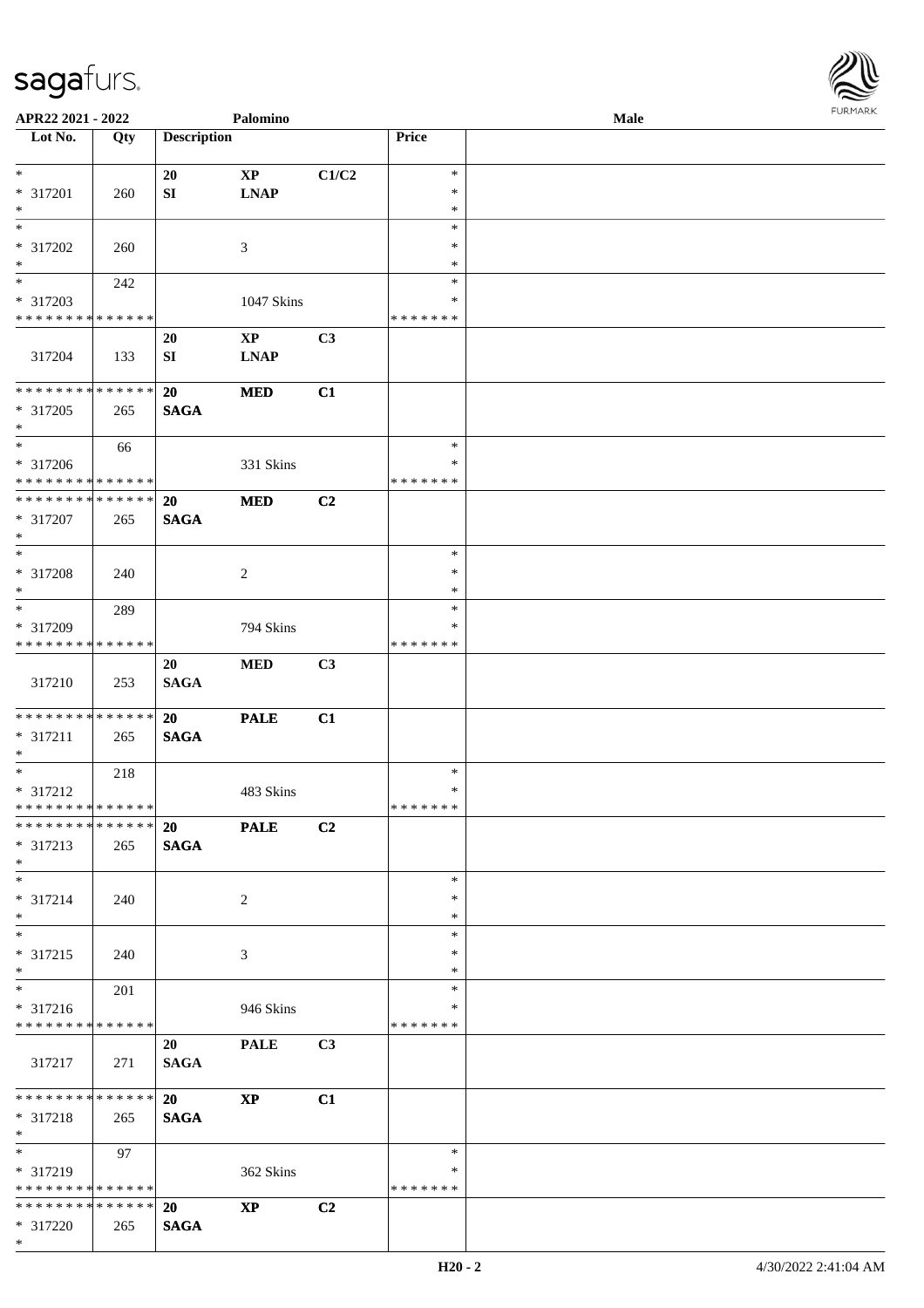

| APR22 2021 - 2022             |     |                    | Palomino               |       |               | <b>Male</b> |  |
|-------------------------------|-----|--------------------|------------------------|-------|---------------|-------------|--|
| Lot No.                       | Qty | <b>Description</b> |                        |       | Price         |             |  |
|                               |     |                    |                        |       |               |             |  |
| $*$                           |     | 20                 | $\bold{XP}$            | C2    | $\ast$        |             |  |
| * 317221                      | 240 | <b>SAGA</b>        |                        |       | $\ast$        |             |  |
| $*$                           |     |                    |                        |       | $\ast$        |             |  |
| $\overline{\ast}$             | 209 |                    |                        |       | $\ast$        |             |  |
| * 317222                      |     |                    | 714 Skins              |       | *             |             |  |
| * * * * * * * * * * * * * *   |     |                    |                        |       | *******       |             |  |
|                               |     | 20                 | $\mathbf{XP}$          | C3    |               |             |  |
| 317223                        | 135 | <b>SAGA</b>        |                        |       |               |             |  |
|                               |     |                    |                        |       |               |             |  |
| * * * * * * * * * * * * * *   |     | 20                 | <b>MED</b>             | C1/C2 |               |             |  |
| * 317224                      | 265 | <b>SAGA</b>        | <b>LNAP</b>            |       |               |             |  |
| $*$                           |     |                    |                        |       |               |             |  |
| $*$                           |     |                    |                        |       | $\ast$        |             |  |
| $* 317225$                    | 240 |                    | $\sqrt{2}$             |       | $\ast$        |             |  |
| $*$                           |     |                    |                        |       | $\ast$        |             |  |
| $*$                           | 101 |                    |                        |       | $\ast$        |             |  |
| $* 317226$                    |     |                    | 606 Skins              |       | $\ast$        |             |  |
| * * * * * * * * * * * * * *   |     |                    |                        |       | * * * * * * * |             |  |
|                               |     |                    | <b>MED</b>             | C3    |               |             |  |
| 317227                        | 133 | 20<br><b>SAGA</b>  | <b>LNAP</b>            |       |               |             |  |
|                               |     |                    |                        |       |               |             |  |
| * * * * * * * * * * * * * *   |     | 20                 | <b>PALE</b>            | C1/C2 |               |             |  |
|                               |     |                    |                        |       |               |             |  |
| * 317228<br>$*$               | 265 | <b>SAGA</b>        | <b>LNAP</b>            |       |               |             |  |
| $*$                           |     |                    |                        |       | $\ast$        |             |  |
|                               |     |                    |                        |       |               |             |  |
| * 317229                      | 240 |                    | $\overline{c}$         |       | $\ast$        |             |  |
| $*$<br>$*$                    |     |                    |                        |       | $\ast$        |             |  |
|                               |     |                    |                        |       | $\ast$        |             |  |
| $* 317230$                    | 240 |                    | 3                      |       | $\ast$        |             |  |
| $*$                           |     |                    |                        |       | $\ast$        |             |  |
| $*$                           | 104 |                    |                        |       | $\ast$        |             |  |
| $* 317231$                    |     |                    | 849 Skins              |       | $\ast$        |             |  |
| * * * * * * * * * * * * * *   |     |                    |                        |       | *******       |             |  |
|                               |     | 20                 | <b>PALE</b>            | C3    |               |             |  |
| 317232                        | 213 | <b>SAGA</b>        | <b>LNAP</b>            |       |               |             |  |
|                               |     |                    |                        |       |               |             |  |
| * * * * * * * * * * * * * * * |     | <b>20</b>          | $\mathbf{X}\mathbf{P}$ | C1/C2 |               |             |  |
| * 317233                      | 265 | <b>SAGA</b>        | <b>LNAP</b>            |       |               |             |  |
| $*$                           |     |                    |                        |       |               |             |  |
| $*$                           |     |                    |                        |       | $\ast$        |             |  |
| * 317234                      | 240 |                    | 2                      |       | $\ast$        |             |  |
| $*$                           |     |                    |                        |       | $\ast$        |             |  |
| $*$                           | 92  |                    |                        |       | $\ast$        |             |  |
| * 317235                      |     |                    | 597 Skins              |       | ∗             |             |  |
| * * * * * * * * * * * * * *   |     |                    |                        |       | *******       |             |  |
|                               |     | 20                 | <b>MED</b>             | C1    |               |             |  |
| 317236                        | 183 | <b>SROY</b>        |                        |       |               |             |  |
|                               |     |                    |                        |       |               |             |  |
| * * * * * * * * * * * * * * * |     | <b>20</b>          | <b>MED</b>             | C2    |               |             |  |
| * 317237                      | 245 | <b>SROY</b>        |                        |       |               |             |  |
| $*$                           |     |                    |                        |       |               |             |  |
| $*$                           | 173 |                    |                        |       | $\ast$        |             |  |
| * 317238                      |     |                    | 418 Skins              |       | ∗             |             |  |
| * * * * * * * * * * * * * *   |     |                    |                        |       | *******       |             |  |
|                               |     | 20                 | <b>PALE</b>            | C1    |               |             |  |
| 317239                        | 275 | <b>SROY</b>        |                        |       |               |             |  |
|                               |     |                    |                        |       |               |             |  |
| * * * * * * * * * * * * * * * |     | 20                 | <b>PALE</b>            | C2    |               |             |  |
| * 317240                      | 245 | <b>SROY</b>        |                        |       |               |             |  |
| $*$                           |     |                    |                        |       |               |             |  |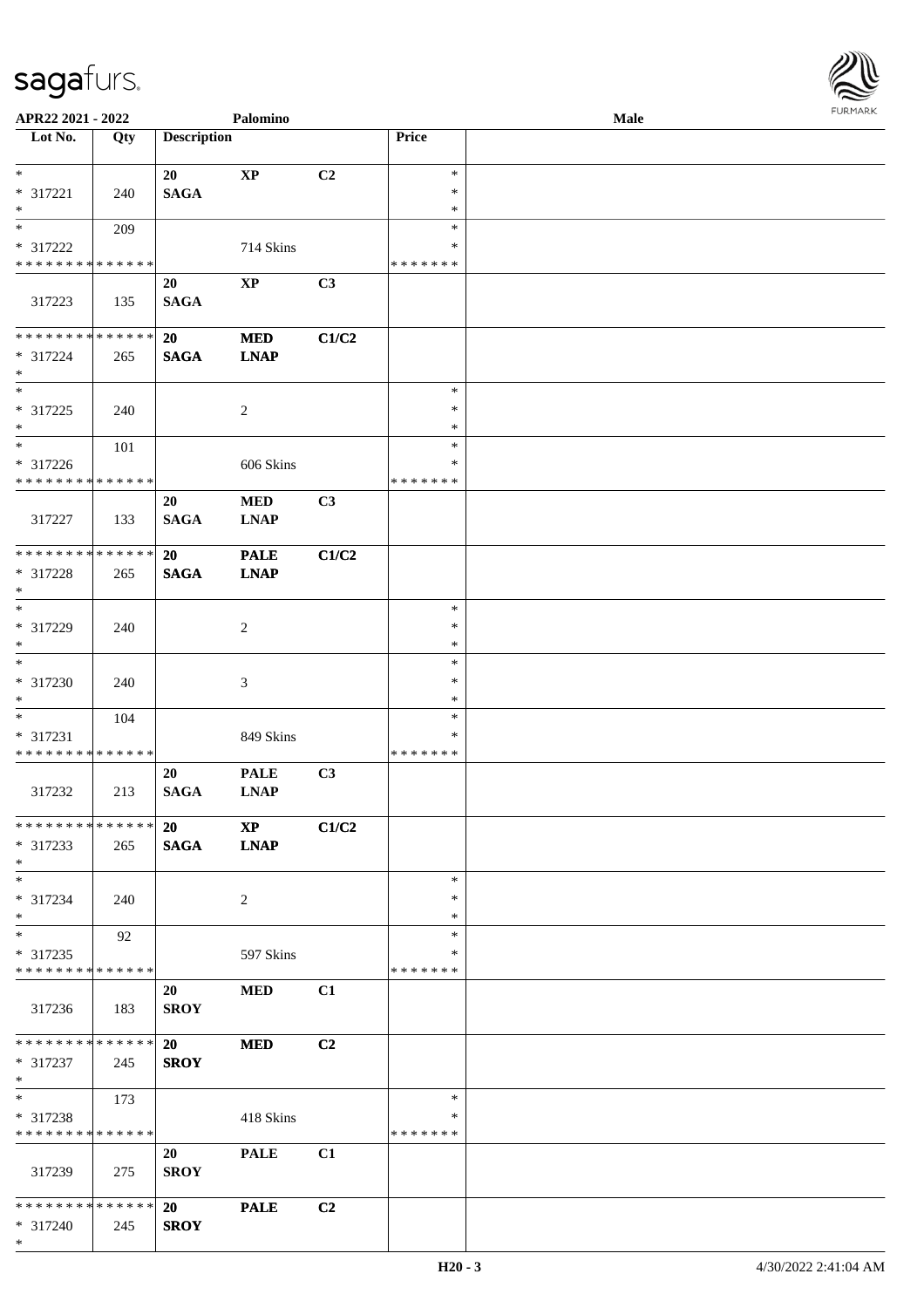

| APR22 2021 - 2022             |     |                    | Palomino    |                |         | Male |  |  |  |
|-------------------------------|-----|--------------------|-------------|----------------|---------|------|--|--|--|
| Lot No.                       | Qty | <b>Description</b> |             |                | Price   |      |  |  |  |
| $\ast$                        | 237 | <b>20</b>          | <b>PALE</b> | C <sub>2</sub> | *       |      |  |  |  |
| $* 317241$                    |     | <b>SROY</b>        |             |                | $\ast$  |      |  |  |  |
| **************                |     |                    |             |                | ******* |      |  |  |  |
|                               |     | <b>20</b>          | <b>XP</b>   | C1             |         |      |  |  |  |
| 317242                        | 178 | <b>SROY</b>        |             |                |         |      |  |  |  |
| * * * * * * * * * * * * * * * |     | <b>20</b>          | <b>XP</b>   | C <sub>2</sub> |         |      |  |  |  |
| $* 317243$                    | 245 | <b>SROY</b>        |             |                |         |      |  |  |  |
| $\ast$                        |     |                    |             |                |         |      |  |  |  |
| $\ast$                        | 91  |                    |             |                | *       |      |  |  |  |
| $* 317244$                    |     |                    | 336 Skins   |                | $\ast$  |      |  |  |  |
| **************                |     |                    |             |                | ******* |      |  |  |  |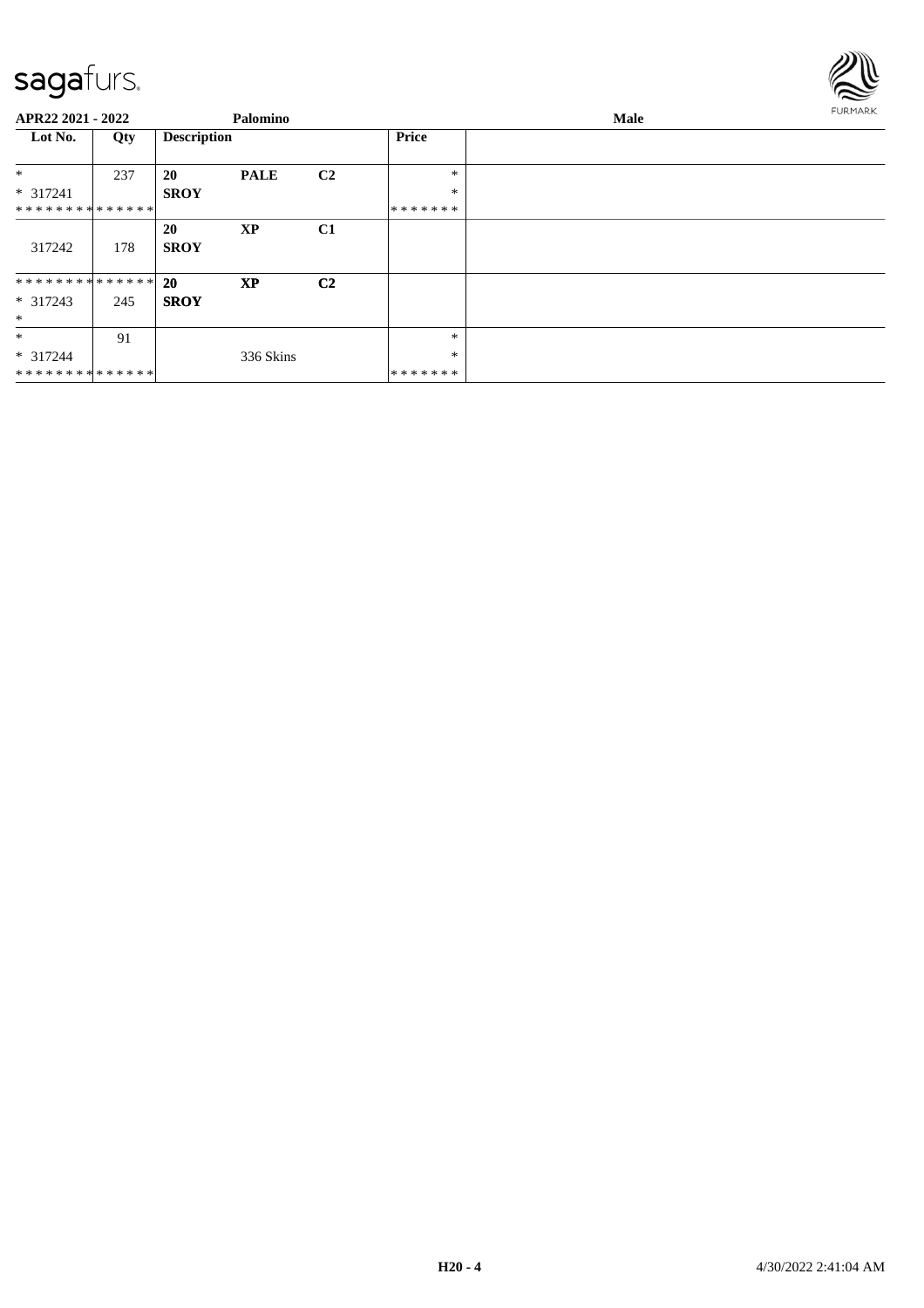

| APR22 2021 - 2022 |     |                    | Palomino    |                |               | FURMARK |  |
|-------------------|-----|--------------------|-------------|----------------|---------------|---------|--|
| Lot No.           | Qty | <b>Description</b> |             |                | Price         |         |  |
| ************** 0  |     |                    | ALL         | C <sub>2</sub> |               |         |  |
| $* 317301$        | 305 | <b>SI</b>          | <b>LNAP</b> |                |               |         |  |
| $\ast$            |     |                    |             |                |               |         |  |
| $\ast$            | 98  |                    |             |                | $\ast$        |         |  |
| $*317302$         |     |                    | 403 Skins   |                | $*$           |         |  |
| **************    |     |                    |             |                | * * * * * * * |         |  |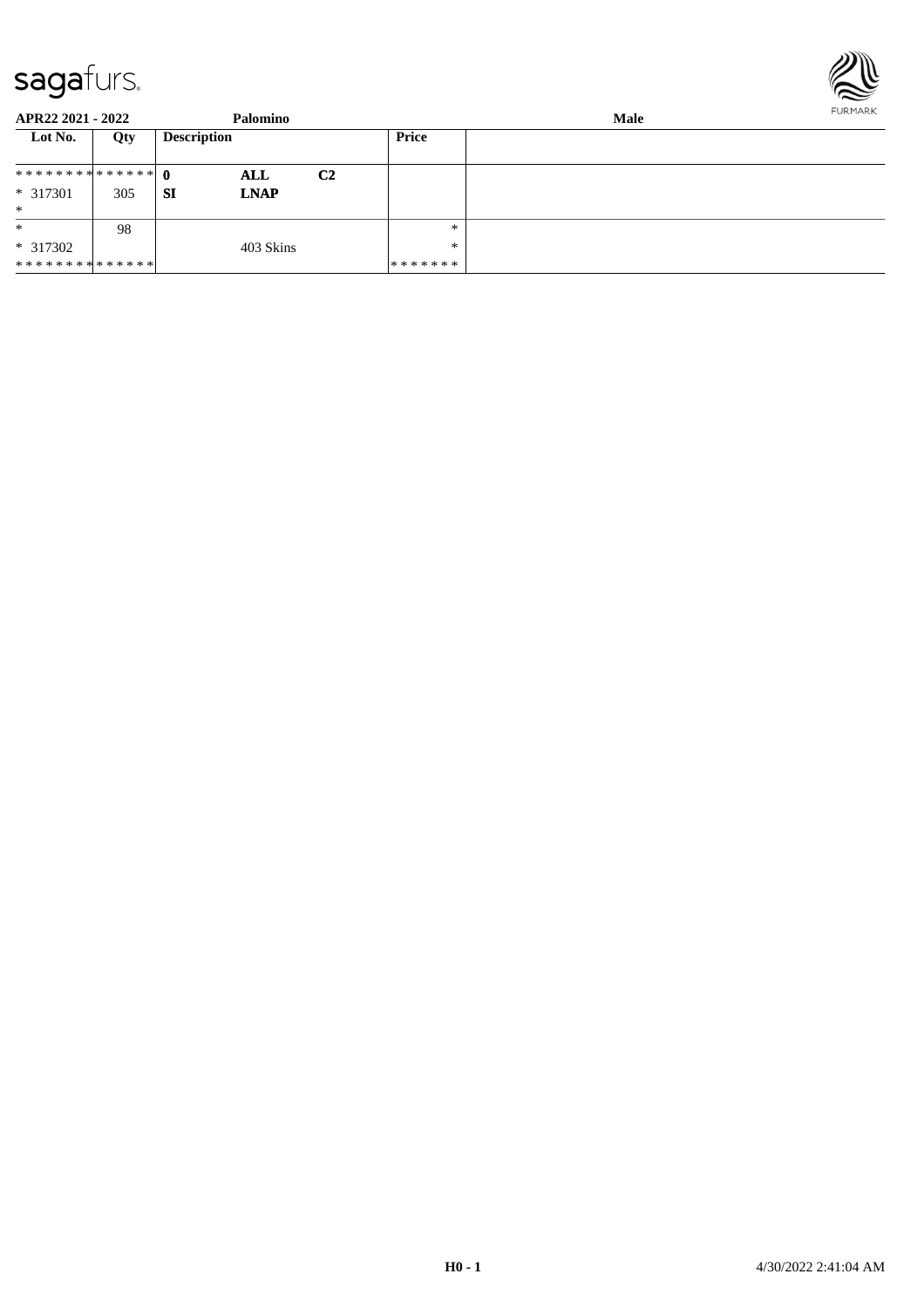

| APR22 2021 - 2022             |     |                    | <b>Palomino Velvet</b> |       |               | Male | 101111111111 |
|-------------------------------|-----|--------------------|------------------------|-------|---------------|------|--------------|
| Lot No.                       | Qty | <b>Description</b> |                        |       | Price         |      |              |
|                               |     |                    |                        |       |               |      |              |
| * * * * * * * * * * * * * *   |     | 40                 | $\bf MED$              | C1/C2 |               |      |              |
| * 317361                      | 225 | SI                 | <b>VELV1</b>           |       |               |      |              |
| $\ast$                        |     |                    |                        |       |               |      |              |
| $\ast$                        | 68  |                    |                        |       | $\ast$        |      |              |
|                               |     |                    |                        |       | ∗             |      |              |
| * 317362                      |     |                    | 293 Skins              |       |               |      |              |
| * * * * * * * * * * * * * *   |     |                    |                        |       | * * * * * * * |      |              |
|                               |     | 40                 | <b>PALE</b>            | C1    |               |      |              |
| 317363                        | 168 | SI                 | <b>VELV1</b>           |       |               |      |              |
|                               |     |                    |                        |       |               |      |              |
|                               |     | 40                 | <b>PALE</b>            | C2    |               |      |              |
| 317364                        | 228 | ${\bf SI}$         | VELV1                  |       |               |      |              |
|                               |     |                    |                        |       |               |      |              |
| * * * * * * * * * * * * * *   |     | 40                 | $\bold{XP}$            | C1/C2 |               |      |              |
| $* 317365$                    | 225 | SI                 | <b>VELV1</b>           |       |               |      |              |
| $\ast$                        |     |                    |                        |       |               |      |              |
| $\ast$                        |     |                    |                        |       | $\ast$        |      |              |
|                               | 129 |                    |                        |       |               |      |              |
| * 317366                      |     |                    | 354 Skins              |       | $\ast$        |      |              |
| * * * * * * * * * * * * * *   |     |                    |                        |       | * * * * * * * |      |              |
|                               |     | 40                 | <b>MED</b>             | C1/C2 |               |      |              |
| 317367                        | 144 | SI                 | VELV2                  |       |               |      |              |
|                               |     |                    |                        |       |               |      |              |
|                               |     | 40                 | <b>PALE</b>            | C1/C2 |               |      |              |
| 317368                        | 160 | SI                 | VELV2                  |       |               |      |              |
|                               |     |                    |                        |       |               |      |              |
|                               |     | 40                 | $\mathbf{X}\mathbf{P}$ | C1/C2 |               |      |              |
|                               |     |                    |                        |       |               |      |              |
| 317369                        | 211 | SI                 | VELV2                  |       |               |      |              |
|                               |     |                    |                        |       |               |      |              |
|                               |     | 40                 | <b>Dark</b>            | C1/C2 |               |      |              |
| 317370                        | 174 | <b>SAGA</b>        | VELV1                  |       |               |      |              |
|                               |     |                    |                        |       |               |      |              |
| * * * * * * * * * * * * * *   |     | 40                 | $\bf MED$              | C1    |               |      |              |
| * 317371                      | 205 | $\mathbf{SAGA}$    | <b>VELV1</b>           |       |               |      |              |
| $\ast$                        |     |                    |                        |       |               |      |              |
| $\ast$                        | 151 |                    |                        |       | $\ast$        |      |              |
| $* 317372$                    |     |                    | 356 Skins              |       | $\ast$        |      |              |
| **************                |     |                    |                        |       | *******       |      |              |
| * * * * * * * * * * * * * * * |     | 40                 | <b>MED</b>             | C2    |               |      |              |
| * 317373                      | 205 | <b>SAGA</b>        | <b>VELV1</b>           |       |               |      |              |
| $*$                           |     |                    |                        |       |               |      |              |
| $\ast$                        |     |                    |                        |       | ∗             |      |              |
|                               |     |                    |                        |       |               |      |              |
| * 317374                      | 180 |                    | 2                      |       | ∗             |      |              |
| $\ast$                        |     |                    |                        |       | $\ast$        |      |              |
| $*$                           |     |                    |                        |       | $\ast$        |      |              |
| * 317375                      | 180 |                    | 3                      |       | ∗             |      |              |
| $\ast$                        |     |                    |                        |       | $\ast$        |      |              |
| $\ast$                        |     |                    |                        |       | $\ast$        |      |              |
| * 317376                      | 180 |                    | 4                      |       | ∗             |      |              |
| $*$                           |     |                    |                        |       | *             |      |              |
| $\ast$                        | 134 |                    |                        |       | ∗             |      |              |
| * 317377                      |     |                    | 879 Skins              |       | ∗             |      |              |
| * * * * * * * * * * * * * * * |     |                    |                        |       | * * * * * * * |      |              |
| * * * * * * * * * * * * * * * |     | 40                 |                        |       |               |      |              |
|                               |     |                    | <b>MED</b>             | C3    |               |      |              |
| * 317378                      | 205 | <b>SAGA</b>        | <b>VELV1</b>           |       |               |      |              |
| $*$                           |     |                    |                        |       |               |      |              |
| $*$                           | 204 |                    |                        |       | $\ast$        |      |              |
| * 317379                      |     |                    | 409 Skins              |       | ∗             |      |              |
| * * * * * * * * * * * * * *   |     |                    |                        |       | * * * * * * * |      |              |
| * * * * * * * * * * * * * * * |     | 40                 | <b>PALE</b>            | C1    |               |      |              |
| * 317380                      | 205 | <b>SAGA</b>        | <b>VELV1</b>           |       |               |      |              |
| $*$                           |     |                    |                        |       |               |      |              |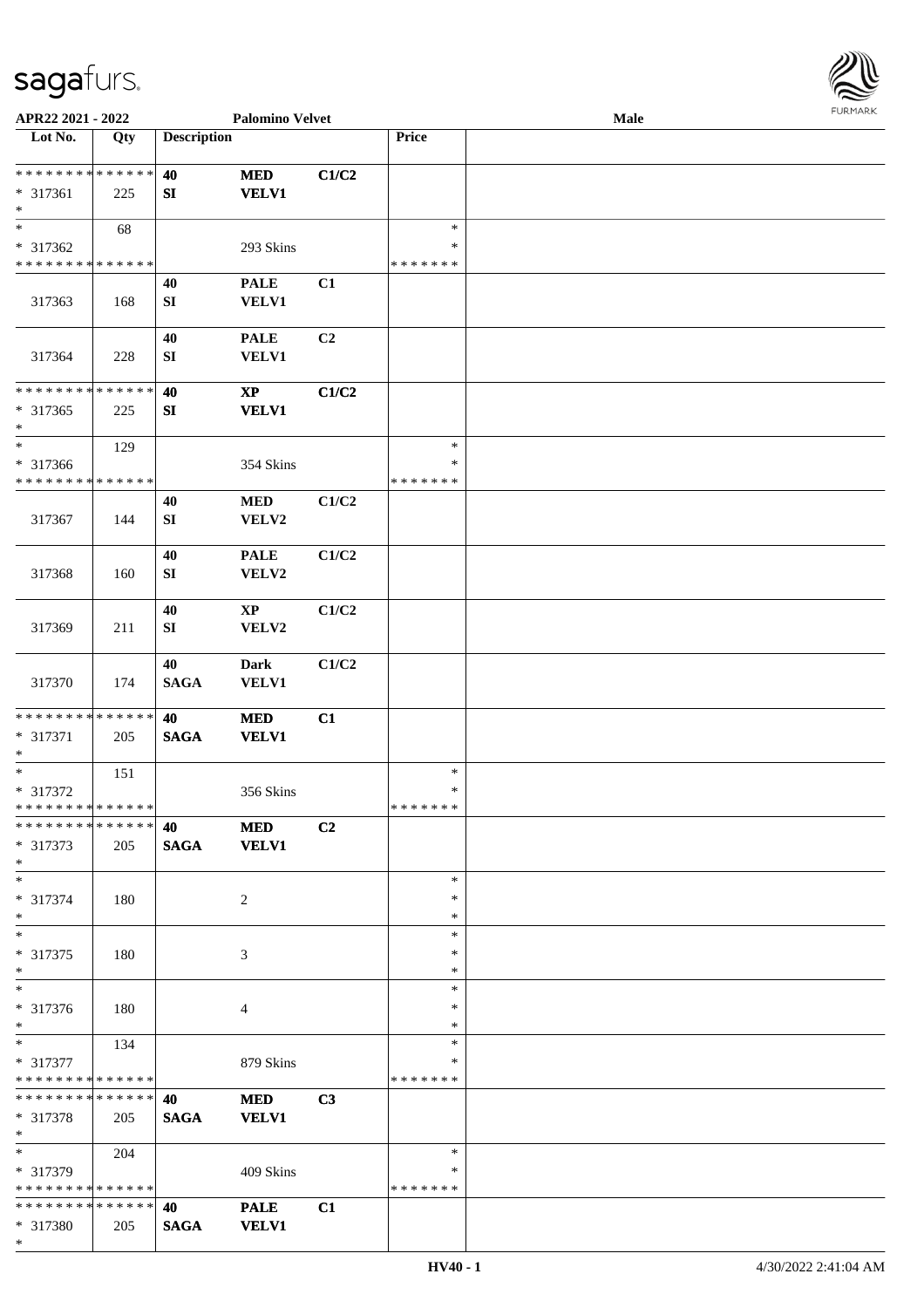\*

| APR22 2021 - 2022                                    |     |                    | <b>Palomino Velvet</b> |    |                  | Male | <b>FURMARK</b> |
|------------------------------------------------------|-----|--------------------|------------------------|----|------------------|------|----------------|
| Lot No.                                              | Qty | <b>Description</b> |                        |    | Price            |      |                |
| $*$                                                  |     | 40                 | <b>PALE</b>            | C1 | $\ast$           |      |                |
| * 317381                                             | 180 | <b>SAGA</b>        | <b>VELV1</b>           |    | $\ast$           |      |                |
| $*$                                                  |     |                    |                        |    | $\ast$           |      |                |
| $\overline{\ }$                                      |     |                    |                        |    | $\ast$           |      |                |
| * 317382                                             | 180 |                    | $\mathfrak{Z}$         |    | $\ast$           |      |                |
|                                                      |     |                    |                        |    | $\ast$           |      |                |
| $*$<br>*                                             | 58  |                    |                        |    | $\ast$           |      |                |
| * 317383                                             |     |                    | 623 Skins              |    | $\ast$           |      |                |
| * * * * * * * * <mark>* * * * * *</mark>             |     |                    |                        |    | * * * * * * *    |      |                |
| ******** <mark>******</mark>                         |     | 40                 | <b>PALE</b>            | C2 |                  |      |                |
| * 317384                                             | 225 | <b>SAGA</b>        | <b>VELV1</b>           |    |                  |      |                |
| $\ast$                                               |     |                    |                        |    |                  |      |                |
|                                                      |     |                    |                        |    | $\ast$           |      |                |
| * 317385                                             | 180 |                    | 2                      |    | $\ast$           |      |                |
| $*$<br>$\overline{\ast}$                             |     |                    |                        |    | $\ast$           |      |                |
|                                                      |     |                    |                        |    | $\ast$           |      |                |
| * 317386                                             | 180 |                    | $\mathfrak{Z}$         |    | $\ast$           |      |                |
| $*$<br>$\overline{\ast}$                             |     |                    |                        |    | $\ast$<br>$\ast$ |      |                |
| * 317387                                             |     |                    |                        |    | $\ast$           |      |                |
| $*$                                                  | 180 |                    | $\overline{4}$         |    | $\ast$           |      |                |
| $\overline{\ }$                                      |     |                    |                        |    | $\ast$           |      |                |
| * 317388                                             | 180 |                    | $\sqrt{5}$             |    | $\ast$           |      |                |
| $*$                                                  |     |                    |                        |    | $\ast$           |      |                |
|                                                      |     |                    |                        |    | $\ast$           |      |                |
| * 317389                                             | 180 |                    | $\sqrt{6}$             |    | $\ast$           |      |                |
| $*$                                                  |     |                    |                        |    | $\ast$           |      |                |
|                                                      | 90  |                    |                        |    | $\ast$           |      |                |
| * 317390                                             |     |                    | 1215 Skins             |    | $\ast$           |      |                |
| * * * * * * * * <mark>* * * * * * *</mark>           |     |                    |                        |    | * * * * * * *    |      |                |
| * * * * * * * * <mark>* * * * * * *</mark>           |     | 40                 | <b>PALE</b>            | C3 |                  |      |                |
| * 317391                                             | 205 | <b>SAGA</b>        | <b>VELV1</b>           |    |                  |      |                |
| $*$                                                  |     |                    |                        |    |                  |      |                |
| $*$                                                  |     |                    |                        |    | $\ast$           |      |                |
| * 317392                                             | 180 |                    | $\overline{c}$         |    | $\ast$           |      |                |
| $*$<br>$*$                                           |     |                    |                        |    | ∗                |      |                |
|                                                      | 198 |                    |                        |    | $\ast$<br>$\ast$ |      |                |
| * 317393<br>* * * * * * * * <mark>* * * * * *</mark> |     |                    | 583 Skins              |    | *******          |      |                |
| * * * * * * * * <mark>* * * * * * *</mark>           |     | 40                 | $\mathbf{XP}$          | C1 |                  |      |                |
| * 317394                                             | 205 | <b>SAGA</b>        | <b>VELV1</b>           |    |                  |      |                |
| $*$                                                  |     |                    |                        |    |                  |      |                |
| $\overline{\mathbf{r}}$                              |     |                    |                        |    | $\ast$           |      |                |
| * 317395                                             | 180 |                    | $\overline{2}$         |    | $\ast$           |      |                |
| $*$                                                  |     |                    |                        |    | ∗                |      |                |
| $*$                                                  | 63  |                    |                        |    | $\ast$           |      |                |
| * 317396                                             |     |                    | 448 Skins              |    | ∗                |      |                |
| * * * * * * * * <mark>* * * * * * *</mark>           |     |                    |                        |    | * * * * * * *    |      |                |
| * * * * * * * * * * * * * * *                        |     | 40                 | $\mathbf{X}\mathbf{P}$ | C2 |                  |      |                |
| * 317397                                             | 205 | <b>SAGA</b>        | <b>VELV1</b>           |    |                  |      |                |
| $\ast$                                               |     |                    |                        |    |                  |      |                |
| $*$                                                  |     |                    |                        |    | $\ast$           |      |                |
| * 317398                                             | 180 |                    | 2                      |    | $\ast$           |      |                |
| $*$                                                  |     |                    |                        |    | $\ast$           |      |                |
| $\ast$                                               |     |                    |                        |    | $\ast$           |      |                |
| * 317399                                             | 180 |                    | 3                      |    | $\ast$           |      |                |
| $*$<br>$\ast$                                        |     |                    |                        |    | $\ast$<br>$\ast$ |      |                |
|                                                      |     |                    |                        |    | $\ast$           |      |                |
| * 317400                                             | 180 |                    | $\overline{4}$         |    |                  |      |                |

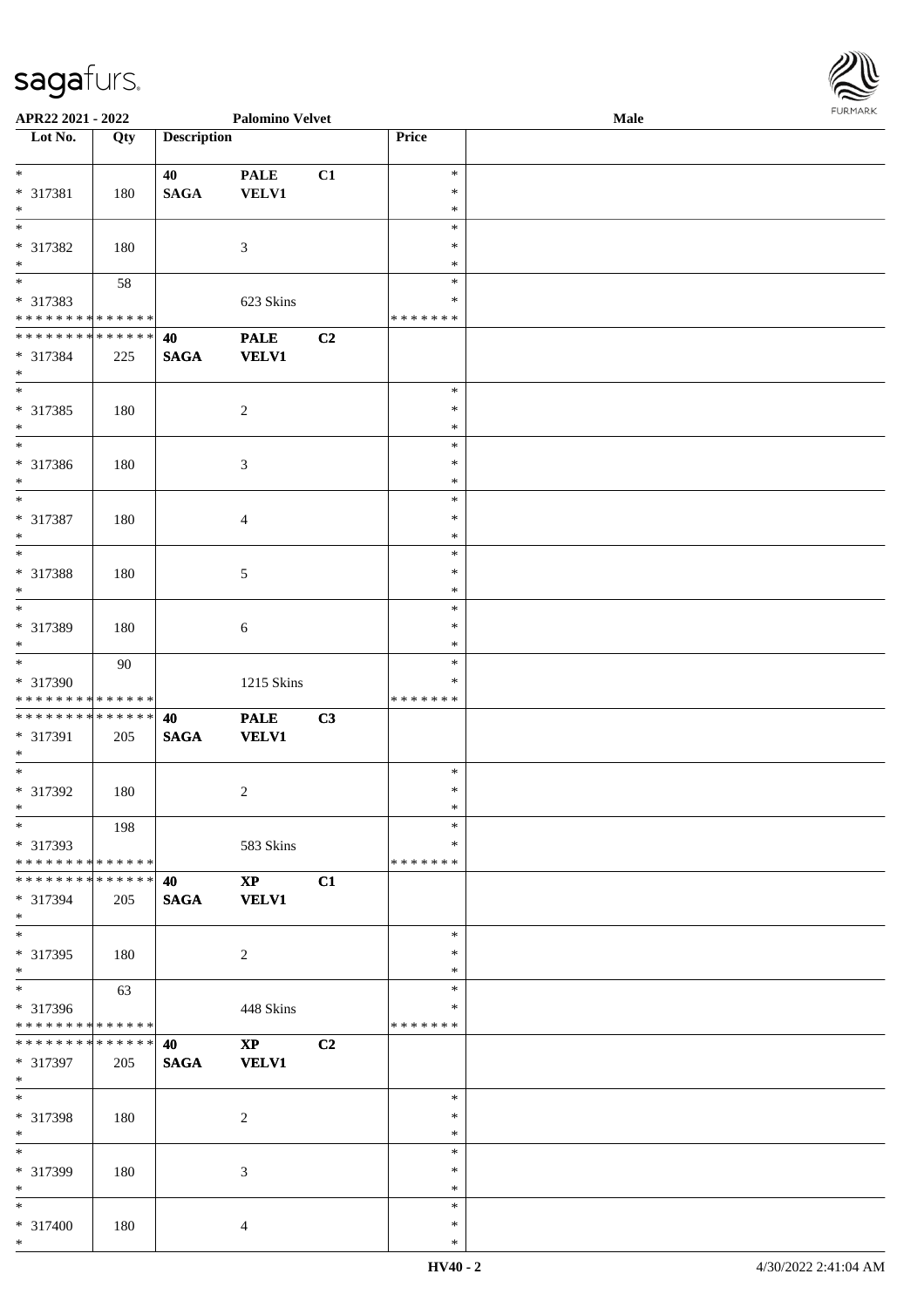\* \* \* \* \* \* \* \* \* \* \* \* \* \* \*

| APR22 2021 - 2022                                    |     |                    | <b>Palomino Velvet</b> |                |               | Male | <b>FURPIARA</b> |
|------------------------------------------------------|-----|--------------------|------------------------|----------------|---------------|------|-----------------|
| Lot No.                                              | Qty | <b>Description</b> |                        |                | Price         |      |                 |
|                                                      |     |                    |                        |                |               |      |                 |
| $\ast$                                               |     | 40                 | $\mathbf{X}\mathbf{P}$ | C2             | $\ast$        |      |                 |
| * 317401                                             | 180 | <b>SAGA</b>        | <b>VELV1</b>           |                | $\ast$        |      |                 |
| $\ast$                                               |     |                    |                        |                | $\ast$        |      |                 |
| $\ast$                                               |     |                    |                        |                | $\ast$        |      |                 |
| * 317402                                             | 180 |                    | 6                      |                | $\ast$        |      |                 |
| $\ast$                                               |     |                    |                        |                | $\ast$        |      |                 |
| $*$                                                  |     |                    |                        |                | $\ast$        |      |                 |
| * 317403                                             | 180 |                    | $\tau$                 |                | $\ast$        |      |                 |
| $\ast$                                               |     |                    |                        |                | $\ast$        |      |                 |
| $\ddot{x}$                                           | 76  |                    |                        |                | $\ast$        |      |                 |
| * 317404                                             |     |                    | 1361 Skins             |                | ∗             |      |                 |
| * * * * * * * * <mark>* * * * * * *</mark>           |     |                    |                        |                | * * * * * * * |      |                 |
| * * * * * * * * <mark>* * * * * * *</mark>           |     | 40                 | $\mathbf{X}\mathbf{P}$ | C3             |               |      |                 |
| * 317405                                             | 205 | <b>SAGA</b>        | <b>VELV1</b>           |                |               |      |                 |
| $*$                                                  |     |                    |                        |                |               |      |                 |
| $\overline{\phantom{0}}$                             |     |                    |                        |                | $\ast$        |      |                 |
| * 317406                                             | 180 |                    | 2                      |                | $\ast$        |      |                 |
| $*$                                                  |     |                    |                        |                | $\ast$        |      |                 |
| $*$                                                  | 189 |                    |                        |                | $\ast$        |      |                 |
| * 317407                                             |     |                    | 574 Skins              |                | ∗             |      |                 |
| * * * * * * * * <mark>* * * * * * *</mark>           |     |                    |                        |                | * * * * * * * |      |                 |
| **************                                       |     | 40                 | <b>MED</b>             | C1             |               |      |                 |
| * 317408                                             |     | <b>SAGA</b>        | VELV2                  |                |               |      |                 |
| $*$                                                  | 205 |                    |                        |                |               |      |                 |
|                                                      |     |                    |                        |                | $\ast$        |      |                 |
|                                                      | 74  |                    |                        |                | ∗             |      |                 |
| * 317409<br>* * * * * * * * <mark>* * * * * *</mark> |     |                    | 279 Skins              |                | * * * * * * * |      |                 |
| * * * * * * * * * * * * * * <mark>*</mark>           |     |                    |                        |                |               |      |                 |
|                                                      |     | 40                 | <b>MED</b>             | C <sub>2</sub> |               |      |                 |
| * 317410                                             | 205 | <b>SAGA</b>        | <b>VELV2</b>           |                |               |      |                 |
| $\ast$                                               |     |                    |                        |                |               |      |                 |
|                                                      | 149 |                    |                        |                | $\ast$        |      |                 |
| * 317411                                             |     |                    | 354 Skins              |                | ∗             |      |                 |
| * * * * * * * * <mark>* * * * * * *</mark>           |     |                    |                        |                | * * * * * * * |      |                 |
| * * * * * * * * * * * * * * <mark>*</mark>           |     | 40                 | <b>PALE</b>            | C1             |               |      |                 |
| * 317412                                             | 215 | <b>SAGA</b>        | <b>VELV2</b>           |                |               |      |                 |
| $\ast$                                               |     |                    |                        |                |               |      |                 |
| $\ast$                                               | 86  |                    |                        |                | $\ast$        |      |                 |
| $* 317413$                                           |     |                    | 301 Skins              |                | $\ast$        |      |                 |
| * * * * * * * * <mark>* * * * * *</mark>             |     |                    |                        |                | * * * * * * * |      |                 |
| * * * * * * * * <mark>* * * * * *</mark>             |     | 40                 | <b>PALE</b>            | C2             |               |      |                 |
| $* 317414$                                           | 205 | <b>SAGA</b>        | <b>VELV2</b>           |                |               |      |                 |
| $\ast$                                               |     |                    |                        |                |               |      |                 |
| $\ast$                                               |     |                    |                        |                | $\ast$        |      |                 |
| * 317415                                             | 180 |                    | 2                      |                | $\ast$        |      |                 |
| $*$                                                  |     |                    |                        |                | $\ast$        |      |                 |
| $\overline{\mathbf{r}}$                              | 44  |                    |                        |                | $\ast$        |      |                 |
| $* 317416$                                           |     |                    | 429 Skins              |                | ∗             |      |                 |
| * * * * * * * * <mark>* * * * * *</mark>             |     |                    |                        |                | * * * * * * * |      |                 |
|                                                      |     | 40                 | $\mathbf{X}\mathbf{P}$ | C1             |               |      |                 |
| 317417                                               | 203 | <b>SAGA</b>        | VELV2                  |                |               |      |                 |
|                                                      |     |                    |                        |                |               |      |                 |
| * * * * * * * * * * * * * * *                        |     | <b>40</b>          | $\mathbf{X}\mathbf{P}$ | C2             |               |      |                 |
| * 317418                                             | 205 | <b>SAGA</b>        | <b>VELV2</b>           |                |               |      |                 |
| $*$                                                  |     |                    |                        |                |               |      |                 |
| $*$                                                  |     |                    |                        |                | $\ast$        |      |                 |
| * 317419                                             | 180 |                    | 2                      |                | $\ast$        |      |                 |
| $\ast$                                               |     |                    |                        |                | $\ast$        |      |                 |
| $*$                                                  | 113 |                    |                        |                | $\ast$        |      |                 |
| * 317420                                             |     |                    | 498 Skins              |                | $\ast$        |      |                 |
|                                                      |     |                    |                        |                |               |      |                 |

\* \* \* \* \* \* \*

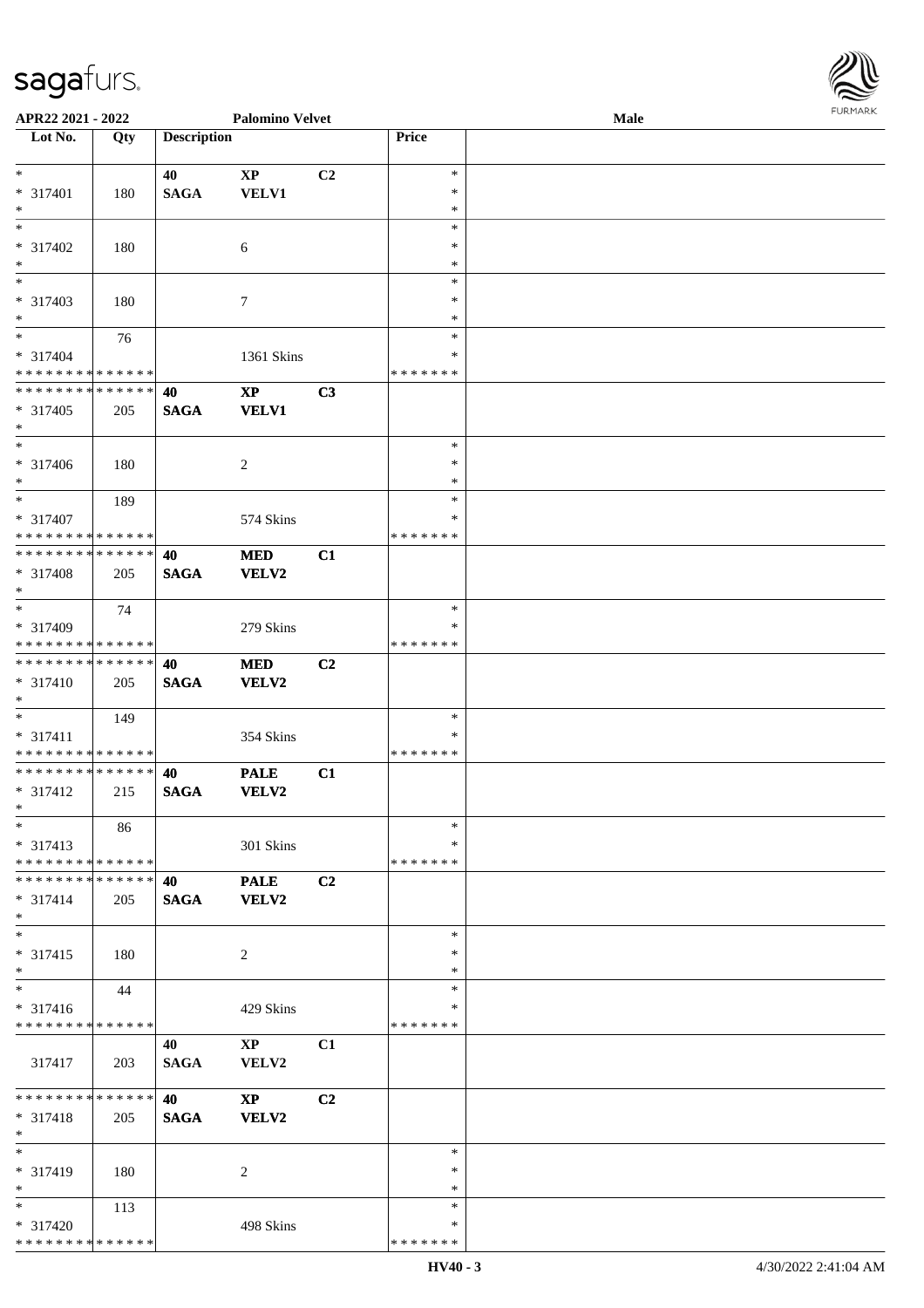

| APR22 2021 - 2022                  |     |                    | <b>Palomino Velvet</b> |    |               | Male |  |
|------------------------------------|-----|--------------------|------------------------|----|---------------|------|--|
| Lot No.                            | Qty | <b>Description</b> |                        |    | Price         |      |  |
|                                    |     |                    |                        |    |               |      |  |
|                                    |     | 40                 | $\bf MED$              | C1 |               |      |  |
| 317421                             | 175 | <b>SROY</b>        | <b>VELV1</b>           |    |               |      |  |
|                                    |     |                    |                        |    |               |      |  |
| * * * * * * * * * * * * * *        |     | 40                 | <b>MED</b>             | C2 |               |      |  |
|                                    |     |                    |                        |    |               |      |  |
| * 317422                           | 205 | <b>SROY</b>        | <b>VELV1</b>           |    |               |      |  |
| $\ast$<br>$\overline{\phantom{1}}$ |     |                    |                        |    |               |      |  |
|                                    |     |                    |                        |    | $\ast$        |      |  |
| * 317423                           | 180 |                    | $\overline{c}$         |    | $\ast$        |      |  |
| $\ast$                             |     |                    |                        |    | $\ast$        |      |  |
| $\overline{\phantom{a}^*}$         | 105 |                    |                        |    | $\ast$        |      |  |
| * 317424                           |     |                    | 490 Skins              |    | $\ast$        |      |  |
| * * * * * * * * * * * * * *        |     |                    |                        |    | * * * * * * * |      |  |
|                                    |     | 40                 | $\bf MED$              | C3 |               |      |  |
| 317425                             | 204 | <b>SROY</b>        | VELV1                  |    |               |      |  |
|                                    |     |                    |                        |    |               |      |  |
| ******** <mark>******</mark>       |     | 40                 | <b>PALE</b>            | C1 |               |      |  |
|                                    |     |                    |                        |    |               |      |  |
| $* 317426$                         | 205 | <b>SROY</b>        | <b>VELV1</b>           |    |               |      |  |
| $*$                                |     |                    |                        |    |               |      |  |
| $\ast$                             | 103 |                    |                        |    | $\ast$        |      |  |
| $* 317427$                         |     |                    | 308 Skins              |    | ∗             |      |  |
| * * * * * * * * * * * * * *        |     |                    |                        |    | * * * * * * * |      |  |
| * * * * * * * * * * * * * *        |     | 40                 | <b>PALE</b>            | C2 |               |      |  |
| * 317428                           | 205 | <b>SROY</b>        | <b>VELV1</b>           |    |               |      |  |
| $\ast$                             |     |                    |                        |    |               |      |  |
| $\ast$                             |     |                    |                        |    | $\ast$        |      |  |
| * 317429                           | 180 |                    | $\boldsymbol{2}$       |    | $\ast$        |      |  |
| $\ast$                             |     |                    |                        |    | $\ast$        |      |  |
| $\overline{\phantom{1}}$           |     |                    |                        |    | $\ast$        |      |  |
|                                    |     |                    |                        |    |               |      |  |
| $* 317430$                         | 180 |                    | $\mathfrak{Z}$         |    | $\ast$        |      |  |
| $\ast$                             |     |                    |                        |    | $\ast$        |      |  |
| $\ast$                             | 160 |                    |                        |    | $\ast$        |      |  |
| * 317431                           |     |                    | 725 Skins              |    | *             |      |  |
| ******** <mark>******</mark>       |     |                    |                        |    | * * * * * * * |      |  |
| ******** <mark>******</mark>       |     | 40                 | <b>PALE</b>            | C3 |               |      |  |
| * 317432                           | 205 | <b>SROY</b>        | <b>VELV1</b>           |    |               |      |  |
| $*$                                |     |                    |                        |    |               |      |  |
| $*$                                | 140 |                    |                        |    | $\ast$        |      |  |
| $* 317433$                         |     |                    | 345 Skins              |    | *             |      |  |
| * * * * * * * * * * * * * *        |     |                    |                        |    | * * * * * * * |      |  |
|                                    |     |                    |                        |    |               |      |  |
|                                    |     | 40                 | $\mathbf{X}\mathbf{P}$ | C1 |               |      |  |
| 317434                             | 215 | <b>SROY</b>        | <b>VELV1</b>           |    |               |      |  |
|                                    |     |                    |                        |    |               |      |  |
| * * * * * * * * * * * * * *        |     | <b>40</b>          | $\mathbf{X}\mathbf{P}$ | C2 |               |      |  |
| $* 317435$                         | 205 | <b>SROY</b>        | <b>VELV1</b>           |    |               |      |  |
| $*$                                |     |                    |                        |    |               |      |  |
| $\overline{\phantom{1}}$           |     |                    |                        |    | $\ast$        |      |  |
| * 317436                           | 180 |                    | $\overline{c}$         |    | *             |      |  |
| $*$                                |     |                    |                        |    | $\ast$        |      |  |
| $*$                                |     |                    |                        |    | $\ast$        |      |  |
| $* 317437$                         | 180 |                    | 3                      |    | $\ast$        |      |  |
|                                    |     |                    |                        |    | $\ast$        |      |  |
| $*$<br>$\ast$                      |     |                    |                        |    |               |      |  |
|                                    |     |                    |                        |    | $\ast$        |      |  |
| * 317438                           | 180 |                    | 4                      |    | $\ast$        |      |  |
| $*$                                |     |                    |                        |    | *             |      |  |
| $\overline{\phantom{0}}$           | 115 |                    |                        |    | $\ast$        |      |  |
| * 317439                           |     |                    | 860 Skins              |    | ∗             |      |  |
| * * * * * * * * * * * * * *        |     |                    |                        |    | * * * * * * * |      |  |
| * * * * * * * * * * * * * * *      |     | 40                 | $\mathbf{XP}$          | C3 |               |      |  |
| $* 317440$                         | 205 | <b>SROY</b>        | <b>VELV1</b>           |    |               |      |  |
| $*$                                |     |                    |                        |    |               |      |  |
|                                    |     |                    |                        |    |               |      |  |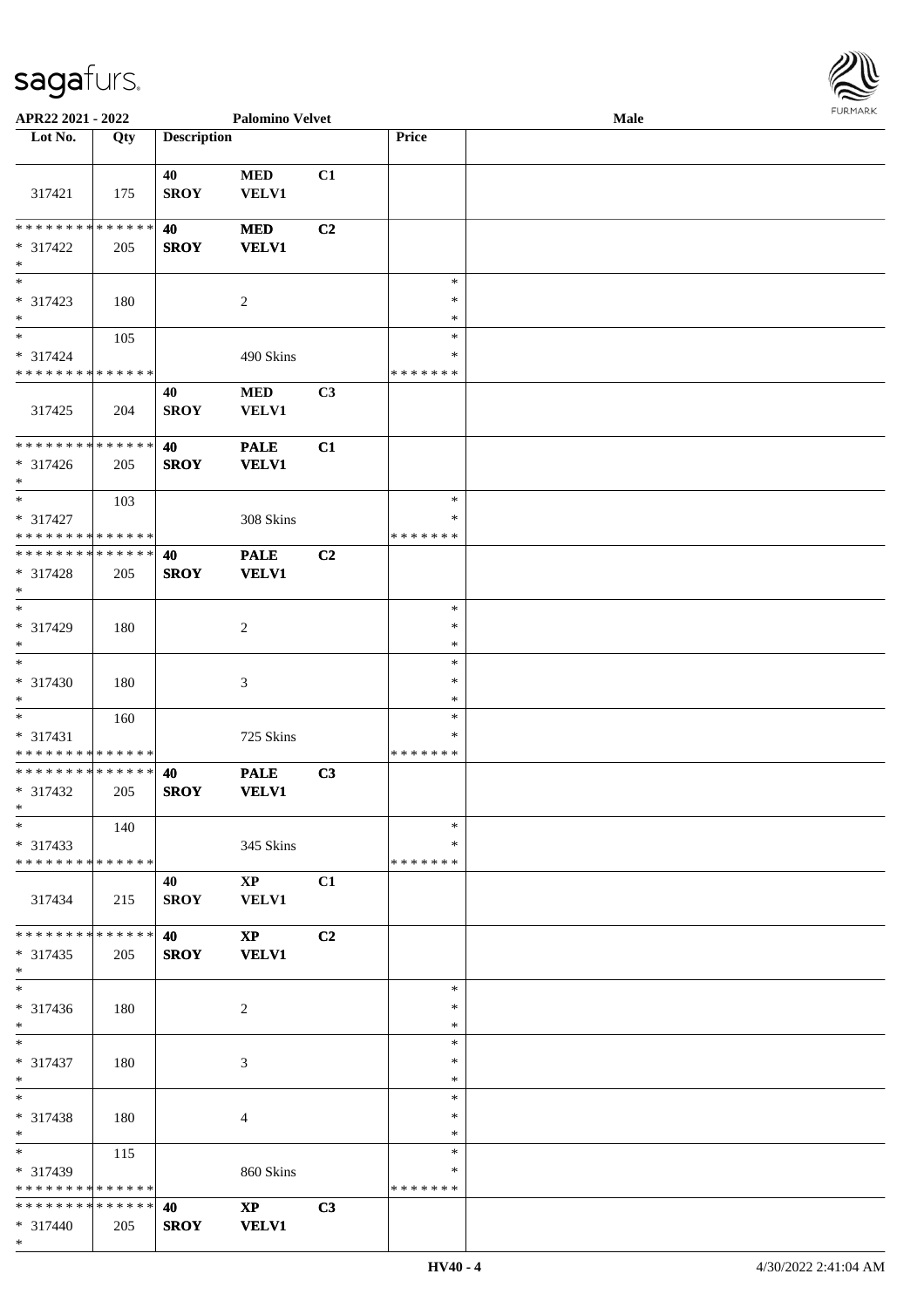#### sag

\* \* \* 317448

\* \* \* \* \* \* \* \* \* \* \* \* \* \*

143

348 Skins

| sagafurs.<br>APR22 2021 - 2022                      |     |                    | <b>Palomino Velvet</b>    |       |                              | Male | <b>FURMARK</b> |
|-----------------------------------------------------|-----|--------------------|---------------------------|-------|------------------------------|------|----------------|
| Lot No.                                             | Qty | <b>Description</b> |                           |       | Price                        |      |                |
| $\ast$<br>$* 317441$<br>**************              | 175 | 40<br><b>SROY</b>  | <b>XP</b><br><b>VELV1</b> | C3    | $\ast$<br>$\ast$<br>*******  |      |                |
| **************<br>$* 317442$<br>$\ast$              | 205 | 40<br><b>SROY</b>  | <b>MED</b><br>VELV2       | C1/C2 |                              |      |                |
| $\ast$<br>$* 317443$<br>* * * * * * * * * * * * * * | 125 |                    | 330 Skins                 |       | $*$<br>$\ast$<br>*******     |      |                |
| 317444                                              | 187 | 40<br><b>SROY</b>  | <b>PALE</b><br>VELV2      | C1    |                              |      |                |
| **************<br>$* 317445$<br>$\ast$              | 205 | 40<br><b>SROY</b>  | <b>PALE</b><br>VELV2      | C2    |                              |      |                |
| $\ast$<br>$* 317446$<br>* * * * * * * * * * * * * * | 47  |                    | 252 Skins                 |       | $\ast$<br>*<br>* * * * * * * |      |                |
| **************<br>$* 317447$                        | 205 | 40<br><b>SROY</b>  | $\mathbf{XP}$<br>VELV2    | C1/C2 |                              |      |                |

\* \*

\* \* \* \* \* \* \*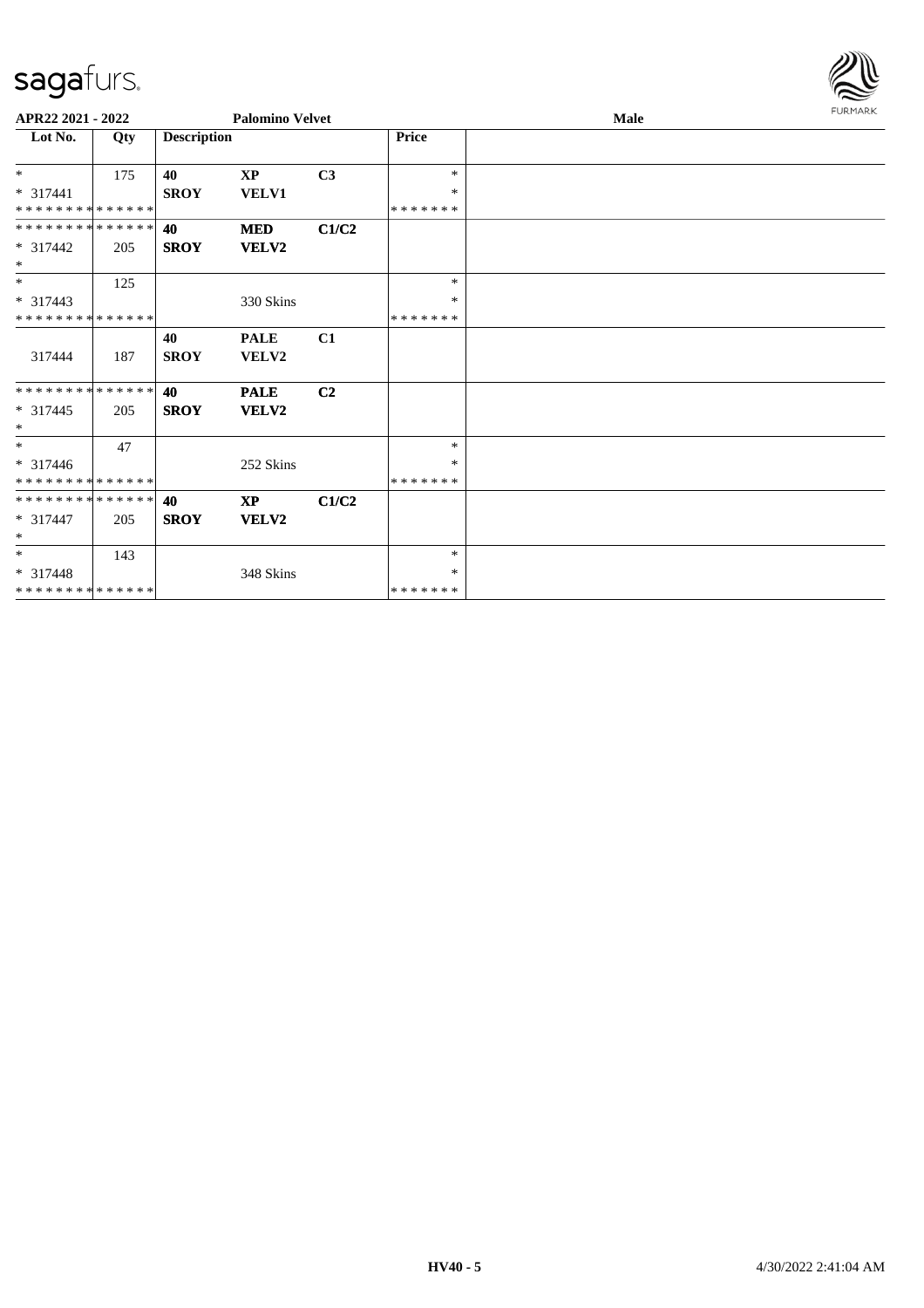

| APR22 2021 - 2022                                                   |     |                        | <b>Palomino Velvet</b>                 |                |                                   | Male | <b>FURMARK</b> |
|---------------------------------------------------------------------|-----|------------------------|----------------------------------------|----------------|-----------------------------------|------|----------------|
| Lot No.                                                             | Qty | <b>Description</b>     |                                        |                | Price                             |      |                |
| **************<br>$* 317501$<br>$\ast$                              | 245 | 30<br>${\bf SI}$       | $\bf MED$<br><b>VELV1</b>              | C1/C2          |                                   |      |                |
| $\ast$<br>* 317502<br>******** <mark>******</mark>                  | 97  |                        | 342 Skins                              |                | $\ast$<br>∗<br>* * * * * * *      |      |                |
| 317503                                                              | 181 | 30<br>${\bf SI}$       | <b>PALE</b><br><b>VELV1</b>            | C1             |                                   |      |                |
| 317504                                                              | 249 | 30<br>${\bf SI}$       | <b>PALE</b><br>VELV1                   | C2             |                                   |      |                |
| 317505                                                              | 163 | 30<br>${\bf SI}$       | $\mathbf{X}\mathbf{P}$<br><b>VELV1</b> | C1             |                                   |      |                |
| 317506                                                              | 277 | 30<br>${\bf S}{\bf I}$ | $\bold{XP}$<br><b>VELV1</b>            | C <sub>2</sub> |                                   |      |                |
| 317507                                                              | 188 | 30<br>$\mathbf{SAGA}$  | <b>Dark</b><br><b>VELV1</b>            | C1/C2          |                                   |      |                |
| **************<br>* 317508<br>$\ast$                                | 225 | 30<br><b>SAGA</b>      | $\bf MED$<br><b>VELV1</b>              | C1             |                                   |      |                |
| $\overline{\phantom{a}^*}$<br>* 317509<br>$\ast$                    | 220 |                        | $\overline{2}$                         |                | $\ast$<br>$\ast$<br>$\ast$        |      |                |
| $\ast$<br>* 317510<br>* * * * * * * * * * * * * *                   | 53  |                        | 498 Skins                              |                | $\ast$<br>$\ast$<br>* * * * * * * |      |                |
| **************<br>* 317511<br>$\ast$                                | 225 | 30<br><b>SAGA</b>      | $\bf MED$<br><b>VELV1</b>              | C2             |                                   |      |                |
| $\ast$<br>$* 317512$<br>$\ast$                                      | 200 |                        | $\boldsymbol{2}$                       |                | $\ast$<br>$\ast$<br>$\ast$        |      |                |
| $\ast$<br>* 317513<br>$\ast$                                        | 200 |                        | 3                                      |                | $\ast$<br>$\ast$<br>$\ast$        |      |                |
| $\ast$<br>* 317514<br>$\ast$                                        | 200 |                        | $\overline{4}$                         |                | $\ast$<br>$\ast$<br>*             |      |                |
| $\ast$<br>* 317515<br>$\ast$                                        | 200 |                        | 5                                      |                | $\ast$<br>$\ast$<br>$\ast$        |      |                |
| $\ast$<br>* 317516<br>$\ast$                                        | 200 |                        | 6                                      |                | $\ast$<br>*<br>$\ast$             |      |                |
| $\overline{\phantom{0}}$<br>* 317517<br>* * * * * * * * * * * * * * | 132 |                        | 1357 Skins                             |                | $\ast$<br>*<br>* * * * * * *      |      |                |
| * * * * * * * * * * * * * * *<br>* 317518<br>$\ast$                 | 225 | 30<br><b>SAGA</b>      | <b>MED</b><br><b>VELV1</b>             | C3             |                                   |      |                |
| $\ast$<br>* 317519<br>$\ast$                                        | 200 |                        | $\overline{c}$                         |                | $\ast$<br>$\ast$<br>$\ast$        |      |                |
| $\ast$<br>* 317520<br>******** <mark>******</mark>                  | 177 |                        | 602 Skins                              |                | $\ast$<br>*<br>* * * * * * *      |      |                |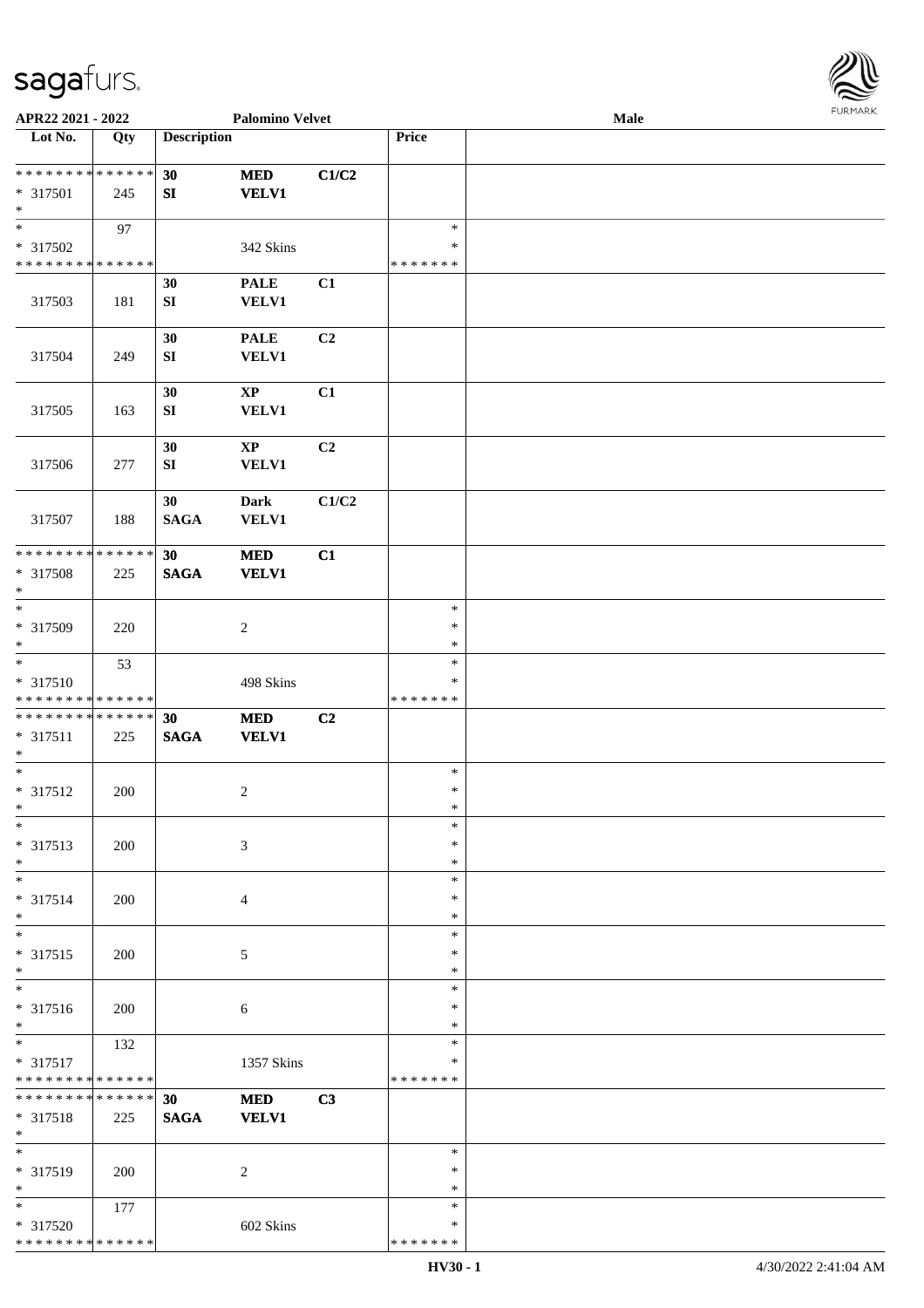\* \* \* \* \* \* \* \* \* \* \* \* \* \*

| APR22 2021 - 2022             |             |                    | <b>Palomino Velvet</b> |    |               | <b>Male</b> |  |
|-------------------------------|-------------|--------------------|------------------------|----|---------------|-------------|--|
| Lot No.                       | Qty         | <b>Description</b> |                        |    | Price         |             |  |
|                               |             |                    |                        |    |               |             |  |
| * * * * * * * * * * * * * *   |             | 30 <sup>°</sup>    | <b>PALE</b>            | C1 |               |             |  |
| $* 317521$                    | 225         | <b>SAGA</b>        | <b>VELV1</b>           |    |               |             |  |
| $\ast$                        |             |                    |                        |    |               |             |  |
| $\overline{\ast}$             |             |                    |                        |    | $\ast$        |             |  |
| * 317522                      | 200         |                    | $\sqrt{2}$             |    | $\ast$        |             |  |
| $\ast$                        |             |                    |                        |    | $\ast$        |             |  |
| $\overline{\phantom{0}}$      |             |                    |                        |    | $\ast$        |             |  |
| * 317523                      | 180         |                    | $\mathfrak{Z}$         |    | $\ast$        |             |  |
| $*$                           |             |                    |                        |    | $\ast$        |             |  |
| $\overline{\phantom{0}}$      | 55          |                    |                        |    | $\ast$        |             |  |
| * 317524                      |             |                    | 660 Skins              |    | ∗             |             |  |
| * * * * * * * * * * * * * *   |             |                    |                        |    | * * * * * * * |             |  |
| * * * * * * * * *             | * * * * * * | 30                 | <b>PALE</b>            | C2 |               |             |  |
| $* 317525$                    | 225         | <b>SAGA</b>        | <b>VELV1</b>           |    |               |             |  |
| $*$                           |             |                    |                        |    |               |             |  |
| $\overline{\ast}$             |             |                    |                        |    | $\ast$        |             |  |
| $* 317526$                    | 200         |                    | $\sqrt{2}$             |    | $\ast$        |             |  |
| $*$                           |             |                    |                        |    | $\ast$        |             |  |
| $\ast$                        |             |                    |                        |    | $\ast$        |             |  |
| $* 317527$                    | 200         |                    |                        |    | $\ast$        |             |  |
| $\ast$                        |             |                    | 3                      |    | $\ast$        |             |  |
| $\ast$                        |             |                    |                        |    | $\ast$        |             |  |
|                               |             |                    |                        |    | $\ast$        |             |  |
| * 317528<br>$\ast$            | 200         |                    | $\overline{4}$         |    | $\ast$        |             |  |
| $\overline{\ast}$             |             |                    |                        |    |               |             |  |
|                               |             |                    |                        |    | $\ast$        |             |  |
| * 317529                      | 200         |                    | $\sqrt{5}$             |    | $\ast$        |             |  |
| $*$<br>$\overline{\ast}$      |             |                    |                        |    | $\ast$        |             |  |
|                               |             |                    |                        |    | $\ast$        |             |  |
| $* 317530$                    | 200         |                    | $\sqrt{6}$             |    | $\ast$        |             |  |
| $*$                           |             |                    |                        |    | $\ast$        |             |  |
| $*$                           |             |                    |                        |    | $\ast$        |             |  |
| $* 317531$                    | 200         |                    | $\boldsymbol{7}$       |    | $\ast$        |             |  |
| $\ast$                        |             |                    |                        |    | $\ast$        |             |  |
| $\ast$                        |             |                    |                        |    | $\ast$        |             |  |
| $* 317532$                    | 200         |                    | 8                      |    | $\ast$        |             |  |
| $*$                           |             |                    |                        |    | $\ast$        |             |  |
| $*$                           | 175         |                    |                        |    | $\ast$        |             |  |
| * 317533                      |             |                    | 1800 Skins             |    | ∗             |             |  |
| * * * * * * * * * * * * * *   |             |                    |                        |    | * * * * * * * |             |  |
| * * * * * * * * * * * * * * * |             | 30                 | <b>PALE</b>            | C3 |               |             |  |
| * 317534                      | 225         | <b>SAGA</b>        | <b>VELV1</b>           |    |               |             |  |
| $*$                           |             |                    |                        |    |               |             |  |
| $\overline{\ast}$             |             |                    |                        |    | $\ast$        |             |  |
| $* 317535$                    | 200         |                    | $\sqrt{2}$             |    | ∗             |             |  |
| $*$                           |             |                    |                        |    | $\ast$        |             |  |
| $\overline{\phantom{a}^*}$    |             |                    |                        |    | $\ast$        |             |  |
| * 317536                      | 220         |                    | $\mathfrak{Z}$         |    | $\ast$        |             |  |
| $*$                           |             |                    |                        |    | $\ast$        |             |  |
| $*$                           | 218         |                    |                        |    | $\ast$        |             |  |
| * 317537                      |             |                    | 863 Skins              |    | ∗             |             |  |
| * * * * * * * * * * * * * *   |             |                    |                        |    | *******       |             |  |
| ******** <mark>******</mark>  |             | 30                 | $\mathbf{XP}$          | C1 |               |             |  |
| * 317538                      | 225         | <b>SAGA</b>        | <b>VELV1</b>           |    |               |             |  |
| $*$                           |             |                    |                        |    |               |             |  |
| $\overline{\phantom{0}}$      |             |                    |                        |    | $\ast$        |             |  |
|                               |             |                    |                        |    |               |             |  |
| * 317539                      | 200         |                    | $\overline{c}$         |    | $\ast$        |             |  |
| $*$                           |             |                    |                        |    | $\ast$        |             |  |
| $*$                           | 173         |                    |                        |    | $\ast$        |             |  |
| * 317540                      |             |                    | 598 Skins              |    | $\ast$        |             |  |



\* \* \* \* \* \* \*

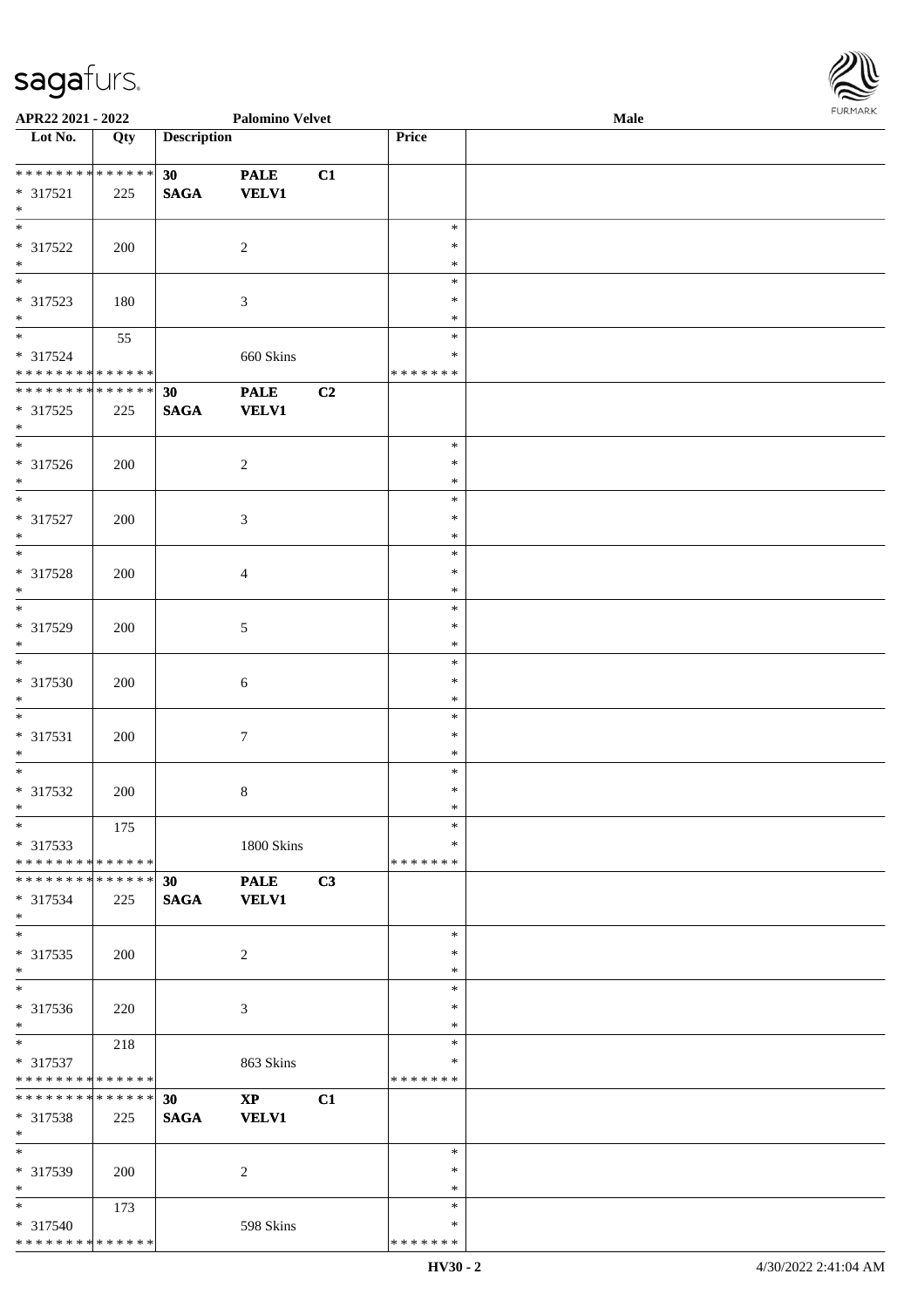\*

| APR22 2021 - 2022                          |     |                    | <b>Palomino Velvet</b> |                |                  | Male | <b>FURPIARR</b> |
|--------------------------------------------|-----|--------------------|------------------------|----------------|------------------|------|-----------------|
| Lot No.                                    | Qty | <b>Description</b> |                        |                | Price            |      |                 |
|                                            |     |                    |                        |                |                  |      |                 |
|                                            |     | 30                 | $\mathbf{X}\mathbf{P}$ | C2             |                  |      |                 |
| $* 317541$<br>$\ast$                       | 225 | <b>SAGA</b>        | <b>VELV1</b>           |                |                  |      |                 |
|                                            |     |                    |                        |                | $\ast$           |      |                 |
| * 317542                                   | 200 |                    | $\overline{c}$         |                | $\ast$           |      |                 |
| $*$                                        |     |                    |                        |                | $\ast$           |      |                 |
|                                            |     |                    |                        |                | $\ast$           |      |                 |
| * 317543                                   | 200 |                    | $\mathfrak{Z}$         |                | $\ast$           |      |                 |
| $*$                                        |     |                    |                        |                | $\ast$           |      |                 |
| $\overline{\phantom{0}}$                   |     |                    |                        |                | $\ast$           |      |                 |
| * 317544                                   | 200 |                    | $\overline{4}$         |                | $\ast$           |      |                 |
| $\ast$                                     |     |                    |                        |                | *                |      |                 |
| $\overline{\ast}$                          |     |                    |                        |                | $\ast$           |      |                 |
| * 317545                                   | 200 |                    | $\sqrt{5}$             |                | $\ast$           |      |                 |
| $\ast$                                     |     |                    |                        |                | ∗                |      |                 |
|                                            |     |                    |                        |                | $\ast$           |      |                 |
| * 317546                                   | 200 |                    | $\sqrt{6}$             |                | $\ast$           |      |                 |
| $*$                                        |     |                    |                        |                | $\ast$           |      |                 |
| $*$                                        |     |                    |                        |                | $\ast$           |      |                 |
| * 317547                                   | 200 |                    | $\tau$                 |                | $\ast$           |      |                 |
| $\ast$<br>$\overline{\ }$                  |     |                    |                        |                | $\ast$           |      |                 |
|                                            |     |                    |                        |                | $\ast$           |      |                 |
| * 317548                                   | 200 |                    | $\,8\,$                |                | $\ast$<br>$\ast$ |      |                 |
| $*$<br>$\overline{\phantom{0}}$            |     |                    |                        |                | $\ast$           |      |                 |
| * 317549                                   | 205 |                    |                        |                | *                |      |                 |
| * * * * * * * * <mark>* * * * * *</mark>   |     |                    | 1830 Skins             |                | * * * * * * *    |      |                 |
| * * * * * * * * <mark>* * * * * * *</mark> |     | 30                 | $\mathbf{XP}$          | C3             |                  |      |                 |
| * 317550                                   | 225 | <b>SAGA</b>        | <b>VELV1</b>           |                |                  |      |                 |
| $\ast$                                     |     |                    |                        |                |                  |      |                 |
| $\overline{\phantom{0}}$                   |     |                    |                        |                | $\ast$           |      |                 |
| * 317551                                   | 200 |                    | $\overline{c}$         |                | $\ast$           |      |                 |
| $\ast$                                     |     |                    |                        |                | ∗                |      |                 |
| $\ddot{x}$                                 |     |                    |                        |                | $\ast$           |      |                 |
| * 317552                                   | 200 |                    | 3                      |                | $\ast$           |      |                 |
| $*$ $-$                                    |     |                    |                        |                | *                |      |                 |
| $\ast$                                     | 106 |                    |                        |                | $\ast$           |      |                 |
| * 317553                                   |     |                    | 731 Skins              |                | $\ast$           |      |                 |
| * * * * * * * * <mark>* * * * * *</mark> * |     |                    |                        |                | *******          |      |                 |
|                                            |     | 30 <sup>°</sup>    | 2XP                    | C1/C2          |                  |      |                 |
| 317554                                     | 194 | <b>SAGA</b>        | <b>VELV1</b>           |                |                  |      |                 |
|                                            |     | 30 <sup>1</sup>    | <b>MED</b>             | C1             |                  |      |                 |
| 317555                                     | 199 | <b>SAGA</b>        | VELV2                  |                |                  |      |                 |
|                                            |     |                    |                        |                |                  |      |                 |
| * * * * * * * * <mark>* * * * * * *</mark> |     | 30 <sup>°</sup>    | <b>MED</b>             | C2             |                  |      |                 |
| * 317556                                   | 225 | <b>SAGA</b>        | <b>VELV2</b>           |                |                  |      |                 |
| $\ast$                                     |     |                    |                        |                |                  |      |                 |
| $\overline{\ast}$                          |     |                    |                        |                | $\ast$           |      |                 |
| * 317557                                   | 200 |                    | 2                      |                | ∗                |      |                 |
| $\ast$                                     |     |                    |                        |                | $\ast$           |      |                 |
| $\ddot{x}$                                 | 102 |                    |                        |                | $\ast$           |      |                 |
| * 317558                                   |     |                    | 527 Skins              |                | ∗                |      |                 |
| * * * * * * * * <mark>* * * * * * *</mark> |     |                    |                        |                | * * * * * * *    |      |                 |
|                                            |     | 30 <sup>°</sup>    | <b>MED</b>             | C <sub>3</sub> |                  |      |                 |
| 317559                                     | 190 | <b>SAGA</b>        | VELV2                  |                |                  |      |                 |
| * * * * * * * * <mark>* * * * * * *</mark> |     |                    |                        |                |                  |      |                 |
|                                            |     | 30 <sub>o</sub>    | <b>PALE</b>            | C1             |                  |      |                 |
| * 317560                                   | 235 | <b>SAGA</b>        | <b>VELV2</b>           |                |                  |      |                 |

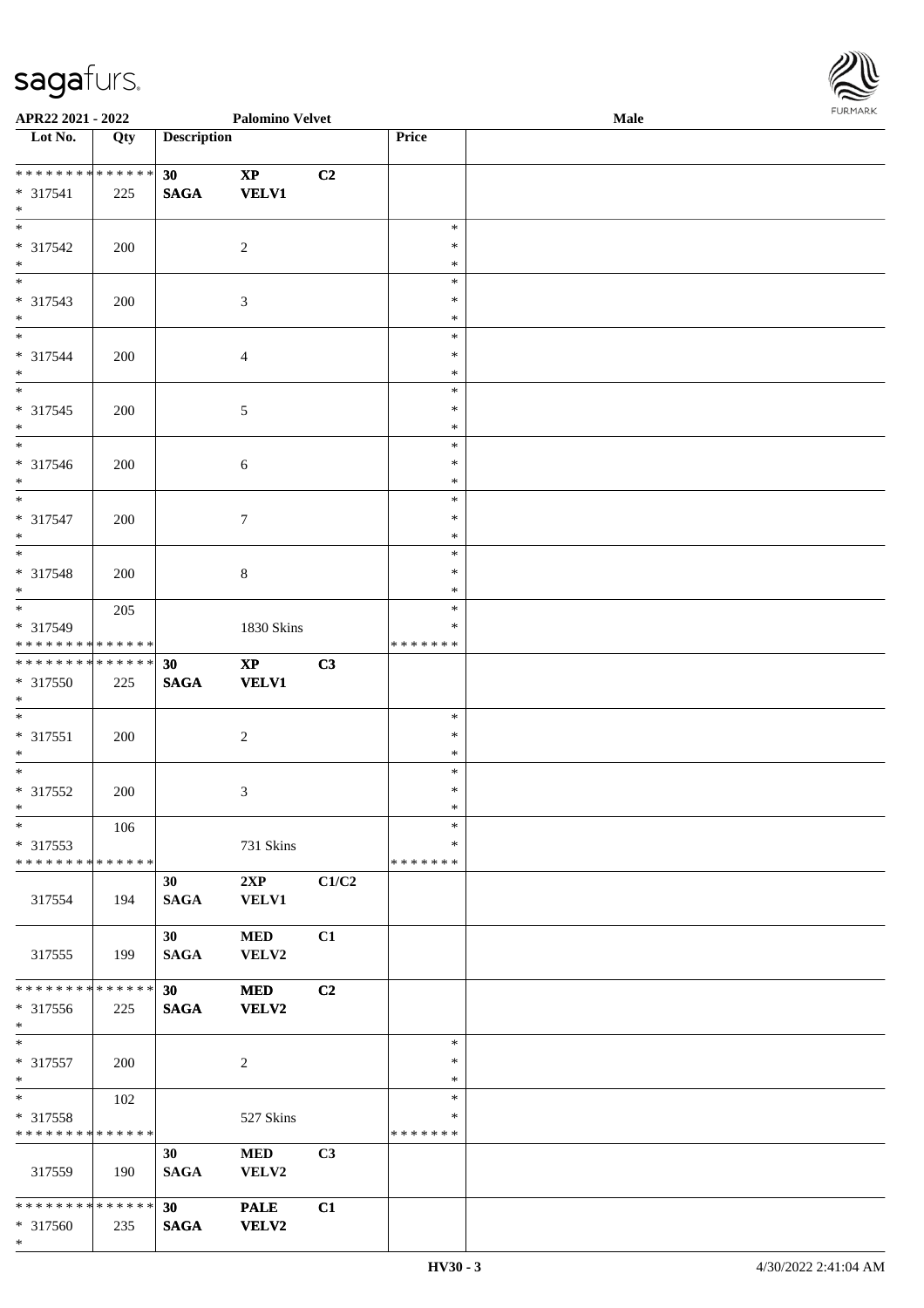| APR22 2021 - 2022                          |     |                    | <b>Palomino Velvet</b>          |                |                  | Male | <b>FURPIARR</b> |
|--------------------------------------------|-----|--------------------|---------------------------------|----------------|------------------|------|-----------------|
| Lot No.                                    | Qty | <b>Description</b> |                                 |                | Price            |      |                 |
| $*$                                        | 54  | 30                 | <b>PALE</b>                     | C1             | $\ast$           |      |                 |
| * 317561                                   |     | <b>SAGA</b>        | VELV2                           |                | $\ast$           |      |                 |
| * * * * * * * * <mark>* * * * * * *</mark> |     |                    |                                 |                | * * * * * * *    |      |                 |
| * * * * * * * * * * * * * * *              |     | 30                 | <b>PALE</b>                     | C2             |                  |      |                 |
| * 317562<br>$*$                            | 225 | <b>SAGA</b>        | VELV2                           |                |                  |      |                 |
| $*$                                        |     |                    |                                 |                | $\ast$           |      |                 |
| * 317563                                   | 200 |                    | 2                               |                | ∗                |      |                 |
| $*$                                        |     |                    |                                 |                | $\ast$<br>$\ast$ |      |                 |
| $*$<br>* 317564                            | 99  |                    | 524 Skins                       |                | ∗                |      |                 |
| * * * * * * * * * * * * * *                |     |                    |                                 |                | * * * * * * *    |      |                 |
|                                            |     | 30                 | <b>PALE</b>                     | C <sub>3</sub> |                  |      |                 |
| 317565                                     | 233 | <b>SAGA</b>        | VELV2                           |                |                  |      |                 |
|                                            |     | 30                 | $\mathbf{X}\mathbf{P}$          | C1             |                  |      |                 |
| 317566                                     | 236 | <b>SAGA</b>        | VELV2                           |                |                  |      |                 |
|                                            |     |                    |                                 |                |                  |      |                 |
| * * * * * * * * * * * * * * *              |     | 30                 | $\mathbf{XP}$                   | C <sub>2</sub> |                  |      |                 |
| * 317567<br>$*$                            | 225 | <b>SAGA</b>        | VELV2                           |                |                  |      |                 |
| $*$                                        |     |                    |                                 |                | $\ast$           |      |                 |
| * 317568                                   | 200 |                    | 2                               |                | $\ast$           |      |                 |
| $*$                                        |     |                    |                                 |                | $\ast$           |      |                 |
| $*$                                        |     |                    |                                 |                | $\ast$<br>∗      |      |                 |
| * 317569<br>$*$                            | 200 |                    | 3                               |                | $\ast$           |      |                 |
| $\ast$                                     | 165 |                    |                                 |                | $\ast$           |      |                 |
| * 317570                                   |     |                    | 790 Skins                       |                | ∗                |      |                 |
| * * * * * * * * * * * * * *                |     |                    |                                 |                | * * * * * * *    |      |                 |
| * * * * * * * * * * * * * * *<br>* 317571  | 205 | 30<br><b>SAGA</b>  | $\mathbf{X}\mathbf{P}$<br>VELV2 | C3             |                  |      |                 |
| $\ast$                                     |     |                    |                                 |                |                  |      |                 |
|                                            | 53  |                    |                                 |                | $\ast$           |      |                 |
| $* 317572$<br>* * * * * * * * * * * * * *  |     |                    | 258 Skins                       |                | $\ast$           |      |                 |
|                                            |     | 30                 | Dark                            | C1/C2          | *******          |      |                 |
| 317573                                     | 145 | <b>SROY</b>        | <b>VELV1</b>                    |                |                  |      |                 |
|                                            |     |                    |                                 |                |                  |      |                 |
| * * * * * * * * * * * * * * *              |     | 30                 | <b>MED</b>                      | C1             |                  |      |                 |
| * 317574<br>$*$                            | 205 | <b>SROY</b>        | <b>VELV1</b>                    |                |                  |      |                 |
| $*$                                        | 121 |                    |                                 |                | $\ast$           |      |                 |
| * 317575                                   |     |                    | 326 Skins                       |                | ∗                |      |                 |
| * * * * * * * * * * * * * * *              |     |                    |                                 |                | * * * * * * *    |      |                 |
| **************                             |     | 30                 | <b>MED</b><br><b>VELV1</b>      | C2             |                  |      |                 |
| * 317576<br>$*$                            | 205 | <b>SROY</b>        |                                 |                |                  |      |                 |
| $*$                                        |     |                    |                                 |                | $\ast$           |      |                 |
| * 317577                                   | 180 |                    | 2                               |                | $\ast$           |      |                 |
| $*$                                        |     |                    |                                 |                | $\ast$           |      |                 |
| $*$<br>* 317578                            | 180 |                    | 3                               |                | $\ast$<br>$\ast$ |      |                 |
| $*$                                        |     |                    |                                 |                | $\ast$           |      |                 |
| $*$                                        |     |                    |                                 |                | $\ast$           |      |                 |
| * 317579                                   | 180 |                    | 4                               |                | $\ast$           |      |                 |
| $*$<br>$*$                                 |     |                    |                                 |                | $\ast$<br>$\ast$ |      |                 |
| * 317580                                   | 207 |                    | 952 Skins                       |                | ∗                |      |                 |
| ******** <mark>******</mark>               |     |                    |                                 |                | * * * * * * *    |      |                 |

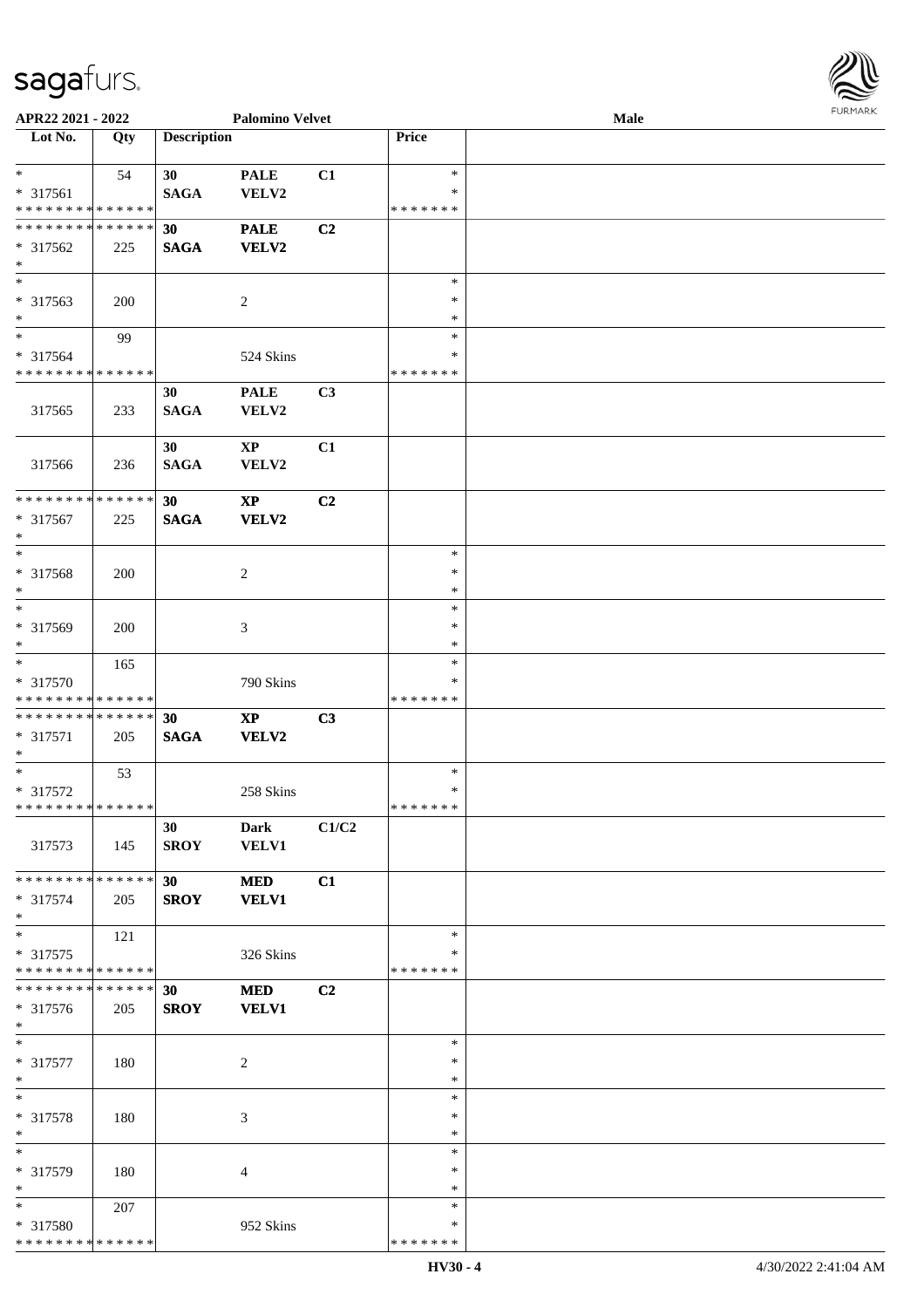\*

| APR22 2021 - 2022                       |                   |                    | <b>Palomino Velvet</b> |    |                    | Male | $\sim$ |
|-----------------------------------------|-------------------|--------------------|------------------------|----|--------------------|------|--------|
| $\overline{\phantom{1}}$ Lot No.        | $\overline{Q}$ ty | <b>Description</b> |                        |    | Price              |      |        |
|                                         |                   |                    |                        |    |                    |      |        |
| **************                          |                   | 30 <sup>°</sup>    | <b>MED</b>             | C3 |                    |      |        |
| * 317581                                | 205               | <b>SROY</b>        | <b>VELV1</b>           |    |                    |      |        |
| $\ast$                                  |                   |                    |                        |    |                    |      |        |
| $\ast$                                  | 126               |                    |                        |    | $\ast$             |      |        |
| * 317582                                |                   |                    | 331 Skins              |    | ∗                  |      |        |
| * * * * * * * * * * * * * *             |                   |                    |                        |    | * * * * * * *      |      |        |
| * * * * * * * * * * * * * *             |                   | 30                 | <b>PALE</b>            | C1 |                    |      |        |
| * 317583                                | 205               | <b>SROY</b>        | <b>VELV1</b>           |    |                    |      |        |
| $\ast$                                  |                   |                    |                        |    |                    |      |        |
| $\ast$                                  |                   |                    |                        |    | $\ast$             |      |        |
| * 317584                                | 180               |                    | $\sqrt{2}$             |    | $\ast$             |      |        |
| $\ast$                                  |                   |                    |                        |    | $\ast$             |      |        |
| $\overline{\phantom{1}}$                | 106               |                    |                        |    | $\ast$             |      |        |
| * 317585                                |                   |                    | 491 Skins              |    | ∗                  |      |        |
| * * * * * * * * * * * * * *             |                   |                    |                        |    | * * * * * * *      |      |        |
| * * * * * * * * * * * * * *             |                   | 30                 | <b>PALE</b>            | C2 |                    |      |        |
|                                         |                   |                    | <b>VELV1</b>           |    |                    |      |        |
| * 317586<br>$\ast$                      | 205               | <b>SROY</b>        |                        |    |                    |      |        |
| $\overline{\phantom{1}}$                |                   |                    |                        |    | $\ast$             |      |        |
|                                         |                   |                    |                        |    |                    |      |        |
| $* 317587$                              | 180               |                    | $\sqrt{2}$             |    | $\ast$             |      |        |
| $\ast$<br>$\overline{\ast}$             |                   |                    |                        |    | $\ast$             |      |        |
|                                         |                   |                    |                        |    | $\ast$             |      |        |
| $* 317588$                              | 180               |                    | $\mathfrak{Z}$         |    | $\ast$             |      |        |
| $\ast$                                  |                   |                    |                        |    | $\ast$             |      |        |
| $\ast$                                  |                   |                    |                        |    | $\ast$             |      |        |
| * 317589                                | 180               |                    | $\overline{4}$         |    | $\ast$             |      |        |
| $\ast$                                  |                   |                    |                        |    | $\ast$             |      |        |
| $\ast$                                  |                   |                    |                        |    | $\ast$             |      |        |
| * 317590                                | 180               |                    | 5                      |    | $\ast$             |      |        |
| $\ast$                                  |                   |                    |                        |    | $\ast$             |      |        |
| $\overline{\phantom{1}}$                |                   |                    |                        |    | $\ast$             |      |        |
| * 317591                                | 180               |                    | $\sqrt{6}$             |    | $\ast$             |      |        |
| $\ast$                                  |                   |                    |                        |    | $\ast$             |      |        |
| $\overline{\phantom{a}^*}$              | 146               |                    |                        |    | $\ast$             |      |        |
| $* 317592$                              |                   |                    | 1251 Skins             |    | $\ast$             |      |        |
| **************                          |                   |                    |                        |    | *******            |      |        |
| * * * * * * * * * * * * * *             |                   | 30 <sub>1</sub>    | <b>PALE</b>            | C3 |                    |      |        |
| * 317593                                | 205               | <b>SROY</b>        | <b>VELV1</b>           |    |                    |      |        |
| $*$                                     |                   |                    |                        |    |                    |      |        |
| $\overline{\phantom{a}^*}$              |                   |                    |                        |    | $\ast$             |      |        |
| * 317594                                | 180               |                    | 2                      |    | ∗                  |      |        |
| $*$                                     |                   |                    |                        |    | $\ast$             |      |        |
| $\ast$                                  | 85                |                    |                        |    | $\ast$             |      |        |
| * 317595                                |                   |                    | 470 Skins              |    | *                  |      |        |
| * * * * * * * * * * * * * *             |                   |                    |                        |    | * * * * * * *      |      |        |
| * * * * * * * * * * * * * * *           |                   | 30                 | $\mathbf{X}\mathbf{P}$ | C1 |                    |      |        |
| * 317596                                | 205               | <b>SROY</b>        | <b>VELV1</b>           |    |                    |      |        |
| $*$                                     |                   |                    |                        |    |                    |      |        |
| $\ast$                                  | 98                |                    |                        |    | $\ast$             |      |        |
|                                         |                   |                    |                        |    |                    |      |        |
| * 317597<br>* * * * * * * * * * * * * * |                   |                    | 303 Skins              |    | *<br>* * * * * * * |      |        |
|                                         |                   |                    |                        |    |                    |      |        |
| * * * * * * * * * * * * * * *           |                   | 30                 | $\mathbf{X}\mathbf{P}$ | C2 |                    |      |        |
| * 317598                                | 205               | <b>SROY</b>        | <b>VELV1</b>           |    |                    |      |        |
| $*$                                     |                   |                    |                        |    |                    |      |        |
| $\ast$                                  |                   |                    |                        |    | $\ast$             |      |        |
| * 317599                                | 180               |                    | 2                      |    | $\ast$             |      |        |
| $*$                                     |                   |                    |                        |    | $\ast$             |      |        |
| $\ast$                                  |                   |                    |                        |    | $\ast$             |      |        |
| * 317600                                | 180               |                    | $\mathfrak{Z}$         |    | $\ast$             |      |        |

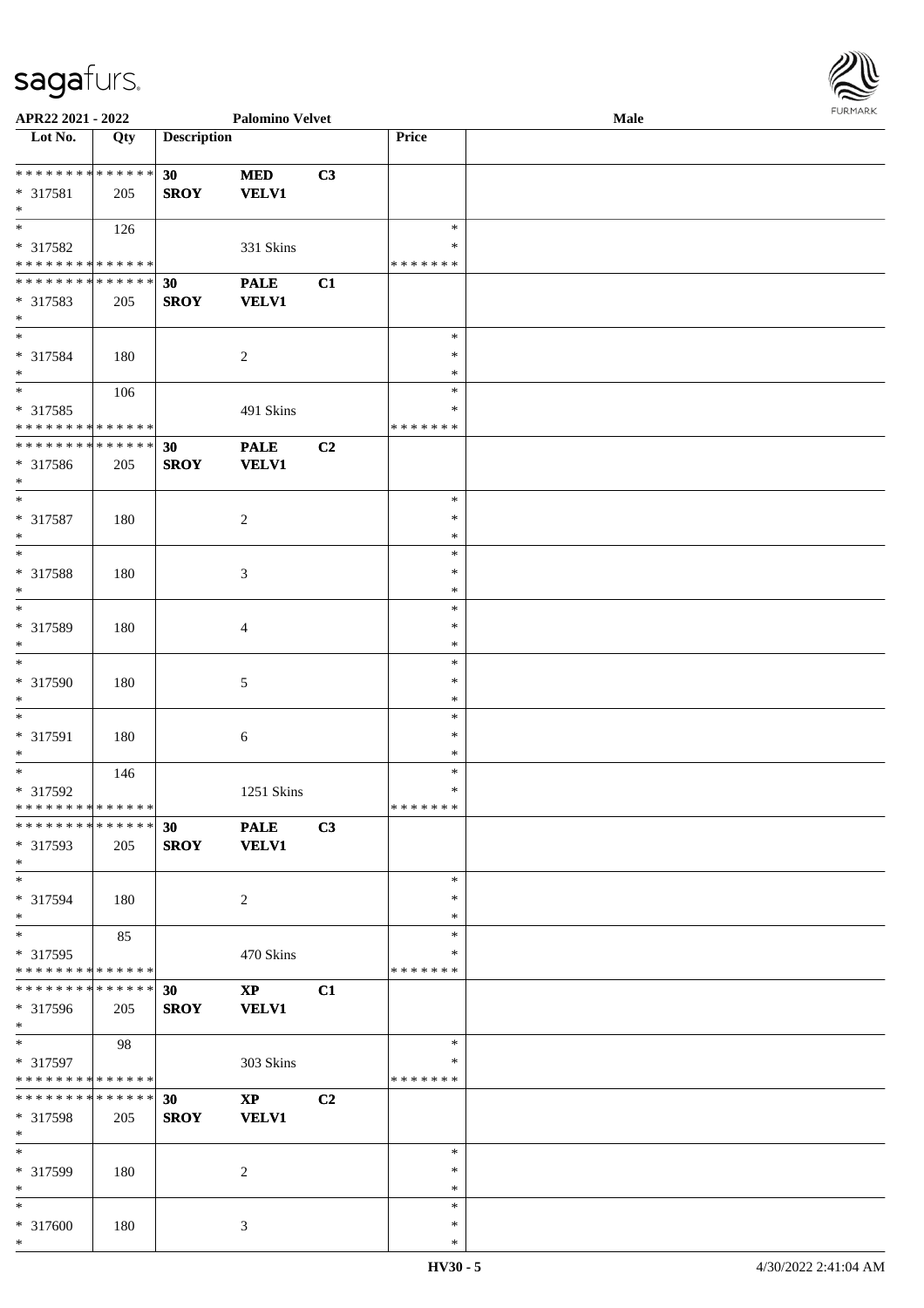| APR22 2021 - 2022                          |             |                    | <b>Palomino Velvet</b> |       |               | Male | <b>FURPIARR</b> |
|--------------------------------------------|-------------|--------------------|------------------------|-------|---------------|------|-----------------|
| Lot No.                                    | Qty         | <b>Description</b> |                        |       | Price         |      |                 |
| $\ast$                                     |             | 30                 | $\bold{XP}$            | C2    | $\ast$        |      |                 |
| * 317601                                   | 180         | <b>SROY</b>        | <b>VELV1</b>           |       | $\ast$        |      |                 |
| $\ast$                                     |             |                    |                        |       | $\ast$        |      |                 |
| $\ast$                                     |             |                    |                        |       | $\ast$        |      |                 |
| * 317602                                   | 180         |                    | 5                      |       | $\ast$        |      |                 |
| $\ast$                                     |             |                    |                        |       | $\ast$        |      |                 |
| $\overline{\phantom{0}}$                   | 142         |                    |                        |       | $\ast$        |      |                 |
| * 317603                                   |             |                    | 1067 Skins             |       | ∗             |      |                 |
| * * * * * * * * <mark>* * * * * * *</mark> |             |                    |                        |       | * * * * * * * |      |                 |
| * * * * * * * * <mark>* * * * * * *</mark> |             | 30                 | $\mathbf{XP}$          | C3    |               |      |                 |
| * 317604                                   | 205         | <b>SROY</b>        | <b>VELV1</b>           |       |               |      |                 |
| $\ast$                                     |             |                    |                        |       |               |      |                 |
| $\overline{\phantom{0}}$                   |             |                    |                        |       | $\ast$        |      |                 |
| * 317605                                   | 180         |                    | 2                      |       | $\ast$        |      |                 |
| $\ast$                                     |             |                    |                        |       | $\ast$        |      |                 |
|                                            | 55          |                    |                        |       | $\ast$        |      |                 |
| * 317606                                   |             |                    | 440 Skins              |       | ∗             |      |                 |
| * * * * * * * * <mark>* * * * * * *</mark> |             |                    |                        |       | * * * * * * * |      |                 |
|                                            |             | 30                 | <b>MED</b>             | C1    |               |      |                 |
| 317607                                     | 128         | <b>SROY</b>        | VELV2                  |       |               |      |                 |
|                                            |             |                    |                        |       |               |      |                 |
| * * * * * * * * <mark>* * * * * * *</mark> |             | 30                 | <b>MED</b>             | C2    |               |      |                 |
| * 317608                                   | 205         | <b>SROY</b>        | VELV2                  |       |               |      |                 |
| *                                          |             |                    |                        |       |               |      |                 |
| $\overline{\ast}$                          | 101         |                    |                        |       | $\ast$        |      |                 |
| * 317609                                   |             |                    | 306 Skins              |       | ∗             |      |                 |
| * * * * * * * * <mark>* * * * * * *</mark> |             |                    |                        |       | * * * * * * * |      |                 |
|                                            |             | 30                 | <b>MED</b>             | C3    |               |      |                 |
| 317610                                     | 160         | <b>SROY</b>        | VELV2                  |       |               |      |                 |
|                                            |             |                    |                        |       |               |      |                 |
|                                            |             | 30                 | <b>PALE</b>            | C1    |               |      |                 |
| 317611                                     | 145         | <b>SROY</b>        | VELV2                  |       |               |      |                 |
|                                            |             |                    |                        |       |               |      |                 |
| * * * * * * * *                            | * * * * * * | 30                 | <b>PALE</b>            | C2    |               |      |                 |
| * 317612                                   | 205         | <b>SROY</b>        | VELV2                  |       |               |      |                 |
| $*$ $-$                                    |             |                    |                        |       |               |      |                 |
| $\ast$                                     | 94          |                    |                        |       | $\ast$        |      |                 |
| * 317613                                   |             |                    | 299 Skins              |       | *             |      |                 |
| * * * * * * * * <mark>* * * * * * *</mark> |             |                    |                        |       | * * * * * * * |      |                 |
| * * * * * * * *                            | * * * * * * | 30                 | $\mathbf{XP}$          | C1/C2 |               |      |                 |
| * 317614                                   | 205         | <b>SROY</b>        | <b>VELV2</b>           |       |               |      |                 |
| $\ast$                                     |             |                    |                        |       |               |      |                 |
| $\ast$                                     |             |                    |                        |       | $\ast$        |      |                 |
| * 317615                                   | 180         |                    | 2                      |       | ∗             |      |                 |
| $*$                                        |             |                    |                        |       | ∗             |      |                 |
| $\ast$                                     | 44          |                    |                        |       | $\ast$        |      |                 |
| * 317616                                   |             |                    | 429 Skins              |       | ∗             |      |                 |
| * * * * * * * * <mark>* * * * * * *</mark> |             |                    |                        |       | * * * * * * * |      |                 |
|                                            |             | 30                 | $\mathbf{X}\mathbf{P}$ | C3    |               |      |                 |
| 317617                                     | 140         | <b>SROY</b>        | VELV2                  |       |               |      |                 |
|                                            |             |                    |                        |       |               |      |                 |

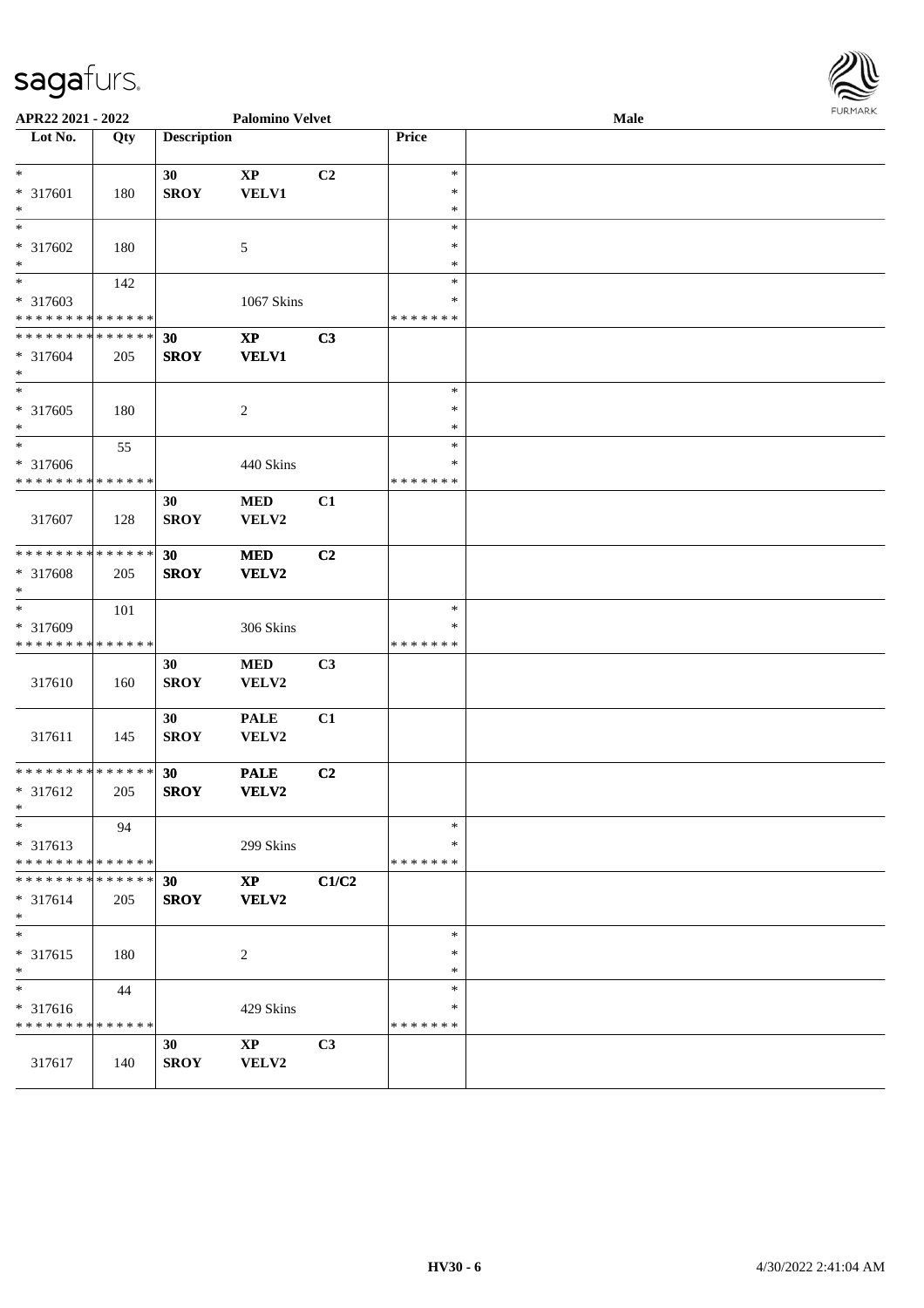

| APR22 2021 - 2022                       |     |                    | <b>Palomino Velvet</b>      |                |                  | Male |  |
|-----------------------------------------|-----|--------------------|-----------------------------|----------------|------------------|------|--|
| Lot No.                                 | Qty | <b>Description</b> |                             |                | Price            |      |  |
|                                         |     |                    |                             |                |                  |      |  |
| **************                          |     | <b>20</b>          | <b>MED</b>                  | C1/C2          |                  |      |  |
| * 317661                                | 285 | SI                 | <b>VELV1</b>                |                |                  |      |  |
| $\ast$                                  |     |                    |                             |                |                  |      |  |
| $\overline{\phantom{0}}$                | 102 |                    |                             |                | $\ast$           |      |  |
| * 317662                                |     |                    | 387 Skins                   |                | ∗                |      |  |
| * * * * * * * * * * * * * *             |     |                    |                             |                | * * * * * * *    |      |  |
|                                         |     | 20                 | <b>PALE</b>                 | C1             |                  |      |  |
| 317663                                  | 205 | ${\bf SI}$         | VELV1                       |                |                  |      |  |
|                                         |     |                    |                             |                |                  |      |  |
|                                         |     | 20                 | <b>PALE</b>                 | C <sub>2</sub> |                  |      |  |
| 317664                                  | 283 | ${\bf S}{\bf I}$   | VELV1                       |                |                  |      |  |
|                                         |     |                    |                             |                |                  |      |  |
|                                         |     | 20                 | $\bold{XP}$                 | C1             |                  |      |  |
| 317665                                  | 157 | SI                 | VELV1                       |                |                  |      |  |
|                                         |     |                    |                             |                |                  |      |  |
|                                         |     | 20                 | $\bold{XP}$                 | C <sub>2</sub> |                  |      |  |
| 317666                                  | 238 | SI                 | VELV1                       |                |                  |      |  |
|                                         |     |                    |                             |                |                  |      |  |
| ******** <mark>******</mark>            |     | 20                 | <b>MED</b>                  | C1             |                  |      |  |
| * 317667                                | 265 | <b>SAGA</b>        | <b>VELV1</b>                |                |                  |      |  |
| $\ast$                                  |     |                    |                             |                |                  |      |  |
| $\ast$                                  | 163 |                    |                             |                | $\ast$           |      |  |
|                                         |     |                    |                             |                | ∗                |      |  |
| * 317668<br>* * * * * * * * * * * * * * |     |                    | 428 Skins                   |                | * * * * * * *    |      |  |
| * * * * * * * * * * * * * *             |     |                    |                             |                |                  |      |  |
|                                         |     | 20                 | <b>MED</b>                  | C <sub>2</sub> |                  |      |  |
| * 317669<br>$\ast$                      | 265 | <b>SAGA</b>        | <b>VELV1</b>                |                |                  |      |  |
| $\ast$                                  |     |                    |                             |                | $\ast$           |      |  |
|                                         |     |                    |                             |                | $\ast$           |      |  |
| $* 317670$                              | 240 |                    | $\boldsymbol{2}$            |                |                  |      |  |
| $\ast$<br>$\ast$                        |     |                    |                             |                | $\ast$<br>$\ast$ |      |  |
|                                         | 232 |                    |                             |                | $\ast$           |      |  |
| * 317671<br>* * * * * * * * * * * * * * |     |                    | 737 Skins                   |                | * * * * * * *    |      |  |
|                                         |     |                    |                             |                |                  |      |  |
|                                         |     | 20                 | $\bf MED$                   | C3             |                  |      |  |
| 317672                                  | 227 | <b>SAGA</b>        | <b>VELV1</b>                |                |                  |      |  |
|                                         |     |                    |                             |                |                  |      |  |
| * * * * * * * * * * * * * * *           |     | 20                 | <b>PALE</b>                 | C1             |                  |      |  |
| * 317673                                | 265 | <b>SAGA</b>        | <b>VELV1</b>                |                |                  |      |  |
| $*$                                     |     |                    |                             |                |                  |      |  |
| $*$                                     |     |                    |                             |                | $\ast$           |      |  |
| * 317674                                | 240 |                    | $\overline{2}$              |                | *                |      |  |
| $*$<br>$\ast$                           |     |                    |                             |                | *                |      |  |
|                                         | 43  |                    |                             |                | $\ast$           |      |  |
| * 317675                                |     |                    | 548 Skins                   |                | ∗                |      |  |
| * * * * * * * * * * * * * *             |     |                    |                             |                | * * * * * * *    |      |  |
| **************                          |     | 20                 | <b>PALE</b>                 | C <sub>2</sub> |                  |      |  |
| $* 317676$                              | 265 | <b>SAGA</b>        | <b>VELV1</b>                |                |                  |      |  |
| $*$                                     |     |                    |                             |                |                  |      |  |
| $*$                                     |     |                    |                             |                | $\ast$           |      |  |
| * 317677                                | 240 |                    | $\boldsymbol{2}$            |                | $\ast$           |      |  |
| $*$                                     |     |                    |                             |                | $\ast$           |      |  |
| $\ast$                                  |     |                    |                             |                | $\ast$           |      |  |
| * 317678                                | 240 |                    | 3                           |                | $\ast$           |      |  |
| $\ast$<br>$\overline{\phantom{0}}$      |     |                    |                             |                | $\ast$           |      |  |
|                                         | 101 |                    |                             |                | $\ast$           |      |  |
| * 317679                                |     |                    | 846 Skins                   |                | ∗                |      |  |
|                                         |     |                    |                             |                |                  |      |  |
| * * * * * * * * * * * * * *             |     |                    |                             |                | * * * * * * *    |      |  |
| 317680                                  | 228 | 20<br><b>SAGA</b>  | <b>PALE</b><br><b>VELV1</b> | C3             |                  |      |  |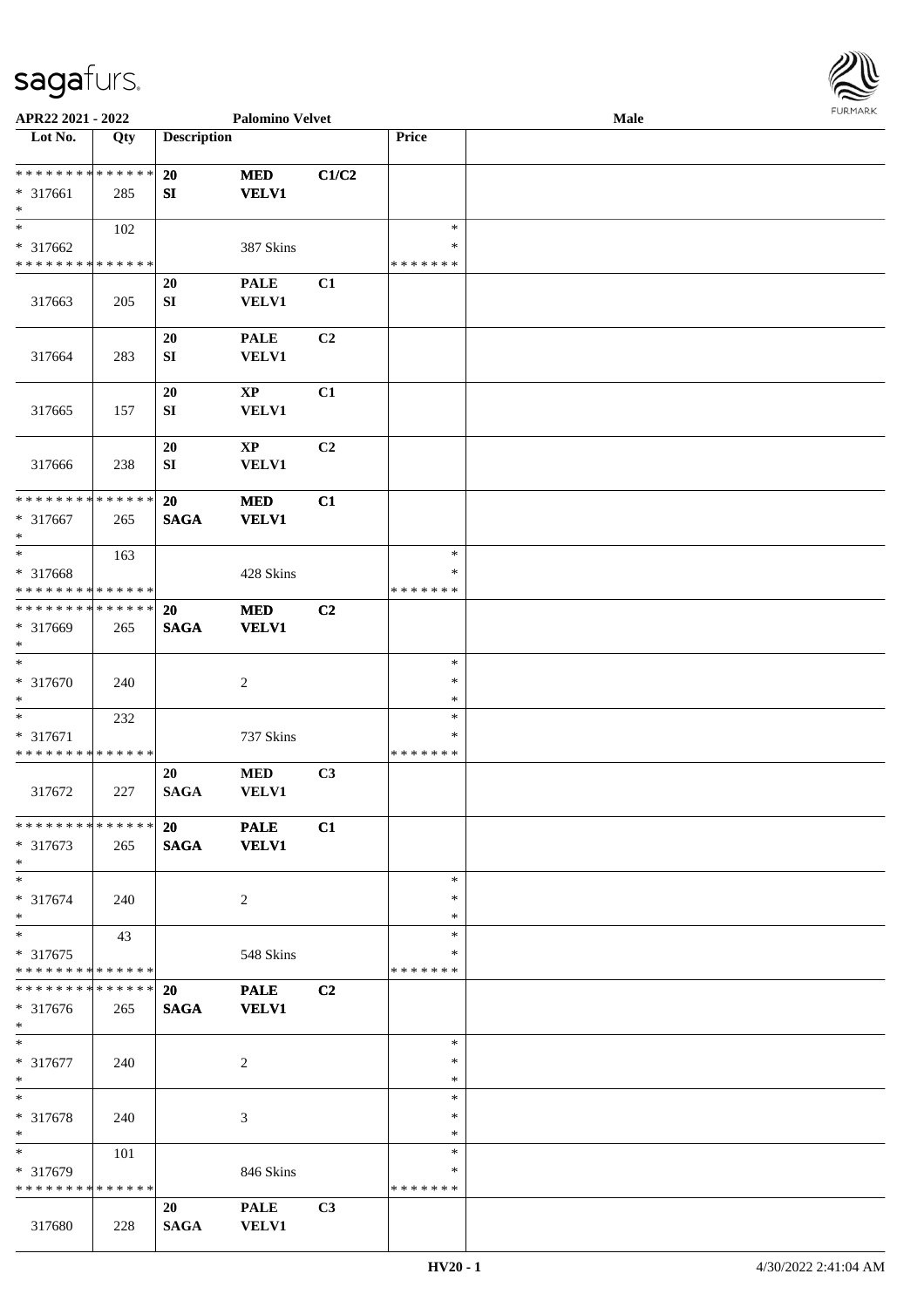\*

| APR22 2021 - 2022                                                   |     |                          | <b>Palomino Velvet</b>                 |                |                                   | FURMARK<br>Male |  |  |
|---------------------------------------------------------------------|-----|--------------------------|----------------------------------------|----------------|-----------------------------------|-----------------|--|--|
| $\overline{\phantom{1}}$ Lot No.                                    | Qty | <b>Description</b>       |                                        |                | Price                             |                 |  |  |
| * * * * * * * * * * * * * *<br>* 317681<br>$*$                      | 265 | 20<br><b>SAGA</b>        | $\mathbf{X}\mathbf{P}$<br><b>VELV1</b> | C1             |                                   |                 |  |  |
| $\overline{\phantom{1}}$<br>* 317682<br>* * * * * * * * * * * * * * | 138 |                          | 403 Skins                              |                | $\ast$<br>*<br>*******            |                 |  |  |
| * * * * * * * * * * * * * * *<br>* 317683<br>$*$                    | 265 | 20<br><b>SAGA</b>        | $\mathbf{X}\mathbf{P}$<br><b>VELV1</b> | C2             |                                   |                 |  |  |
| $*$<br>* 317684<br>$*$                                              | 240 |                          | $\sqrt{2}$                             |                | $\ast$<br>$\ast$<br>$\ast$        |                 |  |  |
| $\overline{\phantom{0}}$<br>* 317685<br>* * * * * * * * * * * * * * | 250 |                          | 755 Skins                              |                | $\ast$<br>∗<br>* * * * * * *      |                 |  |  |
| 317686                                                              | 189 | 20<br><b>SAGA</b>        | $\mathbf{X}\mathbf{P}$<br><b>VELV1</b> | C3             |                                   |                 |  |  |
| 317687                                                              | 242 | 20<br><b>SAGA</b>        | <b>MED</b><br>VELV2                    | C1/C2          |                                   |                 |  |  |
| 317688                                                              | 134 | 20<br><b>SAGA</b>        | <b>PALE</b><br>VELV2                   | C1             |                                   |                 |  |  |
| 317689                                                              | 175 | 20<br><b>SAGA</b>        | <b>PALE</b><br>VELV2                   | C <sub>2</sub> |                                   |                 |  |  |
| 317690                                                              | 247 | 20<br><b>SAGA</b>        | $\mathbf{X}\mathbf{P}$<br>VELV2        | C1/C2          |                                   |                 |  |  |
| * * * * * * * * * * * * * *<br>* 317691<br>$*$                      | 245 | 20<br><b>SROY</b>        | <b>MED</b><br><b>VELV1</b>             | C1             |                                   |                 |  |  |
| $*$<br>* 317692<br>* * * * * * * * * * * * * *                      | 109 |                          | 354 Skins                              |                | $\ast$<br>$\ast$<br>* * * * * * * |                 |  |  |
| * * * * * * * * * * * * * *<br>* 317693<br>$\ast$                   | 245 | <b>20</b><br><b>SROY</b> | <b>MED</b><br><b>VELV1</b>             | C <sub>2</sub> |                                   |                 |  |  |
| $\ast$<br>* 317694<br>$*$                                           | 220 |                          | 2                                      |                | $\ast$<br>$\ast$<br>$\ast$        |                 |  |  |
| $*$<br>* 317695<br>* * * * * * * * * * * * * *                      | 42  |                          | 507 Skins                              |                | $\ast$<br>∗<br>* * * * * * *      |                 |  |  |
| 317696                                                              | 141 | 20<br><b>SROY</b>        | <b>MED</b><br><b>VELV1</b>             | C3             |                                   |                 |  |  |
| * * * * * * * * * * * * * *<br>* 317697<br>$*$                      | 245 | 20<br><b>SROY</b>        | <b>PALE</b><br><b>VELV1</b>            | C1             |                                   |                 |  |  |
| $\ast$<br>* 317698<br>* * * * * * * * * * * * * *                   | 135 |                          | 380 Skins                              |                | $\ast$<br>*<br>*******            |                 |  |  |
| * * * * * * * * * * * * * *<br>* 317699<br>$*$                      | 245 | <b>20</b><br><b>SROY</b> | <b>PALE</b><br><b>VELV1</b>            | C <sub>2</sub> |                                   |                 |  |  |
| $*$<br>* 317700                                                     | 220 |                          | $\overline{2}$                         |                | $\ast$<br>$\ast$                  |                 |  |  |

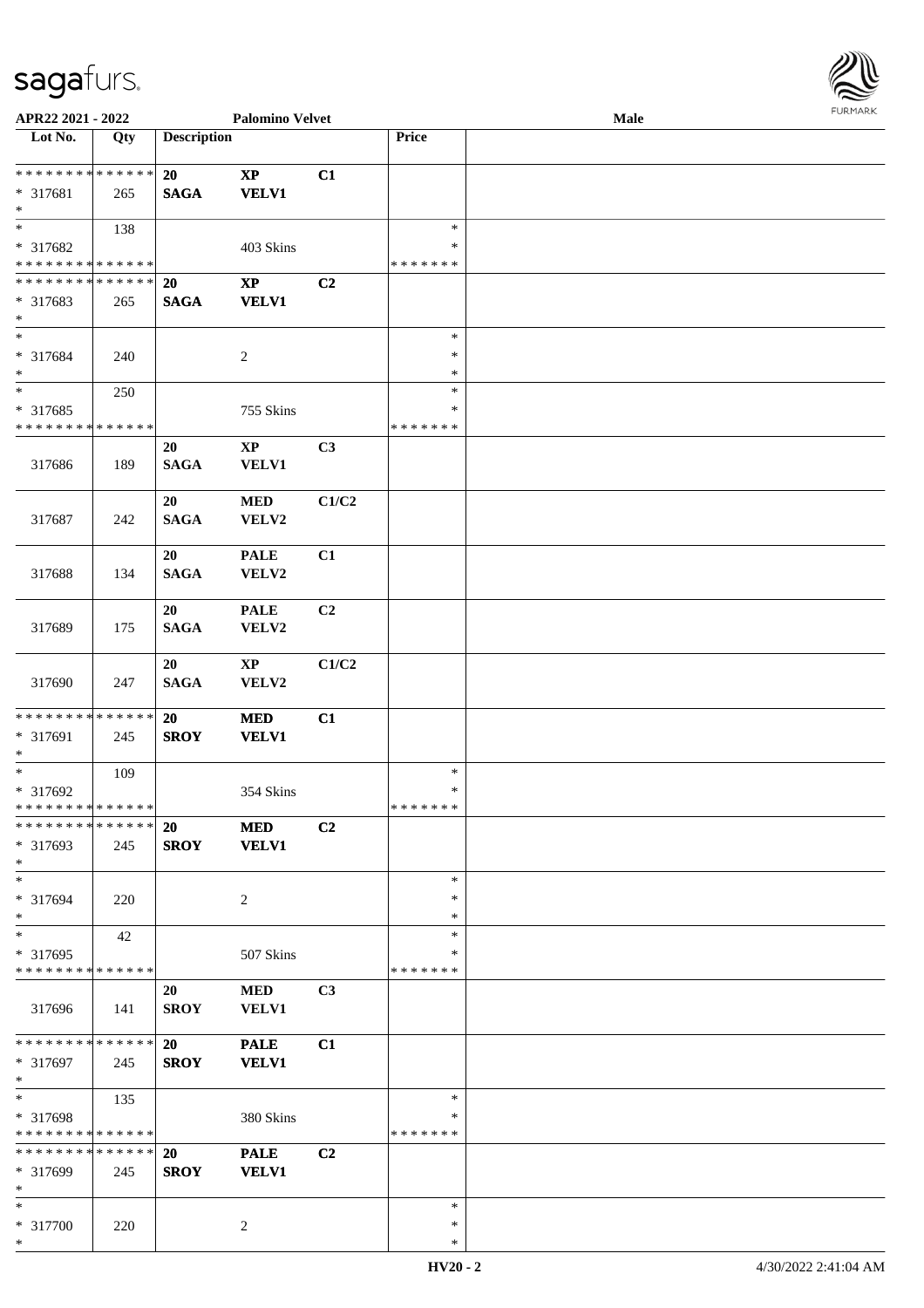

| APR22 2021 - 2022  |     |                    | <b>Palomino Velvet</b>      |                |               | FURMARK |  |
|--------------------|-----|--------------------|-----------------------------|----------------|---------------|---------|--|
| Lot No.            | Qty | <b>Description</b> |                             |                | Price         |         |  |
| $*$                | 119 | 20                 | <b>PALE</b>                 | C <sub>2</sub> | $\ast$        |         |  |
| * 317701           |     | <b>SROY</b>        | <b>VELV1</b>                |                | $\ast$        |         |  |
| **************     |     |                    |                             |                | *******       |         |  |
|                    |     | 20                 | <b>PALE</b>                 | C3             |               |         |  |
| 317702             | 130 | <b>SROY</b>        | <b>VELV1</b>                |                |               |         |  |
|                    |     | 20                 | $\mathbf{X}\mathbf{P}$      | C1             |               |         |  |
| 317703             | 222 | <b>SROY</b>        | <b>VELV1</b>                |                |               |         |  |
| **************     |     | 20                 | <b>XP</b>                   | C <sub>2</sub> |               |         |  |
| * 317704<br>$\ast$ | 245 | <b>SROY</b>        | <b>VELV1</b>                |                |               |         |  |
| $*$                | 159 |                    |                             |                | $\ast$        |         |  |
| * 317705           |     |                    | 404 Skins                   |                | ∗             |         |  |
| **************     |     |                    |                             |                | * * * * * * * |         |  |
|                    |     | 20                 | <b>MED</b>                  | C1/C2          |               |         |  |
| 317706             | 171 | <b>SROY</b>        | VELV2                       |                |               |         |  |
| 317707             | 166 | 20<br><b>SROY</b>  | <b>PALE</b><br><b>VELV2</b> | C1/C2          |               |         |  |
|                    |     |                    |                             |                |               |         |  |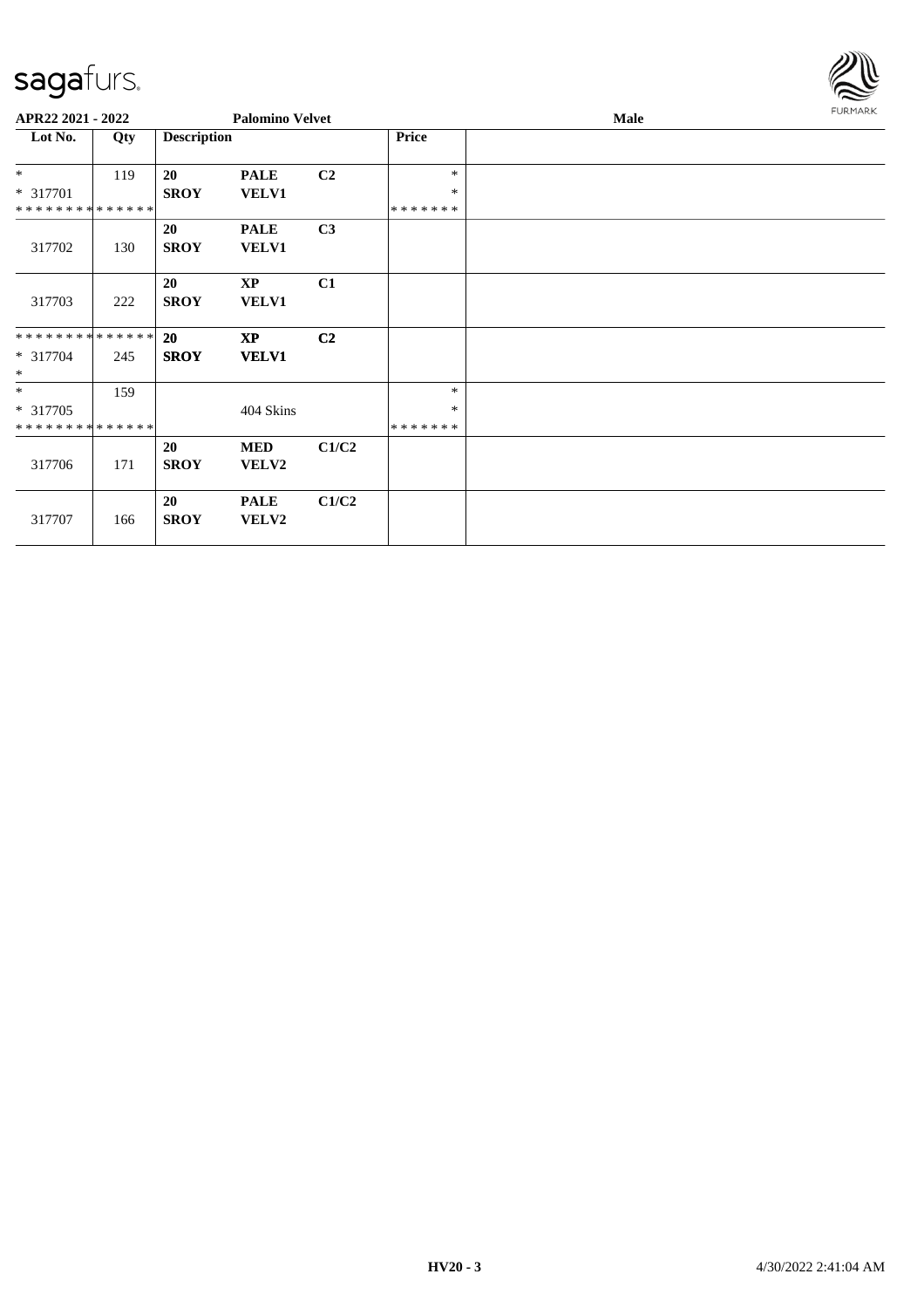| Lowgrades | <b>FURMARK</b> |
|-----------|----------------|
|           |                |

| APR22 2021 - 2022 |     |             | Palomino           |                |  | Male<br>Lowgrades |  |  |
|-------------------|-----|-------------|--------------------|----------------|--|-------------------|--|--|
| Lot No.           | Qty |             | <b>Description</b> |                |  |                   |  |  |
| 317761            | 92  | 40/30<br>Ш  | ALL<br>DAM2        | C <sub>2</sub> |  |                   |  |  |
| 317762            | 151 | 30/20<br>Ш  | ALL<br>DAM4        | C <sub>2</sub> |  |                   |  |  |
| 317763            | 89  | 20/0<br>Ш   | <b>ALL</b>         | C <sub>2</sub> |  |                   |  |  |
| 317764            | 88  | 20/0<br>III | ALL<br>DAM2        | C <sub>2</sub> |  |                   |  |  |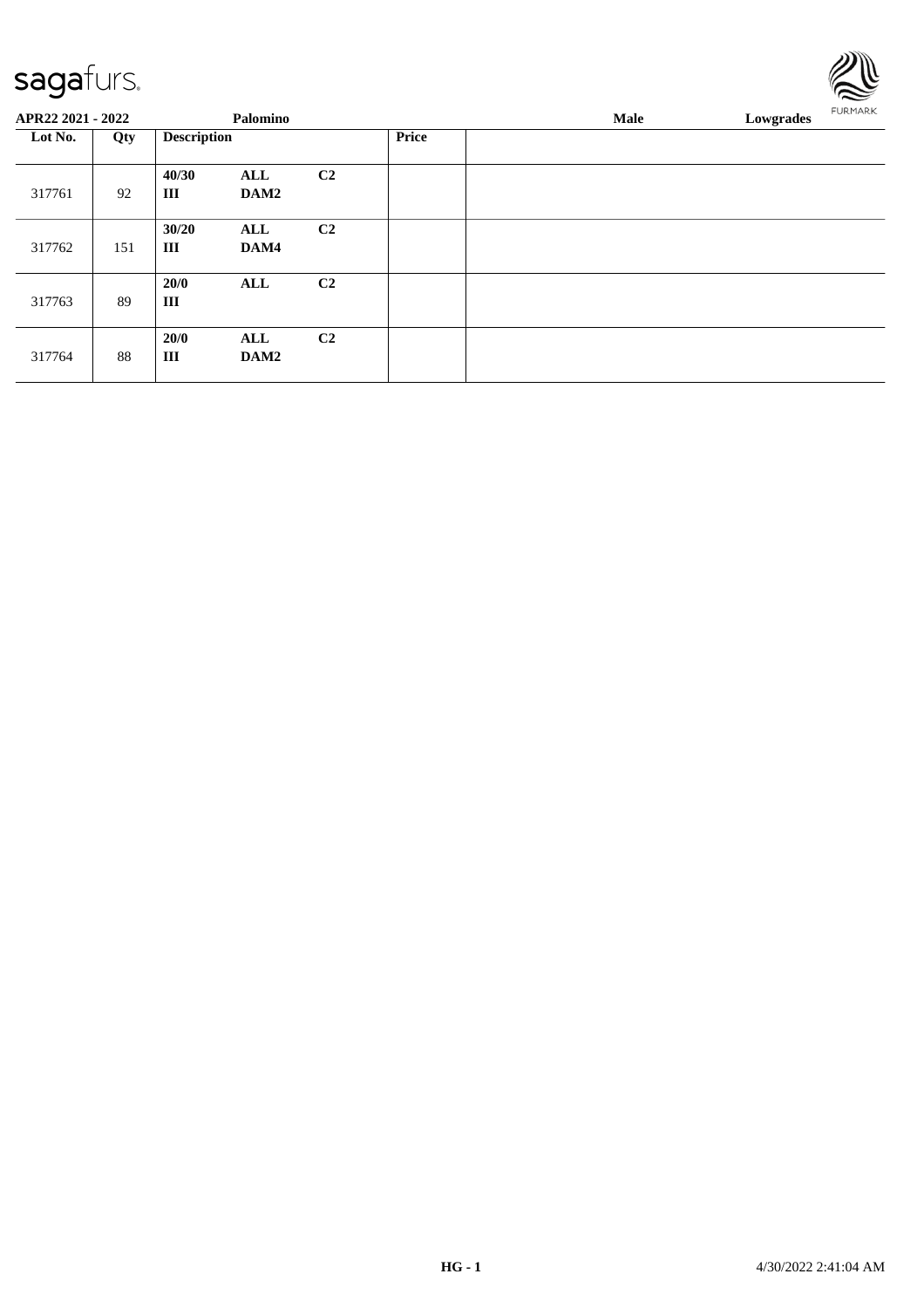

| APR22 2021 - 2022                                  |     |                                 | Palomino                                    |                |                                   | Female |  |
|----------------------------------------------------|-----|---------------------------------|---------------------------------------------|----------------|-----------------------------------|--------|--|
| Lot No.                                            | Qty | <b>Description</b>              |                                             |                | Price                             |        |  |
| 417001                                             | 141 | $\bf{0}$<br>${\bf SI}$          | $\bf MED$                                   | C1/C2          |                                   |        |  |
| 417002                                             | 149 | $\boldsymbol{0}$<br>SI          | <b>PALE</b>                                 | C1/C2          |                                   |        |  |
| 417003                                             | 143 | $\boldsymbol{0}$<br>SI          | $\bold{XP}$                                 | C1/C2          |                                   |        |  |
| 417004                                             | 92  | $\bf{0}$<br>${\bf SI}$          | $\bold{XP}$                                 | C1/C2          |                                   |        |  |
| 417005                                             | 191 | $\boldsymbol{0}$<br>SI          | $\mathbf{ALL}$                              | C3             |                                   |        |  |
| 417006                                             | 145 | $\boldsymbol{0}$<br>SI          | $\bf MED$<br><b>LNAP</b>                    | C2             |                                   |        |  |
| 417007                                             | 143 | $\bf{0}$<br>${\bf SI}$          | <b>PALE</b><br>$\ensuremath{\text{L}N\!AP}$ | C1/C2          |                                   |        |  |
| 417008                                             | 157 | $\bf{0}$<br><b>SAGA</b>         | <b>Dark</b>                                 | C1/C2          |                                   |        |  |
| 417009                                             | 291 | $\bf{0}$<br><b>SAGA</b>         | $\bf MED$                                   | C1             |                                   |        |  |
| * * * * * * * * * * * * * * *<br>$* 417010$<br>$*$ | 445 | $\mathbf{0}$<br>$\mathbf{SAGA}$ | $\bf MED$                                   | C <sub>2</sub> |                                   |        |  |
| $*$<br>$* 417011$<br>* * * * * * * * * * * * * *   | 370 |                                 | 815 Skins                                   |                | $\ast$<br>$\ast$<br>* * * * * * * |        |  |
| 417012                                             | 338 | $\bf{0}$<br>$\mathbf{SAGA}$     | $\bf MED$                                   | C3             |                                   |        |  |
| 417013                                             | 283 | $\mathbf{0}$<br><b>SAGA</b>     | <b>PALE</b>                                 | C1             |                                   |        |  |
| * * * * * * * * * * * * * * *<br>$* 417014$<br>$*$ | 445 | $\mathbf{0}$<br><b>SAGA</b>     | <b>PALE</b>                                 | C2             |                                   |        |  |
| * 417015<br>******** <mark>******</mark>           | 433 |                                 | 878 Skins                                   |                | $\ast$<br>$\ast$<br>* * * * * * * |        |  |
| 417016                                             | 371 | $\bf{0}$<br><b>SAGA</b>         | <b>PALE</b>                                 | C3             |                                   |        |  |
| 417017                                             | 217 | $\mathbf{0}$<br><b>SAGA</b>     | $\bold{XP}$                                 | C1             |                                   |        |  |
| * * * * * * * * * * * * * * *<br>$* 417018$<br>$*$ | 445 | $\mathbf{0}$<br><b>SAGA</b>     | $\mathbf{X}\mathbf{P}$                      | C2             |                                   |        |  |
| * 417019<br>* * * * * * * * * * * * * * *          | 117 |                                 | 562 Skins                                   |                | $\ast$<br>∗<br>* * * * * * *      |        |  |
| 417020                                             | 247 | $\bf{0}$<br><b>SAGA</b>         | $\mathbf{XP}$                               | C3             |                                   |        |  |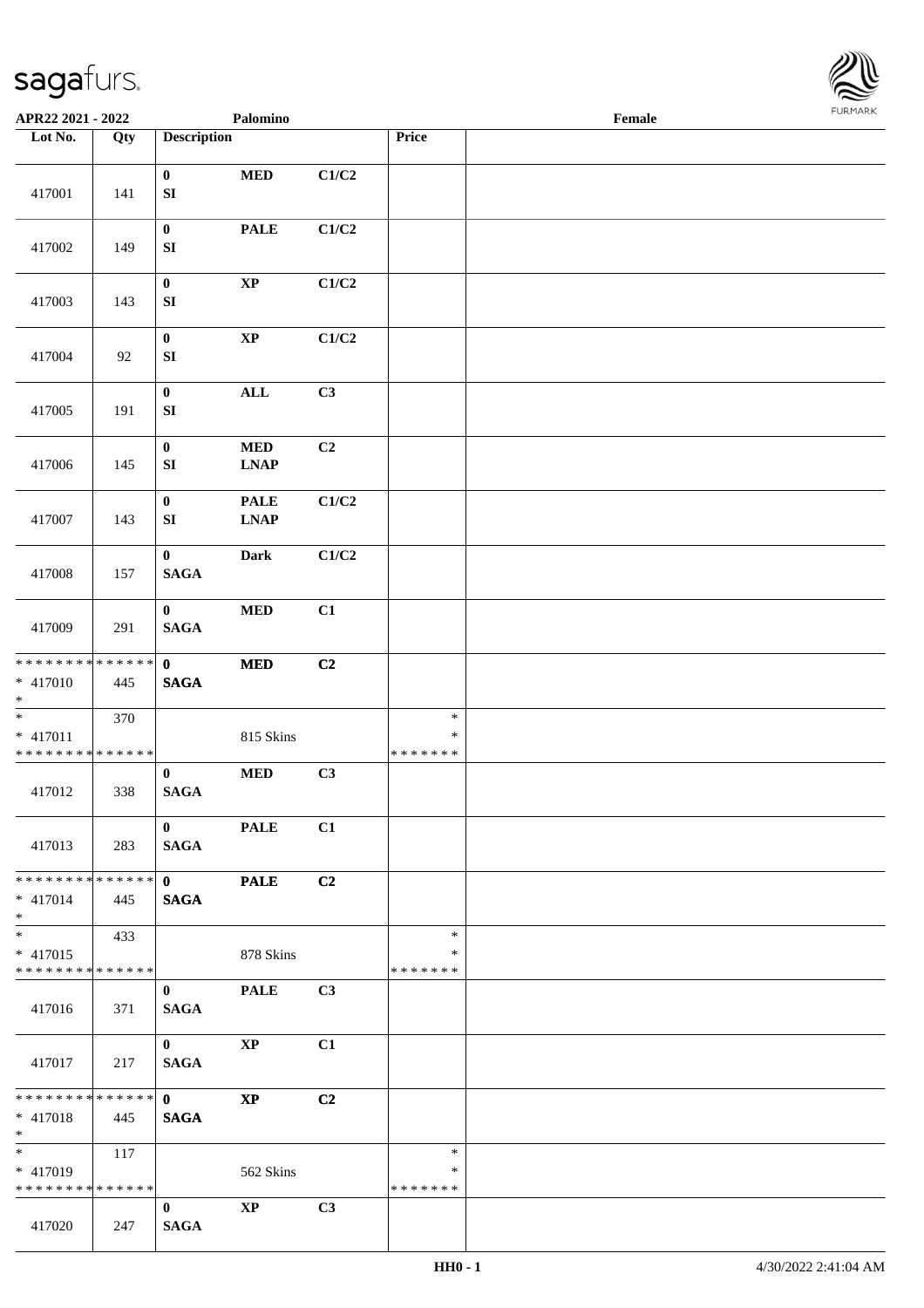

| APR22 2021 - 2022                                 |     |                             | Palomino                      |                   |                                   | Female |  |
|---------------------------------------------------|-----|-----------------------------|-------------------------------|-------------------|-----------------------------------|--------|--|
| Lot No.                                           | Qty | <b>Description</b>          |                               |                   | Price                             |        |  |
| 417021                                            | 304 | $\bf{0}$<br><b>SAGA</b>     | $\bf MED$<br><b>LNAP</b>      | C1/C2             |                                   |        |  |
| 417022                                            | 311 | $\bf{0}$<br><b>SAGA</b>     | <b>PALE</b><br><b>LNAP</b>    | C1/C2             |                                   |        |  |
| 417023                                            | 226 | $\bf{0}$<br><b>SAGA</b>     | $\bold{XP}$<br><b>LNAP</b>    | C1/C2             |                                   |        |  |
| * * * * * * * * * * * * * *<br>* 417024<br>$*$    | 445 | $\mathbf{0}$<br>IA          | <b>DK/MED</b><br>CHIP         | C <sub>2</sub>    |                                   |        |  |
| $\ast$<br>$* 417025$<br>$*$                       | 400 |                             | $\boldsymbol{2}$              |                   | $\ast$<br>$\ast$<br>$\ast$        |        |  |
| $*$<br>$* 417026$<br>* * * * * * * * * * * * * *  | 83  |                             | 928 Skins                     |                   | $\ast$<br>$\ast$<br>* * * * * * * |        |  |
| **************<br>$* 417027$<br>$*$               | 445 | $\mathbf{0}$<br><b>IA</b>   | PAL/XP<br>CHIP                | C2                |                                   |        |  |
| $*$<br>$* 417028$<br>$*$                          | 420 |                             | $\boldsymbol{2}$              |                   | $\ast$<br>$\ast$<br>$\ast$        |        |  |
| $\ast$<br>* 417029<br>$*$                         | 420 |                             | 3                             |                   | $\ast$<br>$\ast$<br>$\ast$        |        |  |
| $\ast$<br>* 417030<br>* * * * * * * * * * * * * * | 204 |                             | 1489 Skins                    |                   | $\ast$<br>∗<br>* * * * * * *      |        |  |
| 417031                                            | 196 | $\bf{0}$<br>IA              | $\mathbf{ALL}$<br><b>CHIP</b> | C2<br><b>LNAP</b> |                                   |        |  |
| 417032                                            | 210 | $\bf{0}$<br><b>SROY</b>     | $\bf MED$                     | C1                |                                   |        |  |
| **************<br>$* 417033$<br>$*$               | 425 | $\mathbf{0}$<br><b>SROY</b> | <b>MED</b>                    | C2                |                                   |        |  |
| $*$<br>* 417034<br>* * * * * * * * * * * * * *    | 84  |                             | 509 Skins                     |                   | $\ast$<br>∗<br>* * * * * * *      |        |  |
| 417035                                            | 170 | $\bf{0}$<br><b>SROY</b>     | <b>MED</b>                    | C3                |                                   |        |  |
| 417036                                            | 228 | $\mathbf{0}$<br><b>SROY</b> | <b>PALE</b>                   | C1                |                                   |        |  |
| * * * * * * * * * * * * * * *<br>* 417037<br>$*$  | 425 | $\mathbf{0}$<br><b>SROY</b> | <b>PALE</b>                   | C2                |                                   |        |  |
| $*$<br>* 417038<br>* * * * * * * * * * * * * *    | 84  |                             | 509 Skins                     |                   | $\ast$<br>$\ast$<br>* * * * * * * |        |  |
| 417039                                            | 166 | $\mathbf{0}$<br><b>SROY</b> | <b>PALE</b>                   | C3                |                                   |        |  |
| 417040                                            | 393 | $\mathbf{0}$<br><b>SROY</b> | $\bold{XP}$                   | C1/C2             |                                   |        |  |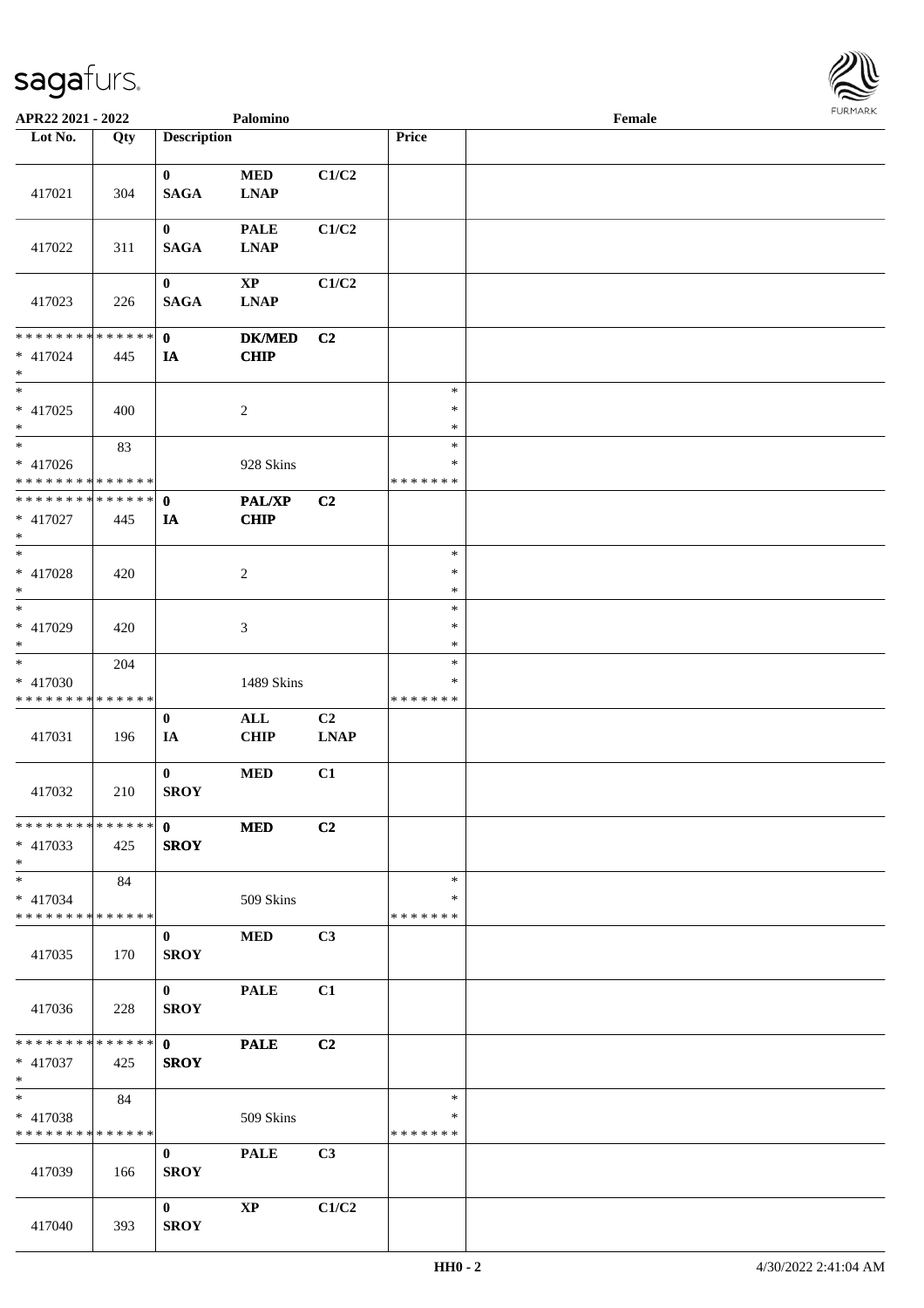

| APR22 2021 - 2022                                 |        |                                       | Palomino                                                  |                                                              |                                   | Female |  |
|---------------------------------------------------|--------|---------------------------------------|-----------------------------------------------------------|--------------------------------------------------------------|-----------------------------------|--------|--|
| Lot No.                                           | Qty    | <b>Description</b>                    |                                                           |                                                              | Price                             |        |  |
| 417081                                            | 448    | $\mathbf{1}$<br>${\bf SI}$            | $\bf MED$                                                 | C1/C2                                                        |                                   |        |  |
| 417082                                            | 254    | $\mathbf{1}$<br>${\bf S}{\bf I}$      | <b>MED</b>                                                | C3                                                           |                                   |        |  |
| 417083                                            | 315    | $\mathbf{1}$<br>${\bf S}{\bf I}$      | <b>PALE</b>                                               | C1/C2                                                        |                                   |        |  |
| 417084                                            | 219    | $\mathbf{1}$<br>${\bf SI}$            | $\bold{XP}$                                               | C1/C2                                                        |                                   |        |  |
| 417085                                            | 529    | $\mathbf{1}$<br>SI                    | $\bf MED$<br><b>LNAP</b>                                  | C1/C2                                                        |                                   |        |  |
| 417086                                            | 146    | $\mathbf{1}$<br>${\bf SI}$            | $\bf MED$<br><b>LNAP</b>                                  | C3                                                           |                                   |        |  |
| * * * * * * * * * * * * * *<br>* 417087<br>$\ast$ | 485    | $\mathbf{1}$<br>${\bf SI}$            | <b>PALE</b><br><b>LNAP</b>                                | C1/C2                                                        |                                   |        |  |
| $\ast$<br>* 417088<br>* * * * * * * * * * * * * * | $87\,$ |                                       | 572 Skins                                                 |                                                              | $\ast$<br>$\ast$<br>* * * * * * * |        |  |
| 417089                                            | 224    | 1<br>${\bf S}{\bf I}$                 | <b>PALE</b><br><b>LNAP</b>                                | C2                                                           |                                   |        |  |
| 417090                                            | 217    | $\mathbf{1}$<br>${\bf SI}$            | <b>PALE</b><br>$\mathbf{L}\mathbf{N}\mathbf{A}\mathbf{P}$ | C3                                                           |                                   |        |  |
| 417091                                            | 273    | $\mathbf{1}$<br>${\bf S}{\bf I}$      | $\bold{XP}$<br><b>LNAP</b>                                | C1/C2                                                        |                                   |        |  |
| 417092                                            | 223    | $\mathbf 1$<br>$\mathbf{I}\mathbf{B}$ | $\mathbf{ALL}$<br><b>CHIP</b>                             | C <sub>2</sub><br>$\mathbf{L}\mathbf{N}\mathbf{A}\mathbf{P}$ |                                   |        |  |
| 417093                                            | 338    | $\mathbf{1}$<br><b>SAGA</b>           | <b>Dark</b>                                               | C1/C2                                                        |                                   |        |  |
| 417094                                            | 137    | $1 \quad \blacksquare$<br><b>SAGA</b> | <b>Dark</b>                                               | C3                                                           |                                   |        |  |
| 417095                                            | 357    | $1 \quad \blacksquare$<br><b>SAGA</b> | <b>MED</b>                                                | C1                                                           |                                   |        |  |
| **************<br>* 417096<br>$*$                 | 485    | $1 \quad \blacksquare$<br><b>SAGA</b> | <b>MED</b>                                                | C2                                                           |                                   |        |  |
| $*$<br>$* 417097$<br>$*$                          | 460    |                                       | $\sqrt{2}$                                                |                                                              | $\ast$<br>$\ast$<br>$\ast$        |        |  |
| $*$<br>* 417098<br>* * * * * * * * * * * * * *    | 411    |                                       | 1356 Skins                                                |                                                              | $\ast$<br>$\ast$<br>* * * * * * * |        |  |
| **************<br>* 417099<br>$*$                 | 485    | $\mathbf{1}$<br><b>SAGA</b>           | <b>MED</b>                                                | C3                                                           |                                   |        |  |
| $*$<br>* 417100<br>* * * * * * * * * * * * * *    | 167    |                                       | 652 Skins                                                 |                                                              | $\ast$<br>∗<br>* * * * * * *      |        |  |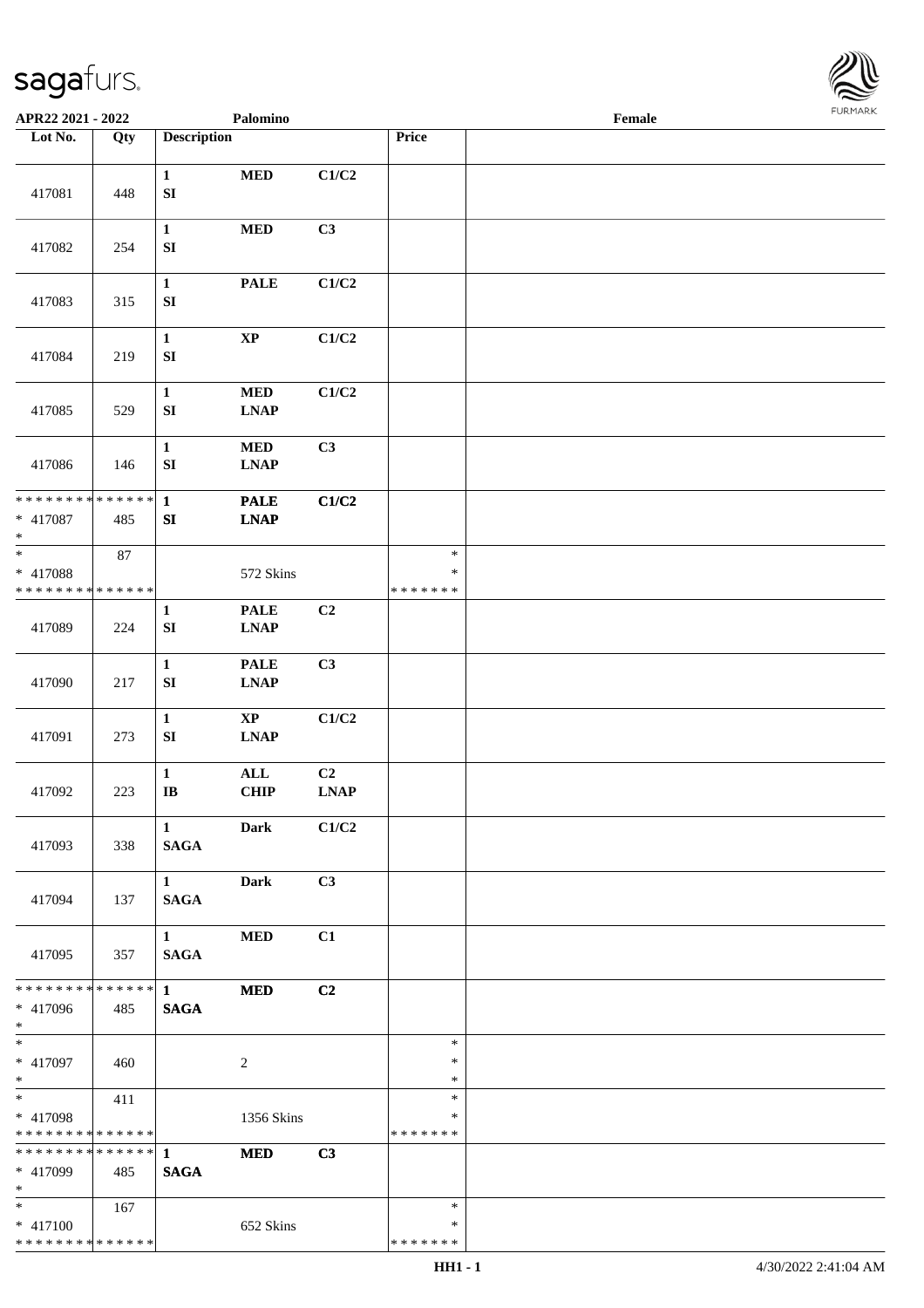

| APR22 2021 - 2022                                     |     |                                 | Palomino                              |                |                                   | Female |  |
|-------------------------------------------------------|-----|---------------------------------|---------------------------------------|----------------|-----------------------------------|--------|--|
| Lot No.                                               | Qty | <b>Description</b>              |                                       |                | Price                             |        |  |
| 417101                                                | 365 | $\mathbf{1}$<br><b>SAGA</b>     | <b>PALE</b>                           | C1             |                                   |        |  |
| * * * * * * * * * * * * * * *<br>$* 417102$<br>$\ast$ | 485 | $\mathbf{1}$<br><b>SAGA</b>     | <b>PALE</b>                           | C2             |                                   |        |  |
| $\overline{\phantom{0}}$<br>$* 417103$<br>$*$         | 460 |                                 | $\overline{c}$                        |                | $\ast$<br>$\ast$<br>$\ast$        |        |  |
| $\ast$<br>$* 417104$<br>* * * * * * * * * * * * * *   | 210 |                                 | 1155 Skins                            |                | $\ast$<br>*<br>* * * * * * *      |        |  |
| 417105                                                | 499 | $\mathbf{1}$<br><b>SAGA</b>     | <b>PALE</b>                           | C3             |                                   |        |  |
| 417106                                                | 245 | $\mathbf{1}$<br><b>SAGA</b>     | $\bold{XP}$                           | C1             |                                   |        |  |
| ******** <mark>******</mark><br>$* 417107$<br>$*$     | 484 | $\mathbf{1}$<br><b>SAGA</b>     | $\bold{XP}$                           | C2             |                                   |        |  |
| $*$<br>$* 417108$<br>* * * * * * * * * * * * * *      | 243 |                                 | 727 Skins                             |                | $\ast$<br>∗<br>* * * * * * *      |        |  |
| 417109                                                | 289 | $\mathbf{1}$<br><b>SAGA</b>     | $\mathbf{XP}$                         | C <sub>3</sub> |                                   |        |  |
| 417110                                                | 125 | $\mathbf{1}$<br><b>SAGA</b>     | <b>Dark</b><br><b>LNAP</b>            | C1/C2          |                                   |        |  |
| ******** <mark>******</mark><br>$* 417111$<br>$*$     | 485 | $\mathbf{1}$<br>$\mathbf{SAGA}$ | $\bf MED$<br><b>LNAP</b>              | C1/C2          |                                   |        |  |
| $\ast$<br>$* 417112$<br>$*$                           | 440 |                                 | $\overline{c}$                        |                | $\ast$<br>$\ast$<br>$\ast$        |        |  |
| $*$<br>$* 417113$<br>* * * * * * * * * * * * * *      | 158 |                                 | 1083 Skins                            |                | $\ast$<br>*<br>* * * * * * *      |        |  |
| 417114                                                | 442 | $\mathbf{1}$<br><b>SAGA</b>     | <b>MED</b><br><b>LNAP</b>             | C1/C2          |                                   |        |  |
| 417115                                                | 344 | $1 \quad$<br><b>SAGA</b>        | $\bf MED$<br><b>LNAP</b>              | C3             |                                   |        |  |
| ******** <mark>******</mark><br>$* 417116$<br>$*$     | 485 | $1 -$<br><b>SAGA</b>            | <b>PALE</b><br><b>LNAP</b>            | C1/C2          |                                   |        |  |
| $*$<br>$* 417117$<br>$*$                              | 460 |                                 | $\overline{c}$                        |                | $\ast$<br>$\ast$<br>$\ast$        |        |  |
| $*$<br>$* 417118$<br>* * * * * * * * * * * * * *      | 60  |                                 | 1005 Skins                            |                | $\ast$<br>$\ast$<br>* * * * * * * |        |  |
| 417119                                                | 390 | $\mathbf{1}$<br><b>SAGA</b>     | <b>PALE</b><br><b>LNAP</b>            | C3             |                                   |        |  |
| * * * * * * * * * * * * * * *<br>$* 417120$<br>$*$    | 485 | $\mathbf{1}$<br><b>SAGA</b>     | $\mathbf{X}\mathbf{P}$<br><b>LNAP</b> | C1/C2          |                                   |        |  |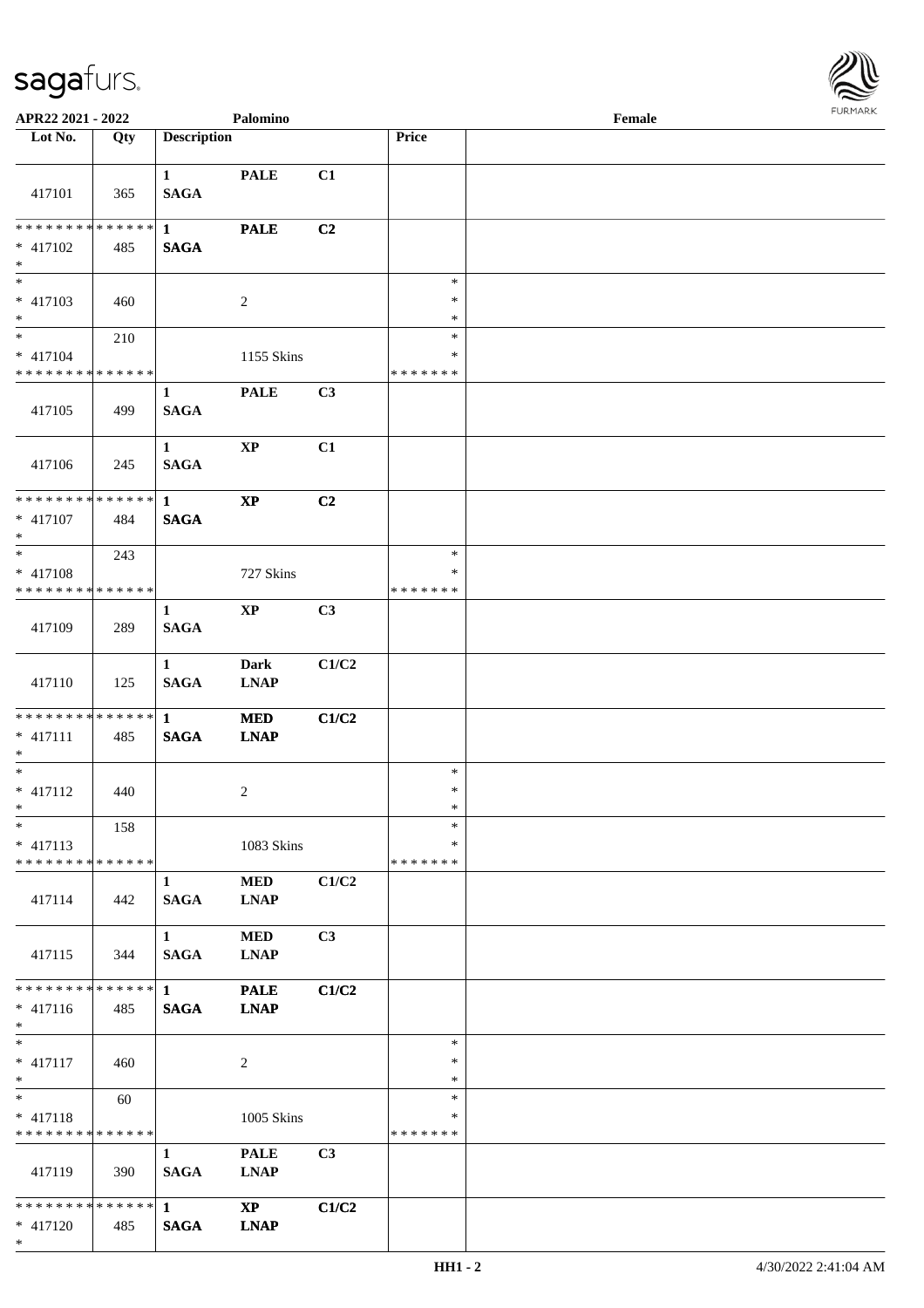

| APR22 2021 - 2022                          |     |                    | Palomino       |                |                  | Female |  |
|--------------------------------------------|-----|--------------------|----------------|----------------|------------------|--------|--|
| Lot No.                                    | Qty | <b>Description</b> |                |                | Price            |        |  |
|                                            |     |                    |                |                |                  |        |  |
| $*$                                        | 93  | $\mathbf{1}$       | $\mathbf{XP}$  | C1/C2          | $\ast$           |        |  |
| * 417121                                   |     | <b>SAGA</b>        | <b>LNAP</b>    |                | $\ast$           |        |  |
| * * * * * * * * * * * * * *                |     |                    |                |                | * * * * * * *    |        |  |
|                                            |     | $\mathbf{1}$       | $\mathbf{XP}$  | C3             |                  |        |  |
| 417122                                     | 216 | <b>SAGA</b>        | <b>LNAP</b>    |                |                  |        |  |
|                                            |     |                    |                |                |                  |        |  |
| ******** <mark>******</mark>               |     | $\mathbf{1}$       | <b>DK/MED</b>  | C2             |                  |        |  |
| $* 417123$                                 | 485 | IA                 | <b>CHIP</b>    |                |                  |        |  |
| $*$                                        |     |                    |                |                |                  |        |  |
| $*$                                        |     |                    |                |                | $\ast$           |        |  |
| * 417124                                   | 460 |                    | $\overline{c}$ |                | $\ast$           |        |  |
| $*$                                        |     |                    |                |                | $\ast$           |        |  |
|                                            |     |                    |                |                | $\ast$           |        |  |
| $* 417125$                                 | 460 |                    | $\mathfrak{Z}$ |                | $\ast$           |        |  |
| $*$                                        |     |                    |                |                | $\ast$           |        |  |
| $*$                                        | 304 |                    |                |                | $\ast$           |        |  |
| * 417126                                   |     |                    | 1709 Skins     |                | $\ast$           |        |  |
| * * * * * * * * <mark>* * * * * * *</mark> |     |                    |                |                | * * * * * * *    |        |  |
| * * * * * * * * * * * * * * *              |     | $\mathbf{1}$       | PAL/XP         | C <sub>2</sub> |                  |        |  |
| $* 417127$                                 | 485 | IA                 | <b>CHIP</b>    |                |                  |        |  |
| $\ast$                                     |     |                    |                |                |                  |        |  |
|                                            |     |                    |                |                | $\ast$           |        |  |
| * 417128<br>$*$                            | 460 |                    | $\overline{c}$ |                | $\ast$           |        |  |
| $*$                                        |     |                    |                |                | $\ast$<br>$\ast$ |        |  |
|                                            |     |                    |                |                | $\ast$           |        |  |
| * 417129<br>$*$                            | 460 |                    | 3              |                | $\ast$           |        |  |
|                                            |     |                    |                |                | $\ast$           |        |  |
|                                            |     |                    |                |                | $\ast$           |        |  |
| $* 417130$<br>$*$                          | 400 |                    | $\overline{4}$ |                | $\ast$           |        |  |
| $*$                                        | 94  |                    |                |                | $\ast$           |        |  |
| $* 417131$                                 |     |                    | 1899 Skins     |                | $\ast$           |        |  |
| * * * * * * * * * * * * * *                |     |                    |                |                | * * * * * * *    |        |  |
|                                            |     | $\mathbf{1}$       | <b>Dark</b>    | C1/C2          |                  |        |  |
| 417132                                     | 124 | <b>SROY</b>        |                |                |                  |        |  |
|                                            |     |                    |                |                |                  |        |  |
|                                            |     | $\mathbf{1}$       | <b>MED</b>     | C1             |                  |        |  |
| 417133                                     | 375 | <b>SROY</b>        |                |                |                  |        |  |
|                                            |     |                    |                |                |                  |        |  |
| ******** <mark>******</mark> 1             |     |                    | <b>MED</b>     | C2             |                  |        |  |
| $* 417134$                                 | 465 | <b>SROY</b>        |                |                |                  |        |  |
| $*$                                        |     |                    |                |                |                  |        |  |
| $*$                                        | 385 |                    |                |                | $\ast$           |        |  |
| $* 417135$                                 |     |                    | 850 Skins      |                | $\ast$           |        |  |
| * * * * * * * * * * * * * * *              |     |                    |                |                | * * * * * * *    |        |  |
|                                            |     | $\mathbf{1}$       | <b>MED</b>     | C3             |                  |        |  |
| 417136                                     | 227 | <b>SROY</b>        |                |                |                  |        |  |
|                                            |     |                    |                |                |                  |        |  |
|                                            |     | $1 \qquad \qquad$  | <b>PALE</b>    | C1             |                  |        |  |
| 417137                                     | 371 | <b>SROY</b>        |                |                |                  |        |  |
|                                            |     |                    |                |                |                  |        |  |
| ******** <mark>******</mark> 1             |     |                    | <b>PALE</b>    | C2             |                  |        |  |
| * 417138                                   | 465 | <b>SROY</b>        |                |                |                  |        |  |
| $*$                                        |     |                    |                |                |                  |        |  |
| $*$ $*$                                    | 389 |                    |                |                | $\ast$           |        |  |
| * 417139                                   |     |                    | 854 Skins      |                | ∗                |        |  |
| * * * * * * * * * * * * * *                |     |                    |                |                | * * * * * * *    |        |  |
|                                            |     | $\mathbf{1}$       | <b>PALE</b>    | C3             |                  |        |  |
| 417140                                     | 267 | <b>SROY</b>        |                |                |                  |        |  |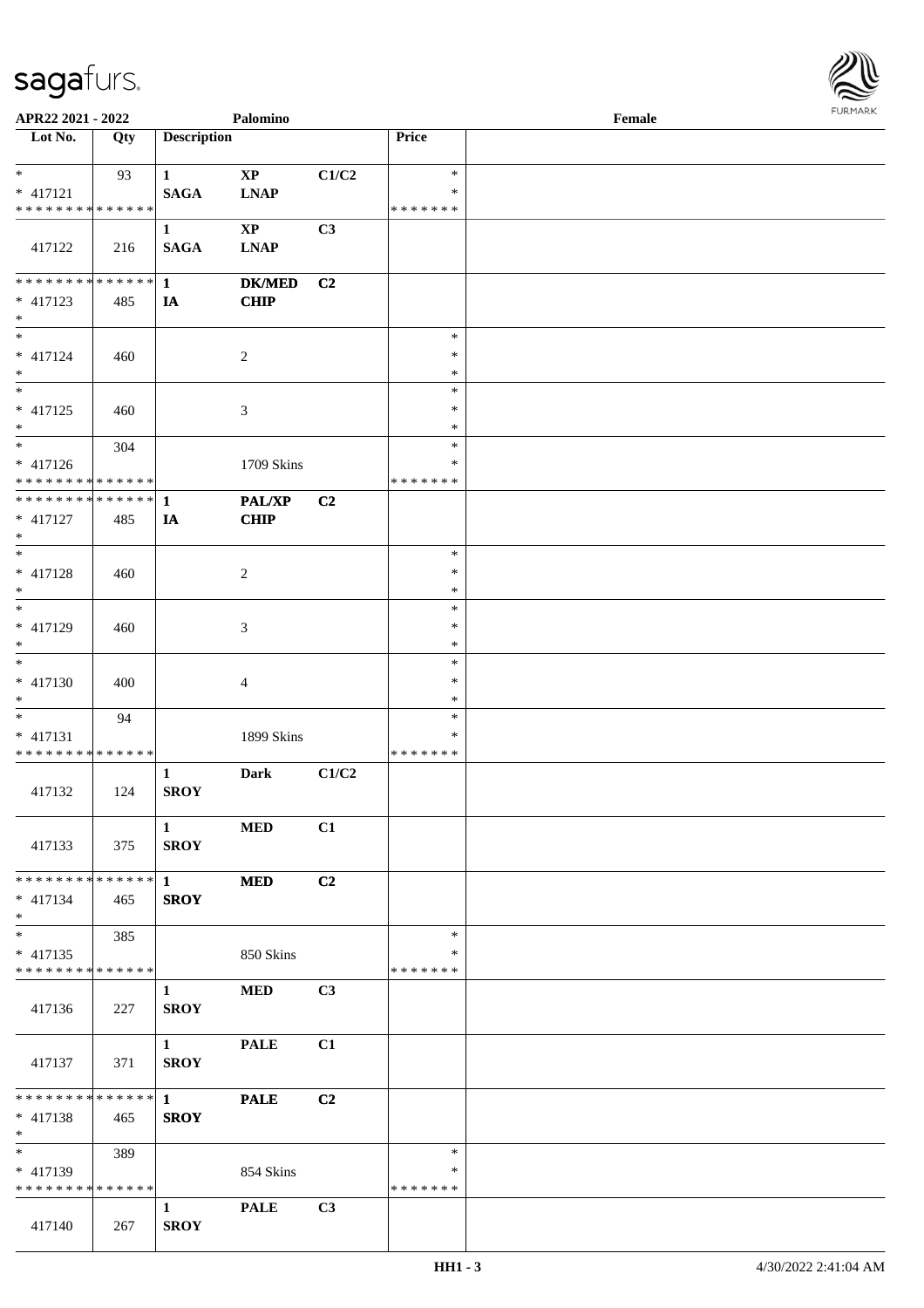

| APR22 2021 - 2022                      |     |                    | Palomino  |                |                             | Female |  |  |
|----------------------------------------|-----|--------------------|-----------|----------------|-----------------------------|--------|--|--|
| Lot No.                                | Qty | <b>Description</b> |           |                | <b>Price</b>                |        |  |  |
| 417141                                 | 208 | <b>SROY</b>        | <b>XP</b> | C1             |                             |        |  |  |
| $* 417142$<br>$*$                      | 485 | <b>SROY</b>        | <b>XP</b> | C <sub>2</sub> |                             |        |  |  |
| $\ast$<br>$* 417143$<br>************** | 101 |                    | 586 Skins |                | $\ast$<br>$\ast$<br>******* |        |  |  |
| 417144                                 | 177 | <b>SROY</b>        | <b>XP</b> | C <sub>3</sub> |                             |        |  |  |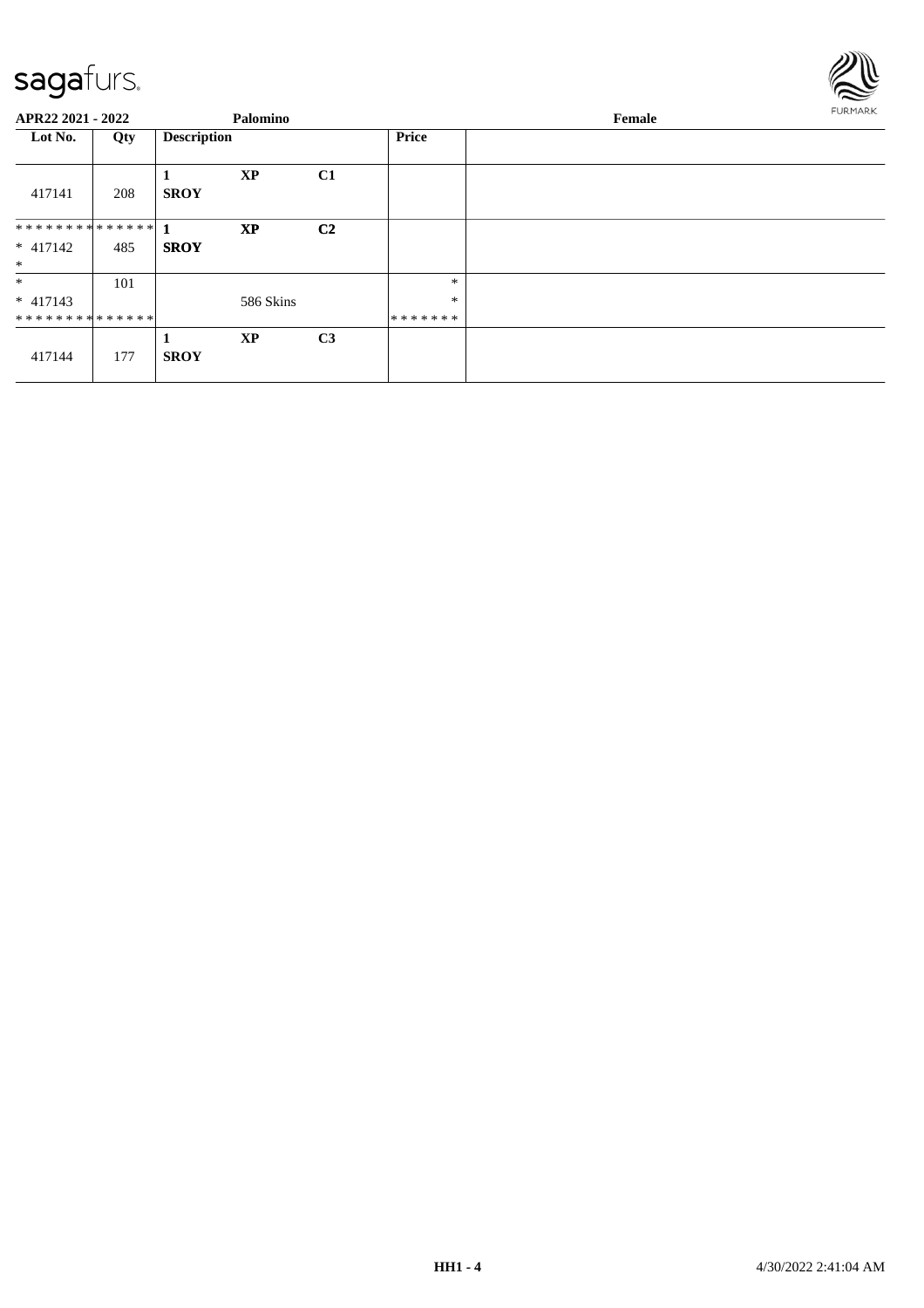

| APR22 2021 - 2022 |     | Palomino                                   |                                       |                               |       | Female |  |  |  |  |
|-------------------|-----|--------------------------------------------|---------------------------------------|-------------------------------|-------|--------|--|--|--|--|
| Lot No.           | Qty | <b>Description</b>                         |                                       |                               | Price |        |  |  |  |  |
| 417201            | 245 | $\boldsymbol{2}$<br><b>SI</b>              | XP/2XP                                | C1/C2                         |       |        |  |  |  |  |
| 417202            | 215 | $\overline{2}$<br><b>SI</b>                | ALL<br><b>LNAP</b>                    | C3                            |       |        |  |  |  |  |
| 417203            | 399 | $\boldsymbol{2}$<br>$\mathbf{I}\mathbf{B}$ | ALL<br><b>CHIP</b>                    | C <sub>2</sub>                |       |        |  |  |  |  |
| 417204            | 264 | $\overline{2}$<br>$\mathbf{I}\mathbf{B}$   | ALL<br><b>CHIP</b>                    | C <sub>2</sub><br><b>LNAP</b> |       |        |  |  |  |  |
| 417205            | 485 | $\overline{2}$<br><b>SAGA</b>              | <b>MED</b>                            | C <sub>2</sub>                |       |        |  |  |  |  |
| 417206            | 252 | $\boldsymbol{2}$<br><b>SAGA</b>            | $\mathbf{X}\mathbf{P}$<br><b>LNAP</b> | C1/C2                         |       |        |  |  |  |  |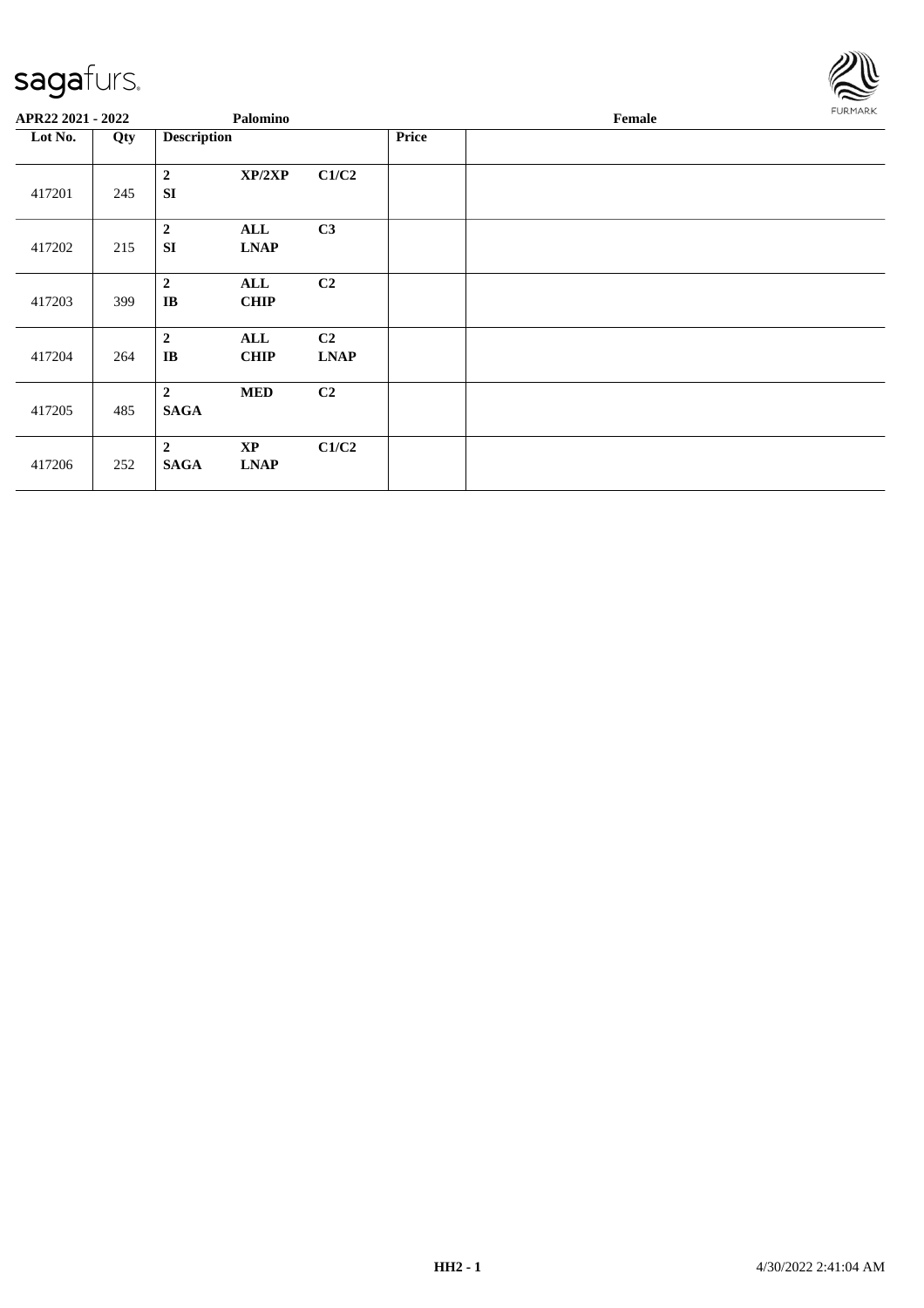

| APR22 2021 - 2022                                                     |     |                                 | <b>Palomino Velvet</b>                 |                |                                   | Female |  |
|-----------------------------------------------------------------------|-----|---------------------------------|----------------------------------------|----------------|-----------------------------------|--------|--|
| Lot No.                                                               | Qty | <b>Description</b>              |                                        |                | Price                             |        |  |
|                                                                       |     |                                 |                                        |                |                                   |        |  |
| 417261                                                                | 264 | $\bf{0}$<br>SI                  | $\bf MED$<br><b>VELV1</b>              | C1/C2          |                                   |        |  |
| 417262                                                                | 265 | $\pmb{0}$<br>SI                 | <b>PALE</b><br><b>VELV1</b>            | C1/C2          |                                   |        |  |
| 417263                                                                | 172 | $\pmb{0}$<br>${\bf S}{\bf I}$   | $\bold{XP}$<br><b>VELV1</b>            | C1/C2          |                                   |        |  |
| 417264                                                                | 139 | $\boldsymbol{0}$<br>SI          | <b>PALE</b><br>VELV2                   | C1/C2          |                                   |        |  |
| 417265                                                                | 262 | $\boldsymbol{0}$<br><b>SAGA</b> | <b>Dark</b><br><b>VELV1</b>            | C1/C2          |                                   |        |  |
| 417266                                                                | 358 | $\bf{0}$<br><b>SAGA</b>         | $\bf MED$<br><b>VELV1</b>              | C1             |                                   |        |  |
| * * * * * * * * * * * * * *<br>$* 417267$<br>$*$                      | 445 | $\mathbf{0}$<br><b>SAGA</b>     | $\bf MED$<br><b>VELV1</b>              | C2             |                                   |        |  |
| $*$<br>* 417268<br>$\ast$                                             | 420 |                                 | $\sqrt{2}$                             |                | $\ast$<br>$\ast$<br>$\ast$        |        |  |
| $\overline{\phantom{0}}$<br>$* 417269$<br>* * * * * * * * * * * * * * | 243 |                                 | <b>1108 Skins</b>                      |                | $\ast$<br>$\ast$<br>* * * * * * * |        |  |
| 417270                                                                | 458 | $\bf{0}$<br>$\mathbf{SAGA}$     | $\bf MED$<br><b>VELV1</b>              | C3             |                                   |        |  |
| 417271                                                                | 326 | $\bf{0}$<br><b>SAGA</b>         | <b>PALE</b><br><b>VELV1</b>            | C1             |                                   |        |  |
| * * * * * * * * * * * * * * *<br>$* 417272$<br>$*$                    | 445 | $\mathbf{0}$<br><b>SAGA</b>     | <b>PALE</b><br><b>VELV1</b>            | C2             |                                   |        |  |
| $*$<br>$* 417273$<br>$*$                                              | 420 |                                 | 2                                      |                | $\ast$<br>$\ast$<br>$\ast$        |        |  |
| $*$<br>$* 417274$<br>* * * * * * * * * * * * * * *                    | 270 |                                 | 1135 Skins                             |                | $\ast$<br>∗<br>*******            |        |  |
| ************** 0<br>$* 417275$<br>$*$                                 | 425 | <b>SAGA</b>                     | <b>PALE</b><br><b>VELV1</b>            | C3             |                                   |        |  |
| $\overline{\ast}$<br>$* 417276$<br>* * * * * * * * * * * * * *        | 191 |                                 | 616 Skins                              |                | $\ast$<br>∗<br>*******            |        |  |
| 417277                                                                | 192 | $\mathbf{0}$<br><b>SAGA</b>     | $\mathbf{X}\mathbf{P}$<br>VELV1        | C1             |                                   |        |  |
| * * * * * * * * * * * * * * *<br>$* 417278$<br>$*$                    | 445 | $\mathbf{0}$<br><b>SAGA</b>     | $\mathbf{X}\mathbf{P}$<br><b>VELV1</b> | C <sub>2</sub> |                                   |        |  |
| $*$<br>* 417279<br>* * * * * * * * * * * * * *                        | 322 |                                 | 767 Skins                              |                | $\ast$<br>∗<br>*******            |        |  |
| 417280                                                                | 412 | $\mathbf{0}$<br><b>SAGA</b>     | $\bold{X}\bold{P}$<br><b>VELV1</b>     | C3             |                                   |        |  |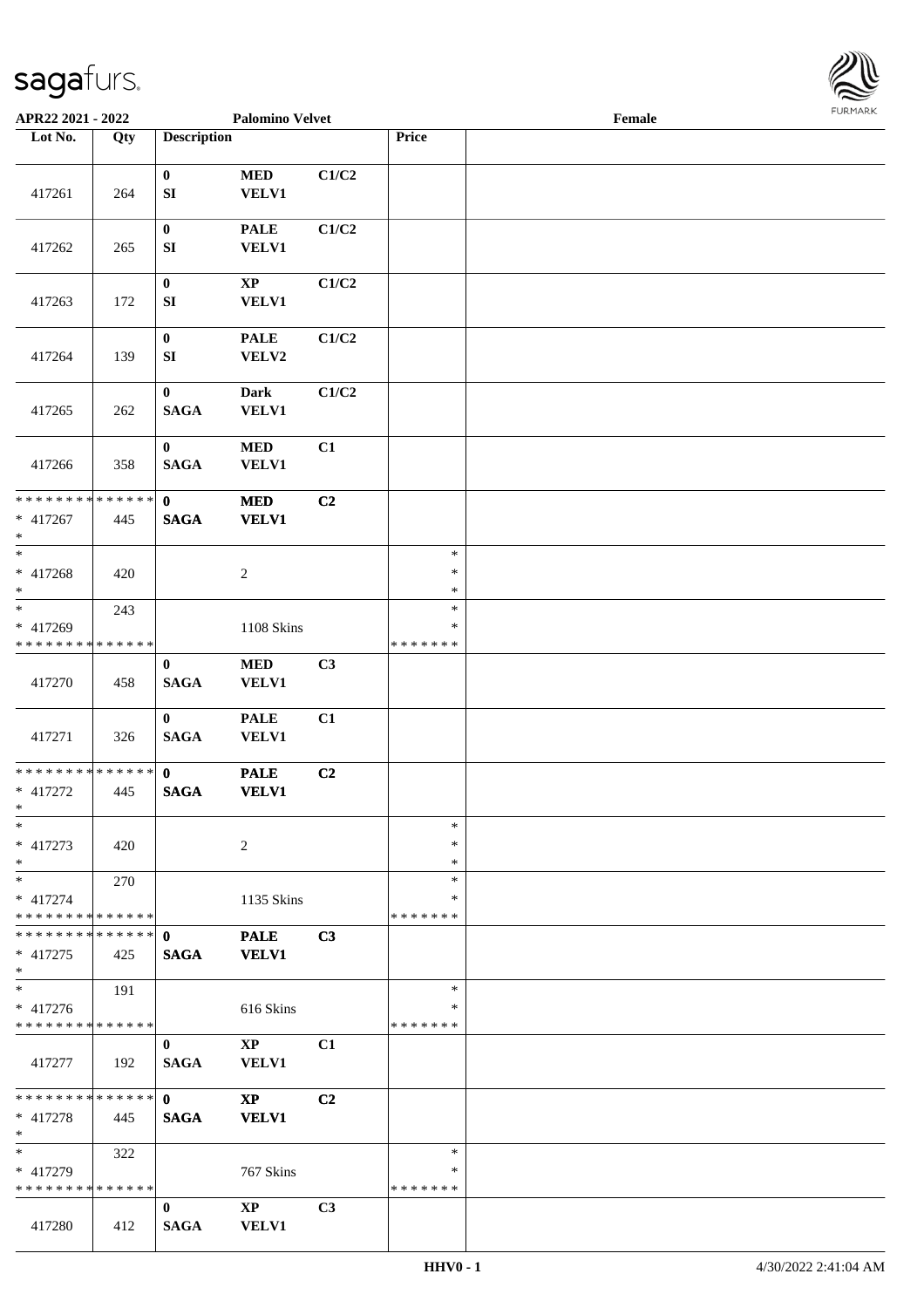

| APR22 2021 - 2022             |     |                    | <b>Palomino Velvet</b> |                |         | Female |  |
|-------------------------------|-----|--------------------|------------------------|----------------|---------|--------|--|
| Lot No.                       | Qty | <b>Description</b> |                        |                | Price   |        |  |
|                               |     |                    |                        |                |         |        |  |
|                               |     | $\bf{0}$           | <b>MED</b>             | C1             |         |        |  |
| 417281                        | 247 | <b>SAGA</b>        | VELV2                  |                |         |        |  |
|                               |     |                    |                        |                |         |        |  |
|                               |     | $\bf{0}$           | $\bf MED$              | C <sub>2</sub> |         |        |  |
| 417282                        | 380 | <b>SAGA</b>        | VELV2                  |                |         |        |  |
|                               |     |                    |                        |                |         |        |  |
|                               |     | $\bf{0}$           | <b>PALE</b>            | C1             |         |        |  |
| 417283                        | 269 | <b>SAGA</b>        | VELV2                  |                |         |        |  |
|                               |     |                    |                        |                |         |        |  |
| * * * * * * * * * * * * * *   |     | $\mathbf{0}$       | <b>PALE</b>            | C2             |         |        |  |
| * 417284                      | 425 | <b>SAGA</b>        | VELV2                  |                |         |        |  |
| $*$                           |     |                    |                        |                |         |        |  |
| $*$                           | 72  |                    |                        |                | $\ast$  |        |  |
| $* 417285$                    |     |                    | 497 Skins              |                | $\ast$  |        |  |
| * * * * * * * * * * * * * *   |     |                    |                        |                | ******* |        |  |
|                               |     | $\bf{0}$           | $\mathbf{XP}$          | C1             |         |        |  |
| 417286                        | 158 | <b>SAGA</b>        | VELV2                  |                |         |        |  |
|                               |     |                    |                        |                |         |        |  |
|                               |     | $\mathbf{0}$       | $\mathbf{X}\mathbf{P}$ | C <sub>2</sub> |         |        |  |
| 417287                        | 421 | <b>SAGA</b>        | VELV2                  |                |         |        |  |
|                               |     |                    |                        |                |         |        |  |
| * * * * * * * * * * * * * *   |     | $\mathbf{0}$       | <b>DK/MED</b>          | C2             |         |        |  |
| * 417288                      | 445 | <b>IA</b>          | <b>VELV1</b>           | <b>CHIP</b>    |         |        |  |
| $*$                           |     |                    |                        |                |         |        |  |
| $\overline{\phantom{0}}$      |     |                    |                        |                | $\ast$  |        |  |
| * 417289                      | 420 |                    | $\overline{c}$         |                | $\ast$  |        |  |
| $*$                           |     |                    |                        |                | $\ast$  |        |  |
| $*$                           | 85  |                    |                        |                | $\ast$  |        |  |
| * 417290                      |     |                    | 950 Skins              |                | $\ast$  |        |  |
| * * * * * * * * * * * * * *   |     |                    |                        |                | ******* |        |  |
| * * * * * * * * * * * * * * * |     | $\mathbf{0}$       | <b>PAL/XP</b>          | C2             |         |        |  |
| * 417291                      | 445 | IA                 | <b>VELV1</b>           | <b>CHIP</b>    |         |        |  |
| $*$                           |     |                    |                        |                |         |        |  |
| $*$                           |     |                    |                        |                | $\ast$  |        |  |
| $* 417292$                    | 420 |                    | $\overline{c}$         |                | $\ast$  |        |  |
| $*$                           |     |                    |                        |                | $\ast$  |        |  |
| $*$                           |     |                    |                        |                | $\ast$  |        |  |
| * 417293                      | 420 |                    | 3                      |                | $\ast$  |        |  |
| $*$                           |     |                    |                        |                | $\ast$  |        |  |
| $*$                           | 98  |                    |                        |                | $\ast$  |        |  |
| * 417294                      |     |                    | 1383 Skins             |                | ∗       |        |  |
| * * * * * * * * * * * * * *   |     |                    |                        |                | ******* |        |  |
|                               |     | $\mathbf{0}$       | <b>Dark</b>            | C1/C2          |         |        |  |
| 417295                        | 155 | <b>SROY</b>        | <b>VELV1</b>           |                |         |        |  |
|                               |     |                    |                        |                |         |        |  |
|                               |     | $\bf{0}$           | <b>MED</b>             | C1             |         |        |  |
| 417296                        | 184 | <b>SROY</b>        | <b>VELV1</b>           |                |         |        |  |
|                               |     |                    |                        |                |         |        |  |
| * * * * * * * * * * * * * * * |     | $\mathbf{0}$       | <b>MED</b>             | C2             |         |        |  |
| * 417297                      | 425 | <b>SROY</b>        | <b>VELV1</b>           |                |         |        |  |
| $*$                           |     |                    |                        |                |         |        |  |
| $*$                           | 78  |                    |                        |                | $\ast$  |        |  |
| * 417298                      |     |                    | 503 Skins              |                | $\ast$  |        |  |
| * * * * * * * * * * * * * *   |     |                    |                        |                | ******* |        |  |
|                               |     | $\bf{0}$           | <b>MED</b>             | C3             |         |        |  |
| 417299                        | 147 | <b>SROY</b>        | VELV1                  |                |         |        |  |
|                               |     |                    |                        |                |         |        |  |
|                               |     | $\bf{0}$           | <b>PALE</b>            | C1             |         |        |  |
| 417300                        | 205 | <b>SROY</b>        | <b>VELV1</b>           |                |         |        |  |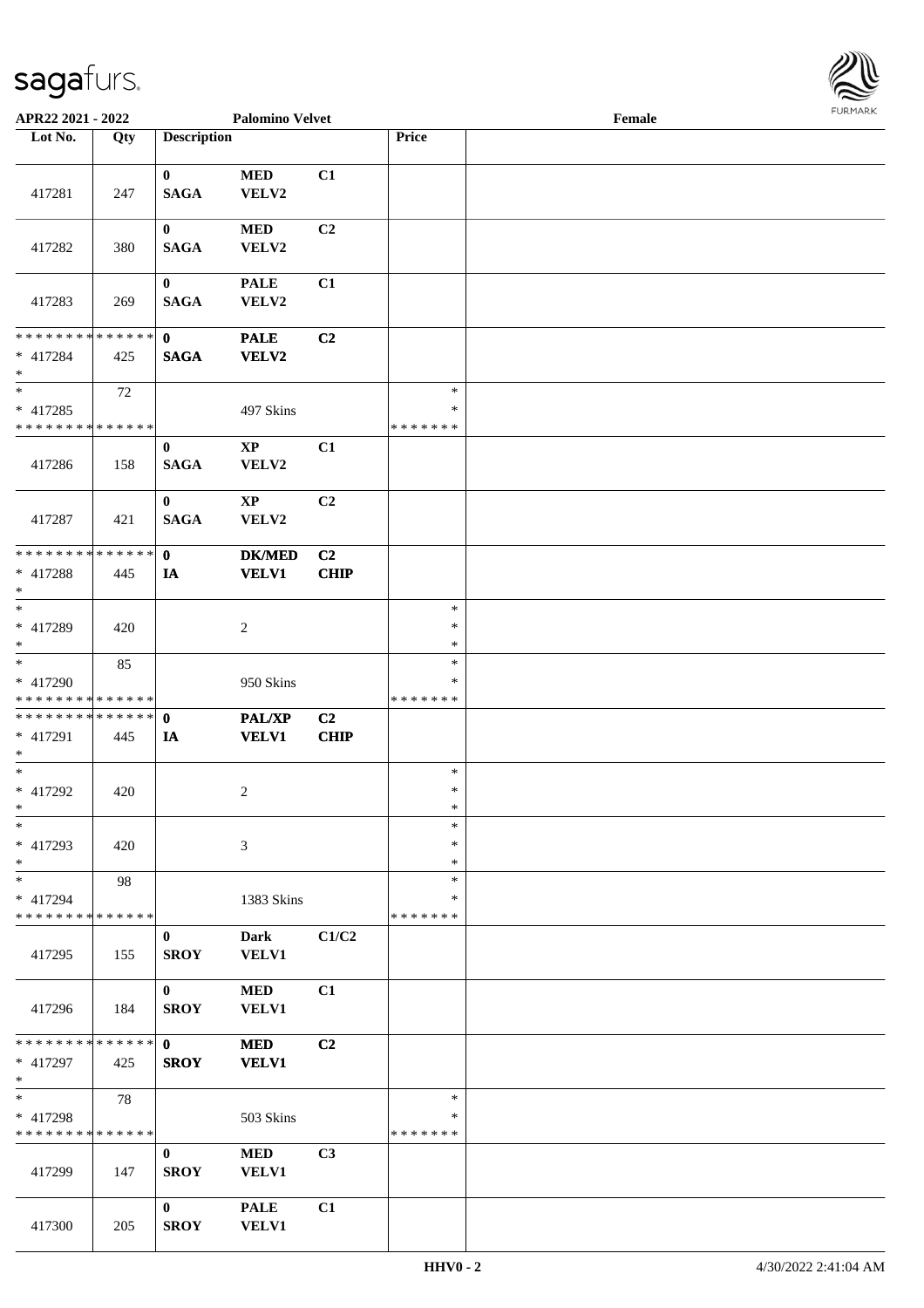

| APR22 2021 - 2022             |     |                    | <b>Palomino Velvet</b> |                |               | 1.91111111 |  |
|-------------------------------|-----|--------------------|------------------------|----------------|---------------|------------|--|
| $\overline{\text{Lot No.}}$   | Qty | <b>Description</b> |                        |                | Price         |            |  |
| * * * * * * * * * * * * * * * |     | $\mathbf{0}$       | <b>PALE</b>            | C2             |               |            |  |
| * 417301                      | 425 | <b>SROY</b>        | <b>VELV1</b>           |                |               |            |  |
| $*$                           |     |                    |                        |                |               |            |  |
| $\overline{\ast}$             | 135 |                    |                        |                | $\ast$        |            |  |
| * 417302                      |     |                    | 560 Skins              |                | *             |            |  |
| * * * * * * * * * * * * * *   |     |                    |                        |                | * * * * * * * |            |  |
|                               |     | $\bf{0}$           | <b>PALE</b>            | C3             |               |            |  |
| 417303                        | 221 | <b>SROY</b>        | VELV1                  |                |               |            |  |
|                               |     |                    |                        |                |               |            |  |
| ******** <mark>******</mark>  |     | $\mathbf{0}$       | $\mathbf{XP}$          | C1/C2          |               |            |  |
| * 417304                      | 425 | <b>SROY</b>        | <b>VELV1</b>           |                |               |            |  |
| $\ast$                        |     |                    |                        |                |               |            |  |
| $*$                           | 78  |                    |                        |                | $\ast$        |            |  |
| * 417305                      |     |                    | 503 Skins              |                | $\ast$        |            |  |
| * * * * * * * * * * * * * *   |     |                    |                        |                | * * * * * * * |            |  |
|                               |     | $\bf{0}$           | $\mathbf{X}\mathbf{P}$ | C3             |               |            |  |
| 417306                        | 138 | <b>SROY</b>        | VELV1                  |                |               |            |  |
|                               |     |                    |                        |                |               |            |  |
|                               |     | $\mathbf{0}$       | <b>MED</b>             | C1             |               |            |  |
| 417307                        | 213 | <b>SROY</b>        | VELV2                  |                |               |            |  |
|                               |     |                    |                        |                |               |            |  |
|                               |     | $\bf{0}$           | <b>MED</b>             | C <sub>2</sub> |               |            |  |
| 417308                        | 346 | <b>SROY</b>        | VELV2                  |                |               |            |  |
|                               |     |                    |                        |                |               |            |  |
|                               |     | $\bf{0}$           | <b>PALE</b>            | C1             |               |            |  |
| 417309                        | 196 | <b>SROY</b>        | VELV2                  |                |               |            |  |
|                               |     |                    |                        |                |               |            |  |
|                               |     | $\bf{0}$           | <b>PALE</b>            | C <sub>2</sub> |               |            |  |
| 417310                        | 275 | <b>SROY</b>        | VELV2                  |                |               |            |  |
|                               |     |                    |                        |                |               |            |  |
|                               |     | $\bf{0}$           | $\bold{XP}$            | C1/C2          |               |            |  |
| 417311                        | 306 | <b>SROY</b>        | VELV2                  |                |               |            |  |
|                               |     |                    |                        |                |               |            |  |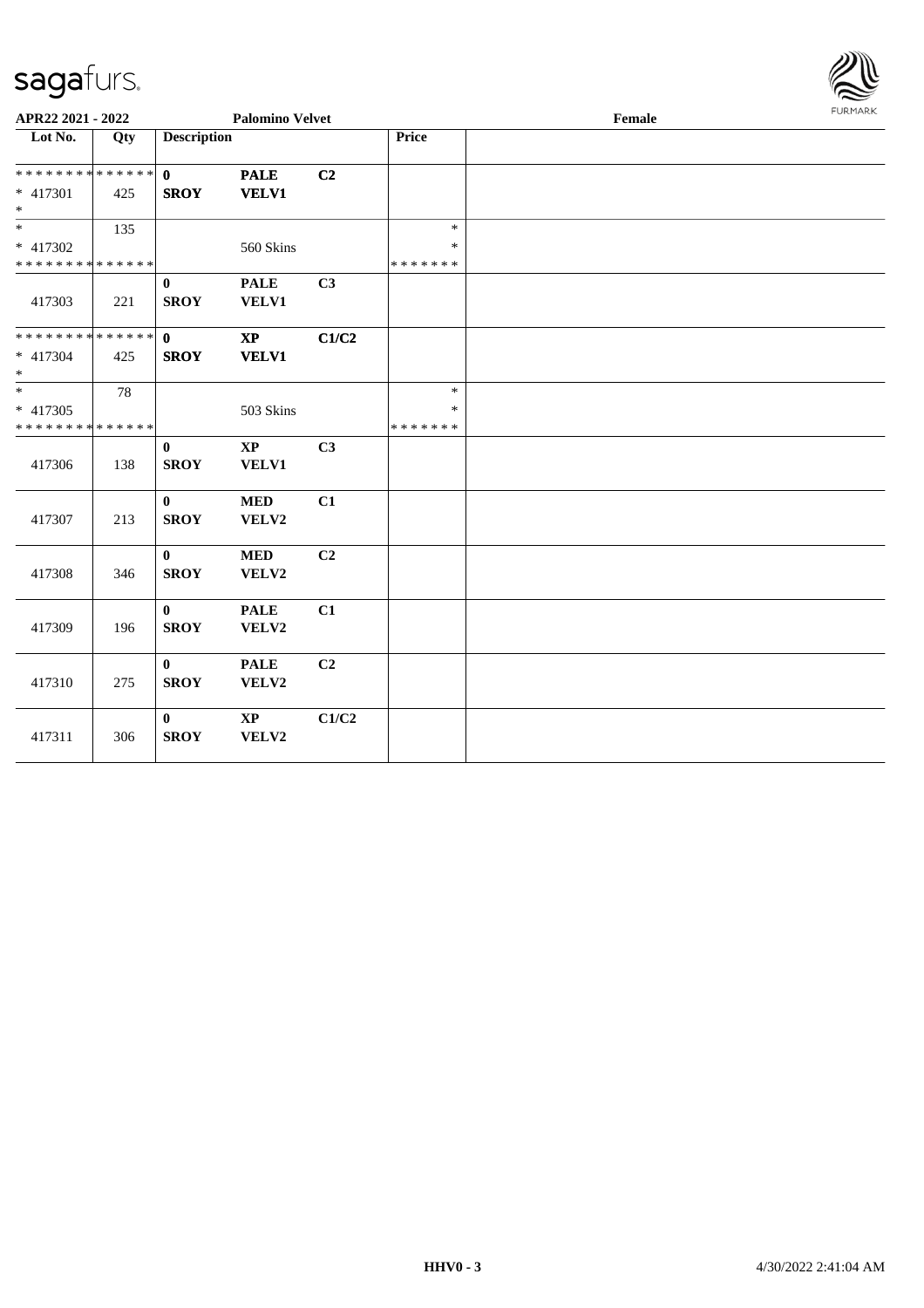

| APR22 2021 - 2022                                                     |                     |                                       | <b>Palomino Velvet</b>                 |       |                                   | Female |  |
|-----------------------------------------------------------------------|---------------------|---------------------------------------|----------------------------------------|-------|-----------------------------------|--------|--|
| Lot No.                                                               | Qty                 | <b>Description</b>                    |                                        |       | Price                             |        |  |
| 417361                                                                | 157                 | $\mathbf{1}$<br>${\bf S}{\bf I}$      | <b>MED</b><br><b>VELV1</b>             | C1/C2 |                                   |        |  |
| 417362                                                                | 145                 | $\mathbf{1}$<br>SI                    | <b>PALE</b><br><b>VELV1</b>            | C1/C2 |                                   |        |  |
| 417363                                                                | 325                 | $\mathbf{1}$<br><b>SAGA</b>           | Dark<br><b>VELV1</b>                   | C1/C2 |                                   |        |  |
| 417364                                                                | 370                 | $\mathbf{1}$<br><b>SAGA</b>           | $\bf MED$<br><b>VELV1</b>              | C1    |                                   |        |  |
| ******** <mark>******</mark><br>$* 417365$<br>$*$                     | 485                 | $\mathbf{1}$<br><b>SAGA</b>           | <b>MED</b><br><b>VELV1</b>             | C2    |                                   |        |  |
| $*$<br>* 417366<br>$\ast$                                             | 460                 |                                       | $\boldsymbol{2}$                       |       | $\ast$<br>$\ast$<br>$\ast$        |        |  |
| $*$<br>* 417367<br>* * * * * * * * * * * * * *                        | 256                 |                                       | 1201 Skins                             |       | $\ast$<br>$\ast$<br>* * * * * * * |        |  |
| 417368                                                                | 507                 | $\mathbf{1}$<br><b>SAGA</b>           | <b>MED</b><br><b>VELV1</b>             | C3    |                                   |        |  |
| 417369                                                                | 348                 | $\mathbf{1}$<br><b>SAGA</b>           | <b>PALE</b><br><b>VELV1</b>            | C1    |                                   |        |  |
| * * * * * * * * * * * * * * *<br>* 417370<br>$*$                      | 485                 | $\mathbf{1}$<br>$\mathbf{SAGA}$       | <b>PALE</b><br><b>VELV1</b>            | C2    |                                   |        |  |
| $*$<br>$* 417371$<br>$*$                                              | 460                 |                                       | $\boldsymbol{2}$                       |       | $\ast$<br>$\ast$<br>$\ast$        |        |  |
| $\overline{\phantom{0}}$<br>* 417372<br>* * * * * * * * * * * * * * * | 72                  |                                       | 1017 Skins                             |       | $\ast$<br>$\ast$<br>* * * * * * * |        |  |
| 417373                                                                | 433                 | $\mathbf{1}$<br><b>SAGA</b>           | <b>PALE</b><br><b>VELV1</b>            | C3    |                                   |        |  |
| 417374                                                                | 245                 | $1 \quad \blacksquare$<br><b>SAGA</b> | $\mathbf{XP}$<br><b>VELV1</b>          | C1    |                                   |        |  |
| * * * * * * * *<br>$* 417375$<br>$*$                                  | $ ****** $ 1<br>485 | <b>SAGA</b>                           | $\mathbf{X}\mathbf{P}$<br><b>VELV1</b> | C2    |                                   |        |  |
| $* 417376$<br>* * * * * * * * * * * * * *                             | 208                 |                                       | 693 Skins                              |       | $\ast$<br>∗<br>*******            |        |  |
| 417377                                                                | 281                 | $\mathbf{1}$<br><b>SAGA</b>           | $\mathbf{XP}$<br><b>VELV1</b>          | C3    |                                   |        |  |
| 417378                                                                | 139                 | $1 \qquad \qquad$<br><b>SAGA</b>      | <b>Dark</b><br>VELV2                   | C1/C2 |                                   |        |  |
| 417379                                                                | 177                 | $1 \quad \blacksquare$<br><b>SAGA</b> | <b>MED</b><br>VELV2                    | C1    |                                   |        |  |
| 417380                                                                | 358                 | $1 \quad \blacksquare$<br><b>SAGA</b> | <b>MED</b><br>VELV2                    | C2    |                                   |        |  |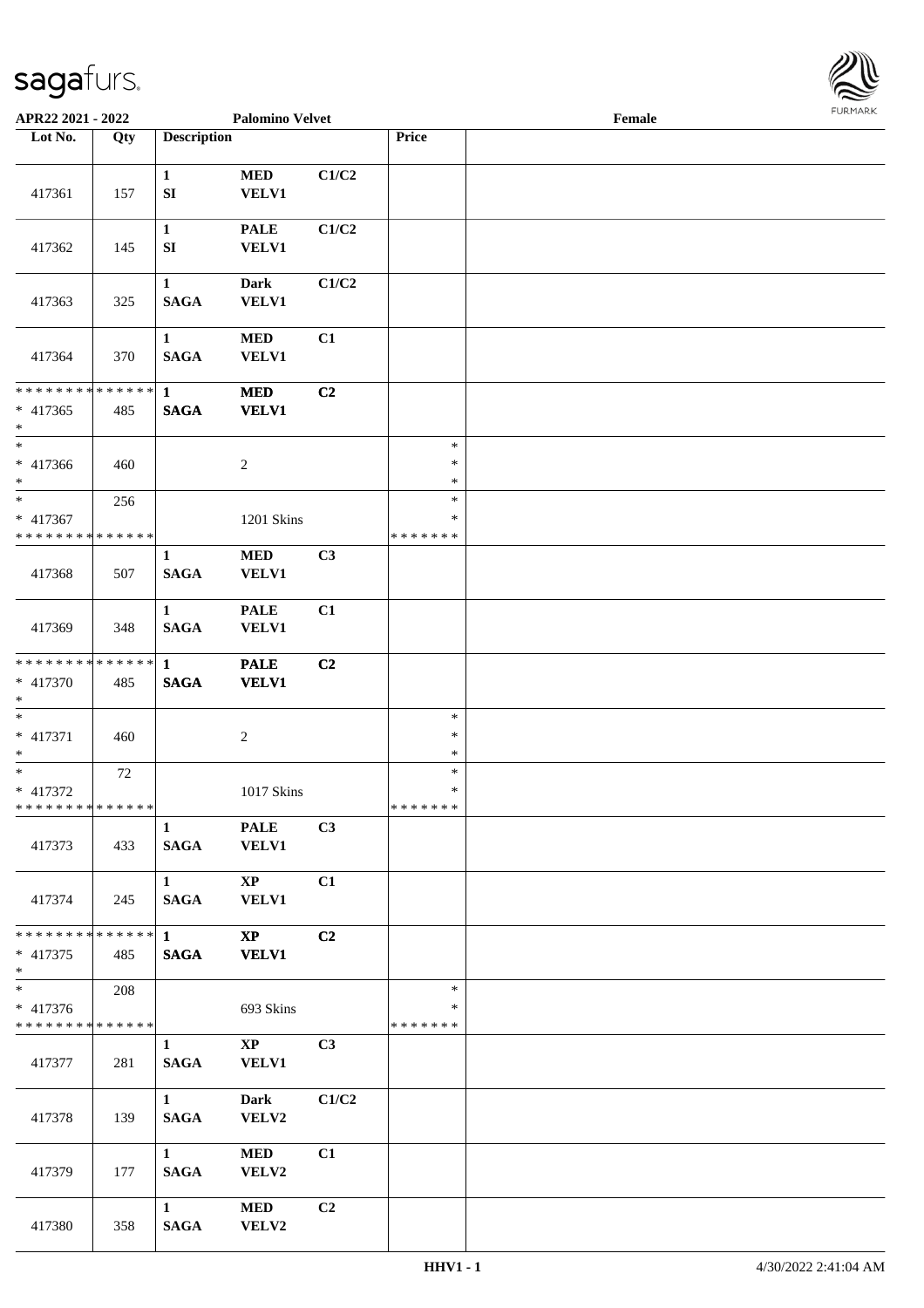

| APR22 2021 - 2022                                  |     |                             | <b>Palomino Velvet</b>          |                               |                                   | Female |  |
|----------------------------------------------------|-----|-----------------------------|---------------------------------|-------------------------------|-----------------------------------|--------|--|
| Lot No.                                            | Qty | <b>Description</b>          |                                 |                               | Price                             |        |  |
| 417381                                             | 130 | $\mathbf{1}$<br><b>SAGA</b> | <b>MED</b><br>VELV2             | C3                            |                                   |        |  |
| 417382                                             | 140 | $\mathbf{1}$<br><b>SAGA</b> | <b>PALE</b><br>VELV2            | C1                            |                                   |        |  |
| 417383                                             | 327 | $\mathbf{1}$<br><b>SAGA</b> | <b>PALE</b><br>VELV2            | C <sub>2</sub>                |                                   |        |  |
| 417384                                             | 129 | $\mathbf{1}$<br><b>SAGA</b> | <b>PALE</b><br>VELV2            | C3                            |                                   |        |  |
| 417385                                             | 321 | $\mathbf{1}$<br><b>SAGA</b> | $\mathbf{X}\mathbf{P}$<br>VELV2 | C1/C2                         |                                   |        |  |
| * * * * * * * * * * * * * * *<br>$* 417386$<br>$*$ | 485 | $\mathbf{1}$<br>IA          | <b>DK/MED</b><br><b>VELV1</b>   | C <sub>2</sub><br>CHIP        |                                   |        |  |
| $*$<br>$* 417387$<br>$*$                           | 460 |                             | $\overline{c}$                  |                               | $\ast$<br>$\ast$<br>$\ast$        |        |  |
| $\overline{\phantom{0}}$<br>* 417388<br>$*$        | 480 |                             | 3                               |                               | $\ast$<br>$\ast$<br>$\ast$        |        |  |
| * 417389<br>* * * * * * * * * * * * * *            | 101 |                             | 1526 Skins                      |                               | $\ast$<br>$\ast$<br>* * * * * * * |        |  |
| * * * * * * * * * * * * * * *                      |     | $\mathbf{1}$                | <b>PAL/XP</b>                   | C2                            |                                   |        |  |
| * 417390<br>$*$                                    | 485 | IA                          | <b>VELV1</b>                    | <b>CHIP</b>                   |                                   |        |  |
| $*$<br>* 417391<br>$*$                             | 460 |                             | $\boldsymbol{2}$                |                               | $\ast$<br>$\ast$<br>$\ast$        |        |  |
| $*$<br>$* 417392$<br>$*$                           | 460 |                             | 3                               |                               | $\ast$<br>$\ast$<br>$\ast$        |        |  |
| $*$<br>* 417393<br>* * * * * * * * * * * * * *     | 389 |                             | 1794 Skins                      |                               | $\ast$<br>∗<br>* * * * * * *      |        |  |
| 417394                                             | 203 | $\mathbf{1}$<br>IA          | 2XP/3XP<br><b>VELV1</b>         | C <sub>2</sub><br><b>CHIP</b> |                                   |        |  |
| 417395                                             | 193 | $\mathbf{1}$<br><b>SROY</b> | Dark<br><b>VELV1</b>            | C1/C2                         |                                   |        |  |
| 417396                                             | 332 | $\mathbf{1}$<br><b>SROY</b> | <b>MED</b><br><b>VELV1</b>      | C1                            |                                   |        |  |
| ******** <mark>******</mark> 1                     |     |                             | <b>MED</b>                      | C2                            |                                   |        |  |
| * 417397<br>$*$                                    | 465 | <b>SROY</b>                 | <b>VELV1</b>                    |                               |                                   |        |  |
| $*$<br>* 417398<br>* * * * * * * * * * * * * *     | 215 |                             | 680 Skins                       |                               | $\ast$<br>$\ast$<br>* * * * * * * |        |  |
| 417399                                             | 166 | $\mathbf{1}$<br><b>SROY</b> | <b>MED</b><br><b>VELV1</b>      | C3                            |                                   |        |  |
| 417400                                             | 300 | $\mathbf{1}$<br><b>SROY</b> | <b>PALE</b><br><b>VELV1</b>     | C1                            |                                   |        |  |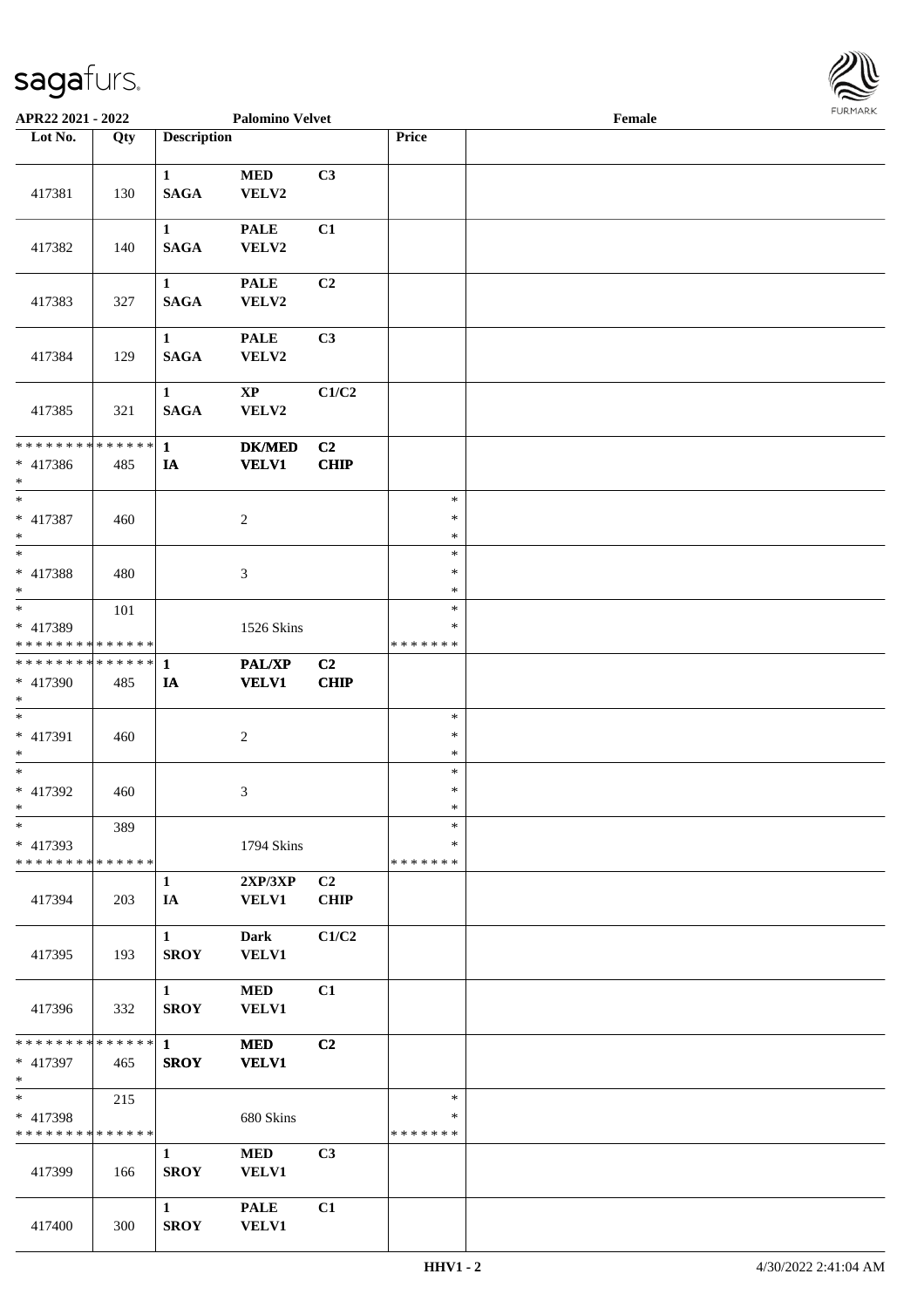

| APR22 2021 - 2022                         |     | <b>Palomino Velvet</b> |                             |                |                         | Female |  |  |
|-------------------------------------------|-----|------------------------|-----------------------------|----------------|-------------------------|--------|--|--|
| Lot No.                                   | Qty | <b>Description</b>     |                             |                | Price                   |        |  |  |
| ************** 1<br>* 417401              | 465 | <b>SROY</b>            | <b>PALE</b><br><b>VELV1</b> | C2             |                         |        |  |  |
| $*$                                       |     |                        |                             |                |                         |        |  |  |
| $\overline{\ast}$                         | 107 |                        |                             |                | $\ast$                  |        |  |  |
| $* 417402$<br>* * * * * * * * * * * * * * |     |                        | 572 Skins                   |                | $\ast$<br>* * * * * * * |        |  |  |
|                                           |     | $\mathbf{1}$           | <b>PALE</b>                 | C3             |                         |        |  |  |
| 417403                                    | 178 | <b>SROY</b>            | VELV1                       |                |                         |        |  |  |
|                                           |     | $\mathbf{1}$           | <b>XP</b>                   | C1             |                         |        |  |  |
| 417404                                    | 122 | <b>SROY</b>            | VELV1                       |                |                         |        |  |  |
|                                           |     | $\mathbf{1}$           | $\mathbf{X}\mathbf{P}$      | C <sub>2</sub> |                         |        |  |  |
| 417405                                    | 322 | <b>SROY</b>            | VELV1                       |                |                         |        |  |  |
|                                           |     | $\mathbf{1}$           | <b>MED</b>                  | C1             |                         |        |  |  |
| 417406                                    | 166 | <b>SROY</b>            | VELV2                       |                |                         |        |  |  |
|                                           |     | $\mathbf{1}$           | $\bf MED$                   | C <sub>2</sub> |                         |        |  |  |
| 417407                                    | 259 | <b>SROY</b>            | VELV2                       |                |                         |        |  |  |
|                                           |     | $\mathbf{1}$           | <b>PALE</b>                 | C1             |                         |        |  |  |
| 417408                                    | 122 | <b>SROY</b>            | VELV2                       |                |                         |        |  |  |
|                                           |     | $\mathbf{1}$           | <b>PALE</b>                 | C <sub>2</sub> |                         |        |  |  |
| 417409                                    | 213 | <b>SROY</b>            | VELV2                       |                |                         |        |  |  |
|                                           |     | $\mathbf{1}$           | $\mathbf{XP}$               | C1/C2          |                         |        |  |  |
| 417410                                    | 205 | <b>SROY</b>            | VELV2                       |                |                         |        |  |  |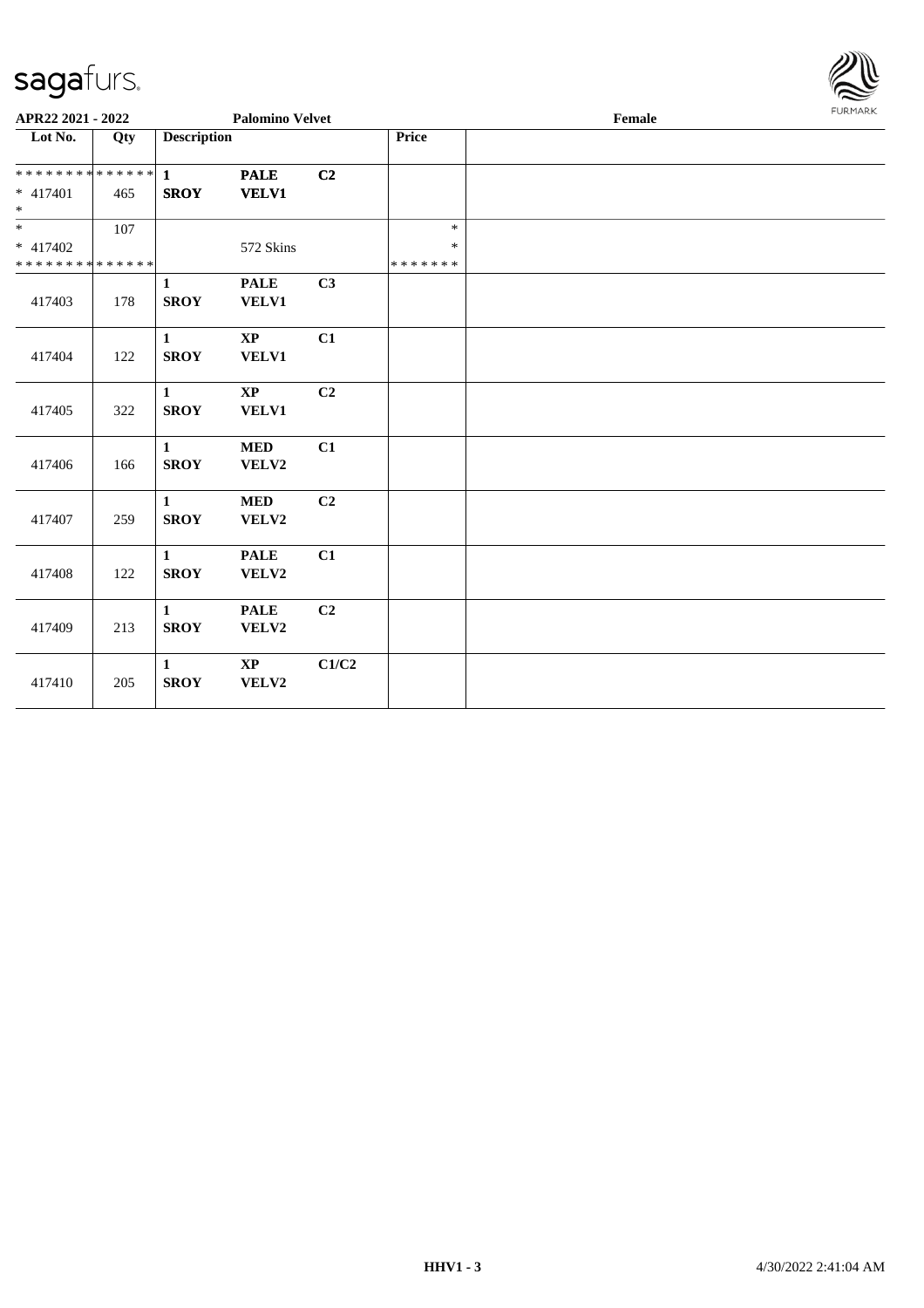| Lot No.                                                               | Qty | <b>Description</b>               |                        |    | <b>Price</b>                      |  |
|-----------------------------------------------------------------------|-----|----------------------------------|------------------------|----|-----------------------------------|--|
| 417461                                                                | 234 | 20/0<br>III                      | <b>ALL</b>             | C2 |                                   |  |
| 417462                                                                | 454 | 20/0<br>Ш                        | $\mathbf{ALL}$<br>DAM2 | C2 |                                   |  |
| 417463                                                                | 166 | 20/0<br>III                      | $\mathbf{ALL}$<br>DAM4 | C2 |                                   |  |
| ******** <mark>******</mark><br>$* 417464$<br>$\ast$                  | 505 | $\mathbf{1}$<br>$\rm III$        | $\mathbf{ALL}$         | C2 |                                   |  |
| $\overline{\phantom{1}}$<br>$* 417465$<br>* * * * * * * * * * * * * * | 52  |                                  | 557 Skins              |    | $\ast$<br>$\ast$<br>* * * * * * * |  |
| ******** <mark>******</mark><br>$* 417466$<br>$*$                     | 505 | $\mathbf{1}$<br>$\mathbf{III}$   | $\mathbf{ALL}$<br>DAM2 | C2 |                                   |  |
| $\overline{\phantom{0}}$<br>$* 417467$<br>* * * * * * * * * * * * * * | 428 |                                  | 933 Skins              |    | $\ast$<br>∗<br>* * * * * * *      |  |
| 417468                                                                | 535 | $\mathbf{1}$<br>$\rm III$        | <b>ALL</b><br>DAM4     | C2 |                                   |  |
| **************<br>* 417469<br>$\ast$                                  | 505 | $\overline{2}$<br>Ш              | $\mathbf{ALL}$         | C2 |                                   |  |
| $\overline{\phantom{0}}$<br>$* 417470$<br>$*$                         | 480 |                                  | $\overline{2}$         |    | $\ast$<br>$\ast$<br>$\ast$        |  |
| $\ast$<br>* 417471<br>* * * * * * * * * * * * * *                     | 87  |                                  | 1072 Skins             |    | $\ast$<br>$\ast$<br>* * * * * * * |  |
| ******** <mark>******</mark><br>$* 417472$<br>$*$                     | 505 | $\overline{2}$<br>$\mathbf{III}$ | $\mathbf{ALL}$<br>DAM2 | C2 |                                   |  |
| $*$<br>$* 417473$<br>$\ast$                                           | 480 |                                  | $\overline{c}$         |    | $*$<br>$\ast$<br>$\ast$           |  |
| $_{\ast}^{-}$<br>$* 417474$<br>$\ast$                                 | 480 |                                  | 3                      |    | $\ast$<br>∗<br>$\ast$             |  |
| $*$<br>$* 417475$<br>$\ast$                                           | 480 |                                  | $\overline{4}$         |    | $\ast$<br>∗<br>$\ast$             |  |
| $\ast$<br>* 417476<br>$*$                                             | 480 |                                  | 5                      |    | $\ast$<br>*<br>$\ast$             |  |
| $\overline{\phantom{0}}$<br>$* 417477$<br>$*$                         | 480 |                                  | 6                      |    | $\ast$<br>$\ast$<br>$\ast$        |  |
| $\ast$<br>$* 417478$<br>$*$                                           | 480 |                                  | $\tau$                 |    | $\ast$<br>$\ast$<br>$\ast$        |  |
| $\ast$<br>* 417479<br>* * * * * * * * * * * * * *                     | 592 |                                  | 3977 Skins             |    | $\ast$<br>$\ast$<br>* * * * * * * |  |
| * * * * * * * * * * * * * * *<br>$* 417480$<br>$*$                    | 505 | $\overline{2}$<br>Ш              | $\mathbf{ALL}$<br>DAM4 | C2 |                                   |  |